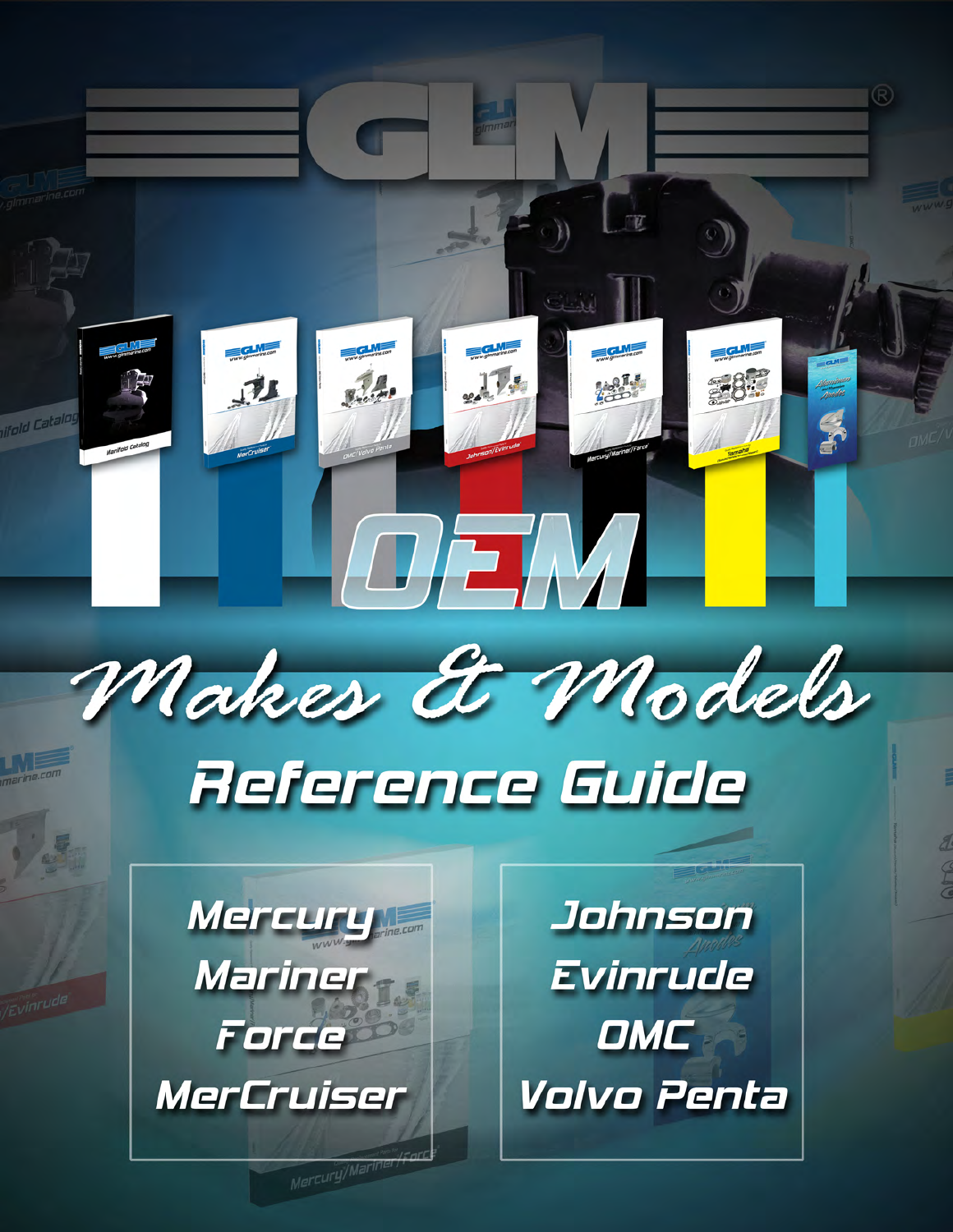#### **Table of Contents**

#### **ALL MAKES & MODELS**

#### **Mercury**

| Mercury Stern Drive (Gasoline) - 260 HP - 800 SC (Gen. V)  6 |  |
|--------------------------------------------------------------|--|

#### **MerCruiser**

#### Evinrude

| Evinrude Outboard (1979 & Before) - Models 451 - 4031  8      |
|---------------------------------------------------------------|
| Evinrude Outboard (1979 & Before) - Models 4032 - 4319 9      |
| Evinrude Outboard (1979 & Before) - Models 4321 - 9002 10     |
| Evinrude Outboard (1979 & Before) - Models 9003 - 35019 11    |
| Evinrude Outboard (1979 & Before) - Models 35022 - 85990  12  |
| Evinrude Outboard (1979 & Before) - Models 85993 - 235949. 13 |

#### Johnson

| Johnson Outboard (1979 & Before) - Models A - RD-11  13        |  |
|----------------------------------------------------------------|--|
| Johnson Outboard (1979 & Before) - Models RD-12 - 15E74 14     |  |
| Johnson Outboard (1979 & Before) - Models 15EL75 - 235TXL79 15 |  |

#### Johnson Evinrude

| Johnson Evinrude O/B (1980 & Up) - Models CO-3BRC  15           |
|-----------------------------------------------------------------|
| Johnson Evinrude O/B (1980 & Up) - Models 3BRE - 20CRLCE  16    |
| Johnson Evinrude O/B (1980 & Up) - Models 20CRCN-50TELCD 17     |
| Johnson Evinrude O/B (1980 & Up) - Models 50TELCE - 185ESXES 18 |
| Johnson Evinrude O/B (1980 & Up) - Models 185ESXW - 300TXCO  18 |

#### Johnson Evinrude - Commercial

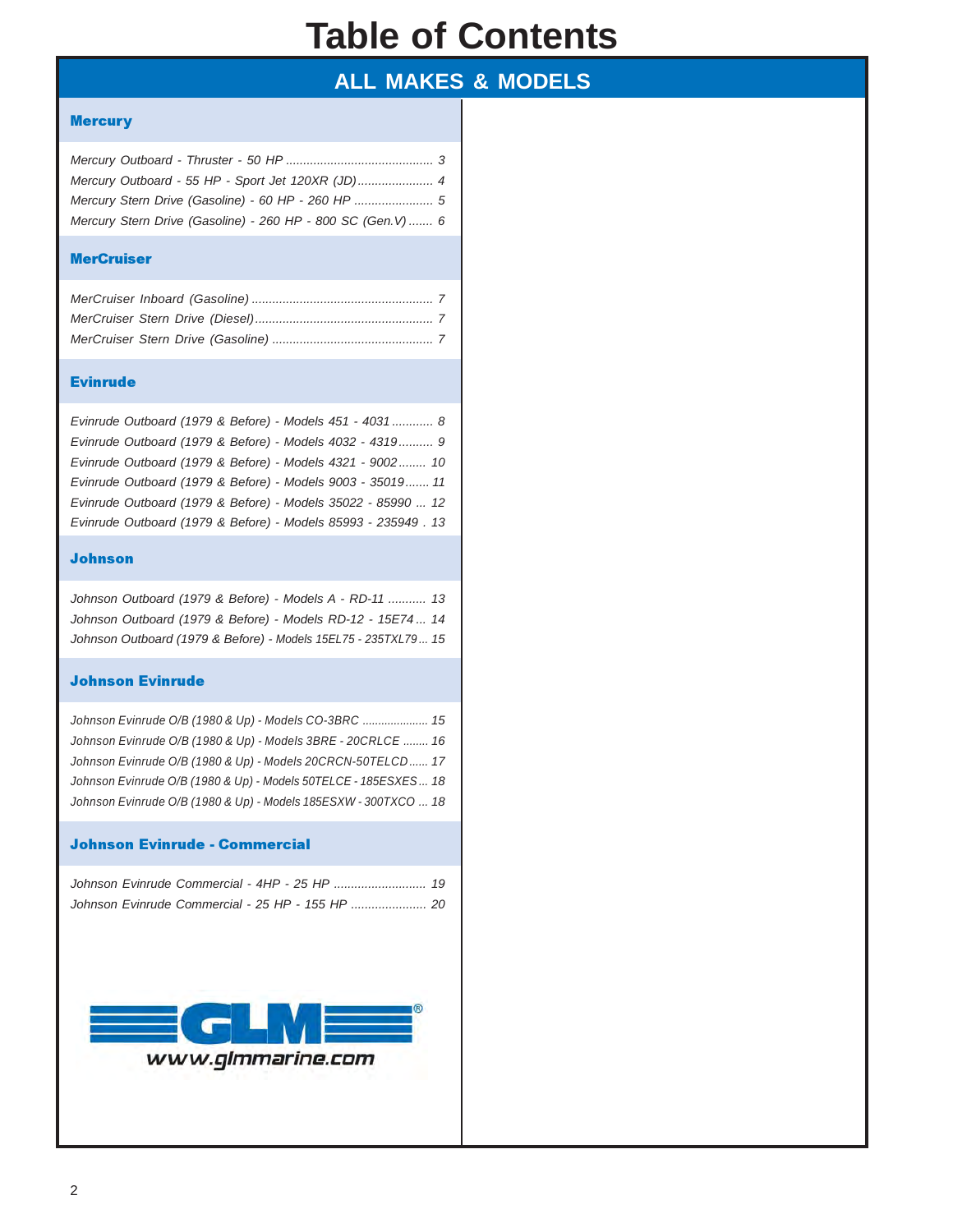#### **MERCURY OUTBOARD**

|                          |                                    | ו יוטטיובוזו                  | <b>VUIDUAI\D</b>                   |                            |                                    |  |  |  |  |
|--------------------------|------------------------------------|-------------------------------|------------------------------------|----------------------------|------------------------------------|--|--|--|--|
| <b>Model</b>             | Serial No.                         | <b>Model</b>                  | Serial No.                         | <b>Model</b>               | Serial No.                         |  |  |  |  |
| Thruster<br>Thruster     | 4208828-5147771<br>5147772-5516584 |                               | 9217756 and up<br>7127388 and up   | 25<br>25 Sea Pro           | G044027 and up<br>9807909 and up   |  |  |  |  |
| Thruster                 | 5516585 and up                     | 9.9                           | A197112-D280999                    | Super 15 (2 Cyl.)          |                                    |  |  |  |  |
| Thruster II              | 6300953 and up                     |                               | 9461526 and up                     | 30 JET                     |                                    |  |  |  |  |
| Thruster                 | A266251 and up                     | 9.9                           | D281000 and up                     | 30 (2 Cyl.)                | G055314 and up                     |  |  |  |  |
| Thruster<br>Thruster     | A291000 and up                     |                               | 9792200 and up                     | 35 (2 Cyl.)                | 6445653-B110788                    |  |  |  |  |
| T28 (Export)             | C925340 and up<br>C946590 and up   | 9.9 (4-Stroke)<br><b>XR10</b> | H00058 and up                      |                            | 9384476 and up<br>209608 and up    |  |  |  |  |
| Thruster                 | C960000 and up                     | 10 Sea Pro                    | 9596000-9792199<br>9596000-9792199 | 35                         | B110789 and up                     |  |  |  |  |
| 2.2M                     | 8075603 and up                     | <b>XR10</b>                   | 9792200 and up                     |                            | 9466647 and up                     |  |  |  |  |
| 2.5/3.0                  | A856377 and up                     | 10 Sea Pro                    | 9792200 and up                     | 300,350,35A                | 1271884-1448139                    |  |  |  |  |
| 3.3                      | D901657 and up                     | 110                           | 1470349-1865778                    | 350                        | 1571114-2874703                    |  |  |  |  |
| 3.5                      | 6202173 and up                     | 110                           | 1865779-2798056                    | 400                        | 1279685-1476509                    |  |  |  |  |
| 3.6                      | 5404657 and up                     | 110                           | 2798057-3263262                    | 400 (2 Cyl.)               | 2874704-3336257<br>3336258-4117709 |  |  |  |  |
|                          | 9252831 and up<br>7145388 and up   | 110<br>110                    | 3263263-3795657<br>3795658-4839253 | 402                        | 8002335-8027439                    |  |  |  |  |
| 39 (1 Cyl.)              | 1655013-2498135                    |                               | 8015040-8050624                    |                            | 339688-9076838                     |  |  |  |  |
| 40 (1 Cyl.)              | 2498136-3296136                    |                               | 9041439-9165304                    |                            | 3340783-7047607                    |  |  |  |  |
| 40 (1 Cyl.)              | 3296137-4107219                    |                               | 7027323-7111347                    |                            | 4117710-4860102                    |  |  |  |  |
|                          | 3306257-8026539                    | 110                           | 4839254-5206549                    |                            | 8027440-8052124                    |  |  |  |  |
|                          | 9000306-90721718                   |                               | 8050625-8057544                    |                            | 9076839-9184450                    |  |  |  |  |
| 40 & 4 (Gnal)<br>(2 CyL) | 3305152-7045757<br>9075839-9256980 |                               | 9165303-9217755                    | 402 & 40<br>$(2$ Cly.)     | 7047608-7112422<br>8052125-8064749 |  |  |  |  |
| 40 (2 Cyl.)              | 7085673-7146487                    | 100,150                       | 7111348-7125387                    |                            | 9184451-9251455                    |  |  |  |  |
|                          | 5589202-5595531                    | 200,250                       | 1290910-1499331                    |                            | 7112423-7144762                    |  |  |  |  |
|                          | 8065265-8068064                    | 15                            | B292414-D280999                    | 40 (2 Cyl.)                | 5556230 and up                     |  |  |  |  |
|                          | 9256981-9258280                    |                               | 9542620 and up                     |                            | 8064750 and up                     |  |  |  |  |
|                          | 7146488-7147237                    | 15                            | D281000 and up                     |                            | 9251456 and up                     |  |  |  |  |
| 4 (1 Cyl.)               | 5595532 and up                     |                               | 9792200 and up                     |                            | 7144763 and up                     |  |  |  |  |
|                          | 8068065 and up<br>9258281 and up   | 15 Sea Pro                    | G044365 and up                     | 40 (2 Cyl.)<br>40 (4 Cyl.) | G053314 and up<br>C159200 and up   |  |  |  |  |
|                          | 7143688 and up                     | 18                            | 5837437-6416712<br>8071973 and up  |                            | 9570790 and up                     |  |  |  |  |
| 45 & 4.5                 | 4107220-5595531                    |                               | 9308306-9378115                    | 45 (4 Cyl.)                | 5531630 and up                     |  |  |  |  |
| $(1$ Cyl.)               | 8026540-8068064                    |                               | 7173723-7207857                    |                            | 8063985 and up                     |  |  |  |  |
|                          | 9072179-9258280                    | 18                            | 6416713-6443972                    |                            | 9248006 and up                     |  |  |  |  |
|                          | 7045758-7147237                    |                               | 9378116-9415100                    |                            | 743688 and up                      |  |  |  |  |
| 4.5 (1 Cyl.)             | 5595531 and up                     |                               | 7207858-7209532                    | 45 (4 Cyl.)                | B110789 and up                     |  |  |  |  |
|                          | 8068064 and up<br>9258281 and up   | 18<br>18XD                    | 9332837X-9390058X                  |                            | 9466692 and up<br>A719281 and up   |  |  |  |  |
|                          | 7147238 and up                     |                               | 6443973 and up<br>9378151 and up   | 450 (4 Cyl.)               | 1476510-1531568                    |  |  |  |  |
| 4/5 (1 Cyl.)             | A809601 and up                     |                               | 7209533 and up                     | 45 JET                     | 0G290584 and below                 |  |  |  |  |
|                          | 9477830 and up                     | 200                           | 1558310-4709592                    | 45 JET                     | 0G290585 and up                    |  |  |  |  |
| 4/5 (1 Cyl.)             | A855097 and up                     |                               | 8006265-8045198                    | 500                        | 1421113-1755548                    |  |  |  |  |
|                          | 9589154 and up                     |                               | 9016254-9157229                    | 500                        | 1770179-2116317                    |  |  |  |  |
| 6                        | A197112-D280999<br>9461526 and up  |                               | 7012358-7098522                    | 500                        | 1755549-2097444                    |  |  |  |  |
| 6                        | D281000 and up                     | 200 & 20                      | 4709593 and up<br>8045199 and up   | 500<br>500                 | 2116318-2305100<br>2097445-4140999 |  |  |  |  |
|                          | 9792200 and up                     |                               | 9157230 and up                     |                            | 2863739-8029514                    |  |  |  |  |
| 60                       | 1408611-1916138                    |                               | 7098523 and up                     |                            | 9001581-9082513                    |  |  |  |  |
| 60                       | 1916139-2529894                    | 20XD (2 Cyl.)                 | 6443973 and up                     |                            | 2742142-7051982                    |  |  |  |  |
| 60J                      | 2385673-2387383                    |                               | 9415101 and up                     | 500                        | 4141000-4357639                    |  |  |  |  |
| $75\,$<br>75             | 2529895-3274632                    |                               | 7209533 and up                     |                            | 8029515-8030089<br>9082514-9107213 |  |  |  |  |
| 75                       | 3274633-3801457<br>3801458-4851692 | 20 (2 Cyl.)                   | B238464 and up<br>9507381 and up   |                            | 7051983-7068997                    |  |  |  |  |
|                          | 8015315-8051349                    |                               | A730007 and up                     | 500 & 50                   | 4357640-5531629                    |  |  |  |  |
|                          | 9043194-9181725                    | 20 (2 Cyl.)                   | G044027 and up                     |                            | 8030090-8063984                    |  |  |  |  |
|                          | 7028598-7111897                    |                               | 9807909 and up                     |                            | 9107214-9248005                    |  |  |  |  |
| 75                       | 4851693-5226934                    | 20 JET                        |                                    |                            | 7068998-7143687                    |  |  |  |  |
|                          | 8051350-8058019                    | 25 (2 Cyl.)                   | 5705532-6416712                    | 50 (4 Cyl.)                | 5531630 and up                     |  |  |  |  |
|                          | 9181726-9219255<br>7111898-7136037 |                               | 8073158 and up                     |                            | 8063985 and up<br>9248006 and up   |  |  |  |  |
| 7.5                      | 5206550 and up                     |                               | 9315316-9378115<br>7166928-7207857 |                            | 7143688 and up                     |  |  |  |  |
|                          | 8057545 and up                     | 25                            | 6416713-6443972                    | 50 (4 Stroke)              | G231123 and up                     |  |  |  |  |
|                          | 9217756 and up                     |                               | 9378116-9415100                    | 50 (3 Cyl.)                | 6428681 and up                     |  |  |  |  |
|                          | 7125388 and up                     |                               | 7207858-7209532                    |                            | 9385911 and up                     |  |  |  |  |
| 8                        | A197112-D280999                    | 25                            | 9332837X-9390058X                  |                            | 7208333 and up                     |  |  |  |  |
| 8                        | 9461526 and up<br>D281000 and up   | 25XD                          | 6443973 and up                     | 50 (3 Cyl.)                | B122930 and up                     |  |  |  |  |
|                          | 9792200 and up                     |                               | 9415101 and up<br>7209533 and up   |                            | 9469200 and up<br>A721308 and up   |  |  |  |  |
| 8 (Bodensee)             | H000058 and up                     | 25                            | B238464-G044026                    | 50 (3 Cyl.)                | D000750-0G290584                   |  |  |  |  |
| 9.8                      | 5206550 and up                     | 25Sea Pro                     | 9507381 and up                     |                            | 9683055-9885344                    |  |  |  |  |
|                          | 8057545 and up                     | Super 15 (2 Cyl.)             | A730007 and up                     | 50 (3 Cyl.)                | 0G290585 and up                    |  |  |  |  |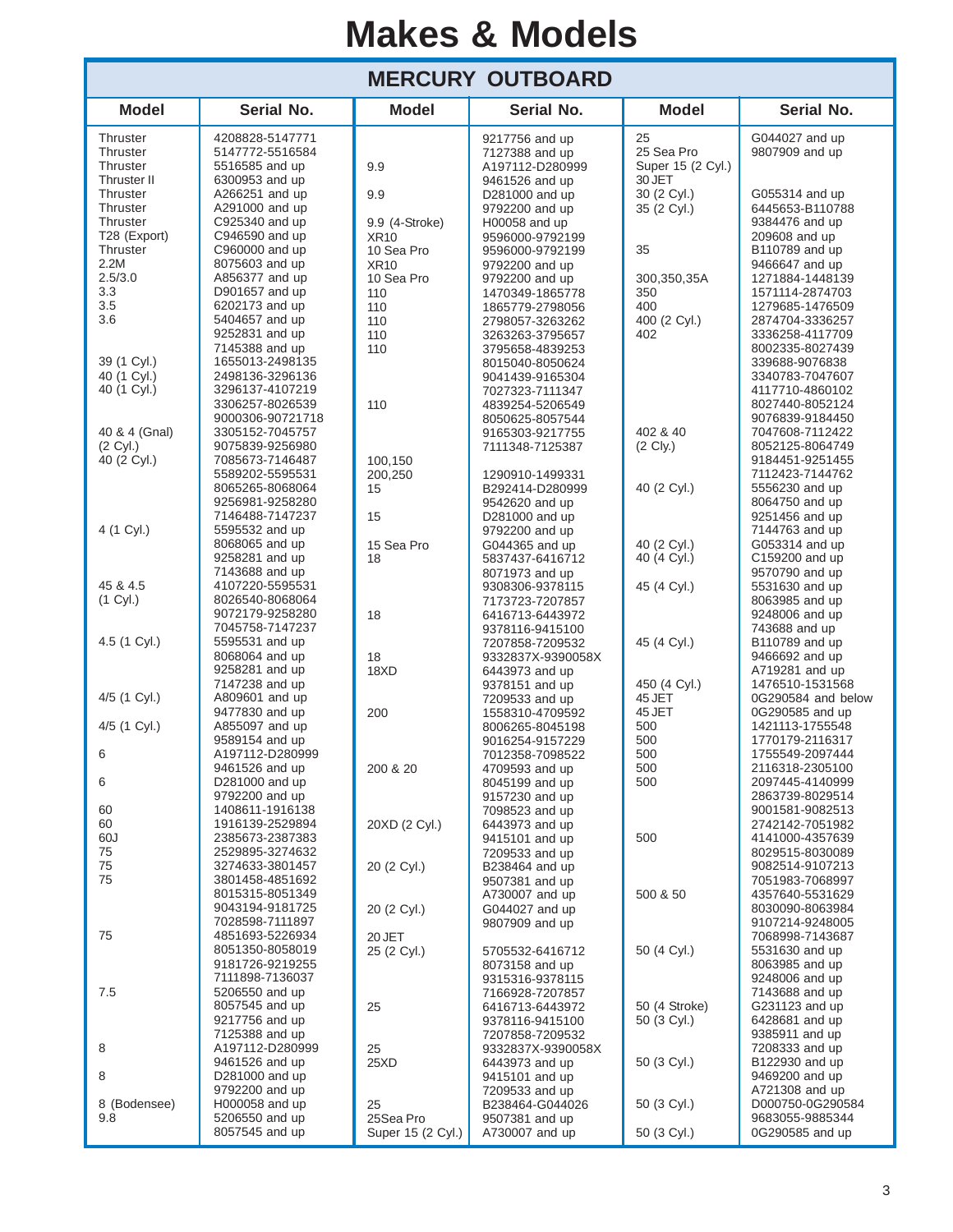| <b>MERCURY OUTBOARD</b>                      |                                                                          |                            |                                                         |                                                                 |                                                        |  |  |  |  |
|----------------------------------------------|--------------------------------------------------------------------------|----------------------------|---------------------------------------------------------|-----------------------------------------------------------------|--------------------------------------------------------|--|--|--|--|
| <b>Model</b>                                 | Serial No.                                                               | <b>Model</b>               | Serial No.                                              | Serial No.                                                      |                                                        |  |  |  |  |
| 55 (3 Cyl.)                                  | 9885345 and up<br>D000750-0G290584                                       |                            | 8043775-8050199<br>9110014-9177625                      |                                                                 | 8005615-8052649<br>7010533-7112772                     |  |  |  |  |
| 55 (3 Cyl.)                                  | 9741042-9885344<br>0G290585 and up<br>9885345 and up                     | 900 (6 Cyl.)<br>900 & 90   | 7071373-7110997<br>1766824-1869775<br>4845301-5299505   | 1500XS<br>$V-135$                                               | 4868648-5327662<br>A904646 and up                      |  |  |  |  |
| 60 (3 Cyl.)                                  | 6428681 and up<br>9385911 and up                                         | 90 (6 Cyl.)                | 7111698-7123762<br>5299506-5594656                      | $V-135$<br>$V-135$<br>$V - 135$                                 | C100861 and up<br>C239553 and up<br>D082000-G303045    |  |  |  |  |
| 60 (3 Cyl.)                                  | 7208333 and up<br>B122930 and up                                         | 90 (6 Cyl.)                | 8060545-8060694<br>5594657-6436122                      | $V-135$<br>V-1500 & V-150                                       | G303046 and up<br>4868998-A904645                      |  |  |  |  |
|                                              | 9469200 and up<br>A721308 and up                                         |                            | 8071020 and up<br>7147088-7208847                       | $V - 150$                                                       | 5432022-6042945<br>8062335 and up                      |  |  |  |  |
| 60 (3 Cyl.)                                  | D000750-0G290584<br>9683055-9885344                                      | 90 (6 Cyl.)                | 6436123 and up<br>7208848 and up                        | $V - 150$<br>$V-150$                                            | 6042946-6443212<br>6443213-6616990                     |  |  |  |  |
| 60 (3 Cyl.)                                  | 0G290585 and up<br>9885345 and up                                        | 90 (3 Cyl.)                | A996142 and up<br>9483121 and up                        | $V-150$<br>$V-150$                                              | 96616991-A904645<br>A904646 and up                     |  |  |  |  |
| 600 (6 Cyl.)<br>650 (4 Cyl.)<br>650 (3 Cyl.) | 1303411-1542744<br>1542745-3293183<br>3293184-3525440                    | 90 (3 Cyl.)<br>90 (3 Cyl.) | B240451 and up<br>9506481 and up<br>C222000-D283221     | $V-150$<br>$V-150$                                              | C100861 and up<br>C239553 and up                       |  |  |  |  |
| 650 (3 Cyl.)                                 | 3547987-4382056<br>8006640-8042349                                       | 90 (3 Cyl.)                | 9589039-9793576<br>D283222 and up                       | $V - 150$<br>$V-150$                                            | D082000-G303045<br>G303046 and up                      |  |  |  |  |
|                                              | 9020074-9112988<br>7013633-7073472                                       | 100 (4 Cyl.)               | 9793577 and up<br>B209468-D283221                       | V-150 XRI (EFI)<br>V-150 (EFI)<br>V-1750 & V-175                | D08200-0G303045<br>0G303046 and up<br>4301235-5393736  |  |  |  |  |
| 650 (3 Cyl.)                                 | 4382057-4571651<br>9112989-9135824<br>7073473-7087822                    | 100 (4 Cyl.)               | 0523034-9793576<br>D283222 and up<br>9793577 and up     | $V-175$                                                         | 8058870-8064249<br>5393737-6618750                     |  |  |  |  |
| 65 JET<br>700 (6 Cyl.)                       | 1296411-1413610                                                          | 105 JET<br>105 JET         | 0G303045 and below<br>0G303046 and up                   | $V-175$                                                         | 8064250 and up<br>6618751 and up                       |  |  |  |  |
| 700 (6 Cyl.)<br>70 (3 Cyl.)                  | 1413611-1566239<br>4571652-5579016                                       | 950 (6 Cyl.)<br>1000       | 1869776-2318585<br>1464949-1768403                      | $V-175$<br>$V-175$<br>$V-175$                                   | C100861 and up<br>C239553 and up<br>D082000-0G303045   |  |  |  |  |
|                                              | 8042350-8065064<br>9135825-9255130<br>7087823-7145937                    | 1000<br>1000SS<br>1000BP   | 1768404-2318585<br>2318586-2836018<br>2399698-2641854   | $V-175$<br>V-175 XRI (EFI)                                      | 0G303046 and up<br>D000750 and up                      |  |  |  |  |
| 70 (3 Cyl.)                                  | 5579017-6428680<br>8065065 and up                                        | 1000BP<br>1100             | 2641855-3253111<br>1870204-2314955                      | V-175 XRI (EFI)<br>V-175 (EFI)<br>V-2000 & V-200                | D082000-0G303045<br>0G303046 and up<br>4839034-5363917 |  |  |  |  |
| 70 (3 Cyl.)                                  | 9255131-9385910<br>7145938-7208332<br>A996142 and up                     | 1150<br>1150               | 2836019-3525440<br>3525441-4855152<br>8008665-8051949   | $V-200$<br>$V-200$                                              | 5363918-6073191<br>8061595-8065672<br>6073192-6203990  |  |  |  |  |
| 70 (3 Cyl.)                                  | 9483121 and up<br>B240451 and up                                         | 1150 & 115                 | 7010763-7112248<br>4855153-5314655                      | $V-200$<br>$V-200$                                              | 6203991-6435502<br>6435503-6625220                     |  |  |  |  |
| 75 (3 Cyl.)                                  | 9506481 and up<br>6432901 and up<br>9393856 and up                       | 115 (6 Cyl.)               | 8051950-8061119<br>7112248-7131212<br>5314656-5600966   | $V-200$<br>$V-200$                                              | 6625221 and up<br>C100861 and up                       |  |  |  |  |
| 75 (3 Cyl.)                                  | 7208573 and up<br>A996142 and up                                         |                            | 8061120-8061269<br>7131213-7147987                      | $V-200$ $(2.5L)$<br>$V-200$<br>$V-200$                          | C291520 and up<br>D082000-0G303045<br>0G303046 and up  |  |  |  |  |
| 75 (3 Cyl.)                                  | 9483121 and up<br>B240451 and up                                         | 115 (6 Cyl.)               | 5600967-6436122<br>8067340 and up                       | V-200 (EFI)<br>V-200 XRI (EFI)                                  | C100861 and up<br>C291520 and up                       |  |  |  |  |
| 75 (3 Cyl.)                                  | 9506481 and up<br>C222000-D283221                                        | 115 (6 Cyl.)               | 7147988-7208847<br>6436126 and up                       | V-200 XRI (EFI)<br>V-200 (EFI)                                  | D082000-0G303045<br>0G303046 and up                    |  |  |  |  |
| 75 (3 Cyl.)                                  | 9589039-9793576<br>D283222 and up                                        | 115 (4 Cyl.)               | 7208848 and up<br>C100000-D283221                       | $V-220$<br>$V-225$                                              | B117316 and up<br>5628028 and up                       |  |  |  |  |
| 800 (6 Cyl.)<br>800 (6 Cyl.)                 | 9793577 and up<br>1335465-1398629<br>1398630-1566239                     | 115 (4 Cyl.)               | 9559771-9793576<br>D283222 and up<br>9793577 and up     | 225<br>225 Sea Pro                                              | D280813 and up<br>G245605 and up                       |  |  |  |  |
| 800 (4 Cyl.)<br>800 (4 Cyl.) &               | 2559001-3493912<br>4831999-5582561                                       | 125 (4 Cyl.)               | D283222 and up<br>9793577 and up                        | 225/250 (EFI)<br>250/275                                        | G129222<br>C101891 and up                              |  |  |  |  |
| 80 (4 Cyl.)                                  | 8050200-8067014<br>9177626-9256130                                       | 1250<br>1250BP             | 2314956-2839368<br>2400058-2641954                      | $V-3.4 L$<br>$XR-4$<br>$XR-4$                                   | 5611648 and up<br>B242885 and up<br>C100861 and up     |  |  |  |  |
| 80 (4 Cyl.)                                  | 7110998-7146212<br>5582562-6432900<br>8067015 and up                     | 1250BP<br>1350<br>1400     | 2641855-3253111<br>2839369-3293233<br>3293234-3502805   | $XR-4$<br>XR-6<br>XR-6                                          | C239553 and up<br>D082000-0G303045<br>0G303046 and up  |  |  |  |  |
| 80 (3 Cyl.)                                  | 9256131-9393855<br>7146213-7208572<br>A996142 and up                     | 1400 & 140                 | 4865678-5327662<br>8052650-8052879<br>7112773-7132512   | Sport Jet 90 (PH)<br>Sport Jet 90 (JD)                          | E023150-E095087<br>E021000-E080399                     |  |  |  |  |
| 80 (3 Cyl.)                                  | 9483121 and up<br>B240451 and up                                         | 140                        | 5327663-5625107<br>7132513-7150412                      | Sport Jet 90 (PH)<br>Sport Jet 90 (JD)<br>Sport Jet 90 (PH)     | E095088-E138324<br>E080400-E145579<br>E138325-E138599  |  |  |  |  |
| 80 JET                                       | 9506481 and up                                                           | 140                        | 5625108 and up<br>8066065 and up                        | Sport Jet 90 (JD)<br>Sport Jet 95XR (PH)                        | E145580 and up<br>E141089 and up                       |  |  |  |  |
| 850 (6 Cyl.)<br>850 (4 Cyl.)                 | 1460999-1766823<br>3493913-4366801<br>8005440-8043774<br>9011604-9110013 | 140 JET<br>140 JET         | 7150413 and up<br>0G303045 and below<br>0G303046 and up | Sport Jet 95XR (JD)<br>Sport Jet 120 (PH)<br>Sport Jet 120 (JD) | E145580 and up<br>E095088-E141088<br>E080400-E145579   |  |  |  |  |
|                                              | 7010108-7071372                                                          | 1500                       | 3502806-4865677                                         | Sport Jet 120XR (PH)<br>Sport Jet 120XR (JD)                    | E141089 and up<br>E145580 and up                       |  |  |  |  |

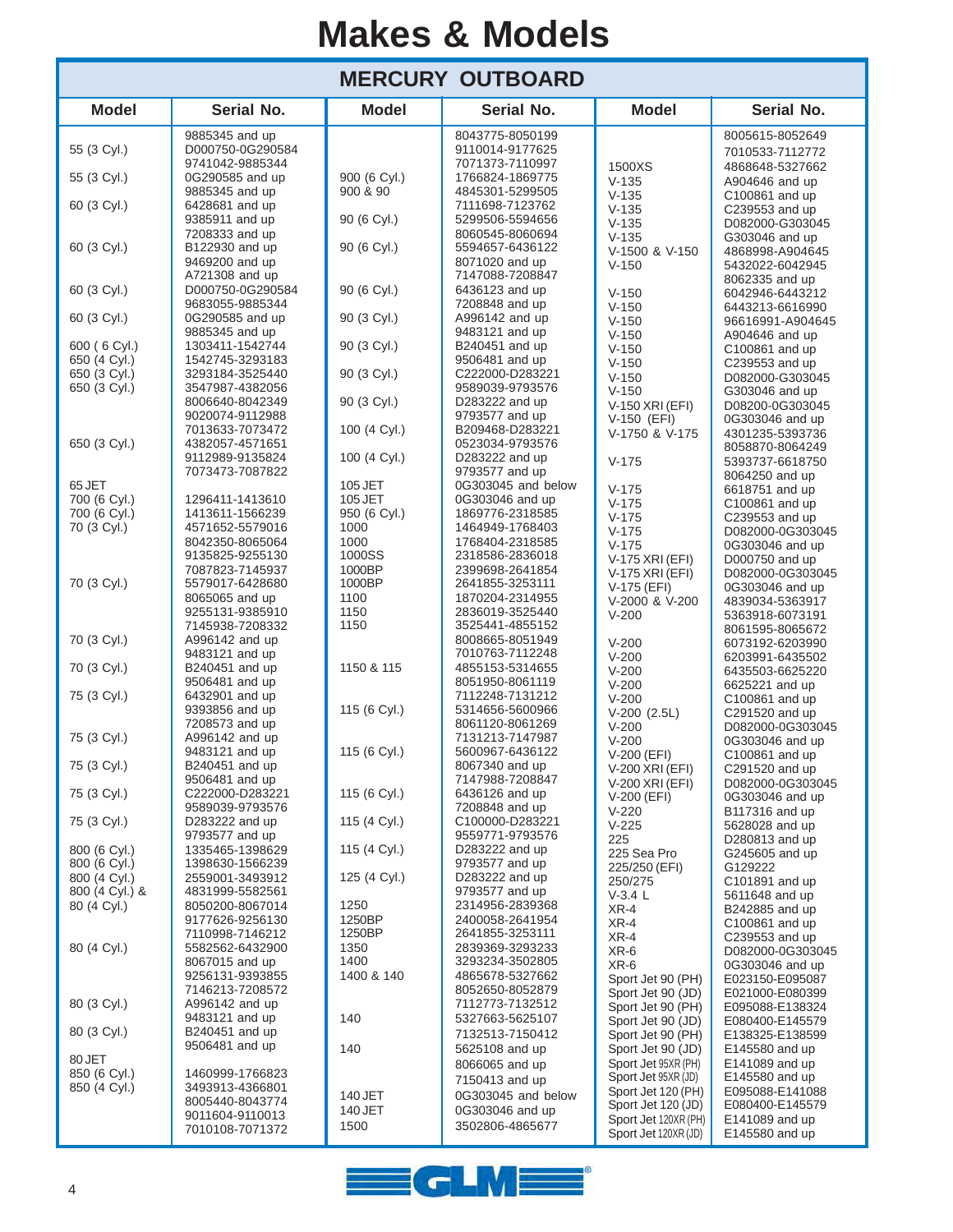|                      |                        |            |                | <b>MERCRUISER STERN DRIVE (GASOLINE)</b> |                                      |
|----------------------|------------------------|------------|----------------|------------------------------------------|--------------------------------------|
| <b>Model</b>         | <b>Make</b>            | <b>CID</b> | Cyl.           | Year(s)                                  | Serial No.                           |
| 60                   | Renault                | 68         | I/L4           | 1965-1968                                | 1887079-2049044                      |
| 80                   | Renault                | 80         | I/L4           | 1966-1969                                | 2049045-2851423                      |
| 90                   | Renault                | 96         | I/L4           | 1970-1972                                | 2851424-3226957                      |
| 110                  | <b>GM</b>              | 153        | I/L4           | 1963-1966                                | 1537370-2044033                      |
| 120                  | <b>GM</b>              | 153        | I/L4           | 1964-1972                                | 1666601-3377340                      |
| 120                  | <b>GM</b>              | 153        | I/L4           | 1972-1978                                | 3377341-5192048                      |
| 120                  | <b>GM</b>              | 153        | I/L4           | 1979-1982                                | 5192049-6229717                      |
| 120/2.5L             | <b>GM</b>              | 153        | I/L4           | 1983-1989                                | 6229718-0B531853                     |
| 140                  | <b>GM</b>              | 181        | I/L4           | 1968-1972                                | 2508261-3332137                      |
| 140                  | <b>GM</b>              | 181        | I/L4           | 1972-1978                                | 3332138-5157668                      |
| 140                  | <b>GM</b>              | 181        | I/L4           | 1979-1982                                | 5157669-6229717                      |
| 140/3.0L             | <b>GM</b>              | 181        | I/L4           | 1982-1989                                | 6229718-0C856558                     |
| 3.0L/LX              | <b>GM</b>              | 181        | I/L4           | 1990-1995                                | 0C856559-0F603999                    |
| 3.0 <sub>L</sub>     | <b>GM</b>              | 181        | I/L4           | 1996                                     | 0G604000 and up                      |
| 140                  | <b>GM</b>              | 194        | I/L6           | 1963                                     | 1538930-1725960                      |
| 470 (2bbl.)          | Mercury                | 224        | I/L4           | 1976-1979                                | 4208730-5520114                      |
| 470 (2bbl.)          | Mercury                | 224        | I/L4           | 1980-1982                                | 5520115-6218036                      |
| 470 (2bbl.)          | Mercury                | 224        | I/L4           | 1983-1984                                | 6218037-6916778                      |
| 170 (2bbl.)          | Mercury                | 224        | I/L4           | 1985-1986                                | 6916779 and up                       |
| 165/3.7L (2bbl.)     | Mercury                | 224        | I/L4           | 1987-1989                                | 6916779 and up                       |
| 485 (2bbl.)          | Mercury                | 224        | I/L4           | 1980-1982                                | 5685394-6218036                      |
| 488 (4bbl.)          | Mercury                | 224        | I/L4           | 1983-1984                                | 6170297-6916778                      |
| 190 (4bbl.)          | Mercury                | 224        | I/L4           | 1985-1986                                | 6916779 and up                       |
| 180/3.7LX (4bbl.)    | Mercury                | 224        | I/L4           | 1987-1989                                | 6916779 and up                       |
| 185 (4bbl.)          | <b>GM</b>              | 229        | $V-6$          | 1983-1984                                | 6330183-6919655                      |
| 150                  | <b>GM</b>              | 230        | I/L6           | 1964-1966                                | 1666495-2048046                      |
| 160                  | <b>GM</b>              | 250        | I/L6           | 1967-1969                                | 2048022-2770031                      |
| 165                  | <b>GM</b>              | 250        | I/L6           | 1970-1978                                | 2770032-5178958                      |
| 165                  | <b>GM</b>              | 250        | $I/L$ 6        | 1979-1981                                | 5178959-5813433                      |
| 185 (2bbl.)          | <b>GM</b>              | 262        | $V-6$          | 1985-1987                                | 0A331455-0B527954                    |
| 175/4.3L (2bbl.)     | <b>GM</b>              | 262        | $V-6$          | 1987-1992                                | 0B527955-0D714106                    |
| 4.3L (GEN II)(2bbl.) | <b>GM</b>              | 262        | $V-6$          | 1992-1993                                | 0D714107-0F000877                    |
| 4.3L (GEN II)(2bbl.) | <b>GM</b>              | 262        | $V-6$          | 1993-1995                                | 0F000878-0F601126                    |
| 4.3L (GEN II)(2bbl.) | <b>GM</b>              | 262        | $V-6$          | 1996                                     | 0F601127-0F802999                    |
| 4.3LX (GEN+)(2bbl.)  | <b>GM</b>              | 262        | $V-6$          | 1996                                     | 0F803000 and up                      |
| 205 (4bbl.)          | <b>GM</b>              | 262        | $V-6$          | 1985-1987                                | 0A331455-0B527954                    |
| 205/4.3LX (4bbl.)    | <b>GM</b>              | 262        | $V-6$          | 1987-1991                                | 0B527955-0D714369                    |
| 4.3L (GEN II)(4bbl.) | <b>GM</b>              | 262        | $V-6$          | 1992-1993                                | 0D714370-0F001219                    |
| 4.3L (GEN II)(4bbl.) | <b>GM</b>              | 262        | $V-6$          | 1993-1995                                | 0F001220-0F601126                    |
| 4.3L (GEN II)(4bbl.) | <b>GM</b>              | 262        | $V-6$          | 1996                                     | 0F601127-0F802999                    |
| 4.3LXH (GEN+)(4bbl.) | <b>GM</b>              | 262        | $V-6$          | 1996                                     | 0F803114 and up                      |
| 190                  | <b>GM</b>              | 283        | $V-8$          | 1963-1964                                | 1564539-1730903                      |
| 200                  | <b>GM</b>              | 292        | I/L6           | 1969                                     | 2453769-2712072                      |
| 888 (2bbl.)          | Ford                   | 302        | $V-8$          | 1971-1977                                | 3108723-4887829                      |
| 215 (4bbl.)          | Ford                   | 302        | $V-8$          | 1970-1972                                | 2781153-3385720                      |
| 225 (4bbl.)          | Ford                   | 302        | $V-8$          | 1973-1974                                | 3385721-4166999                      |
| 225-S (4bbl.)        | Ford                   | 302        | $V-8$          | 1973-1974                                | 3385721-4166999                      |
| 898 (2bbl.)          | GM<br><b>GM</b>        | 305<br>305 | $V-8$<br>$V-8$ | 1977-1982<br>1983-1984                   | 4762210-6218461                      |
| 898 (2bbl.)          |                        |            |                |                                          | 6218462-0B525981<br>6218462-0B525981 |
| 200 (2bbl.)          | <b>GM</b>              | 305        | $V-8$          | 1985-1986                                |                                      |
| 200/5.0L (2bbl.)     | GM                     | 305        | $V-8$<br>$V-8$ | 1987-1995                                | 0B525982-0F600999                    |
| 228 (4bbl.)          | GM                     | 305        |                | 1977-1978                                | 4765100-5170008                      |
| 228 (4bbl.)          | GM                     | 305        | $V-8$          | 1979-1982                                | 5170009-6218461                      |
| 228 (4bbl.)          | <b>GM</b>              | 305        | $V-8$          | 1982-1984                                | 6218462-0B525981                     |
| 230 (4bbl.)          | GM                     | 305        | $V-8$          | 1985-1986                                | 6218462-0B525981                     |
| 230/5.0LX (4bbl.)    | GM                     | 305        | $V-8$          | 1987-1995                                | 0B525982-0F600999                    |
| 225                  | <b>GM</b><br><b>GM</b> | 305        | $V-8$          | 1963-1966                                | 1539620-2278646                      |
| 225                  |                        | 327        | $V-8$<br>$V-8$ | 1967-1969                                | 2278647-2694014                      |
| 250<br>255           | GM<br><b>GM</b>        | 327        | $V-8$          | 1968-1969                                | 2314301-2639854                      |
| 250                  | <b>GM</b>              | 327<br>350 | $V-8$          | 1975-1976<br>1977                        | 4175500-4767999                      |
| 260                  | GM                     | 350        | $V-8$          | 1978-1982                                | 4768000-4908849<br>4908850-6218461   |
|                      |                        |            |                |                                          |                                      |
| 260                  | <b>GM</b>              | 350        | $V-8$          | 1982-1986                                | 6218462-0B525981                     |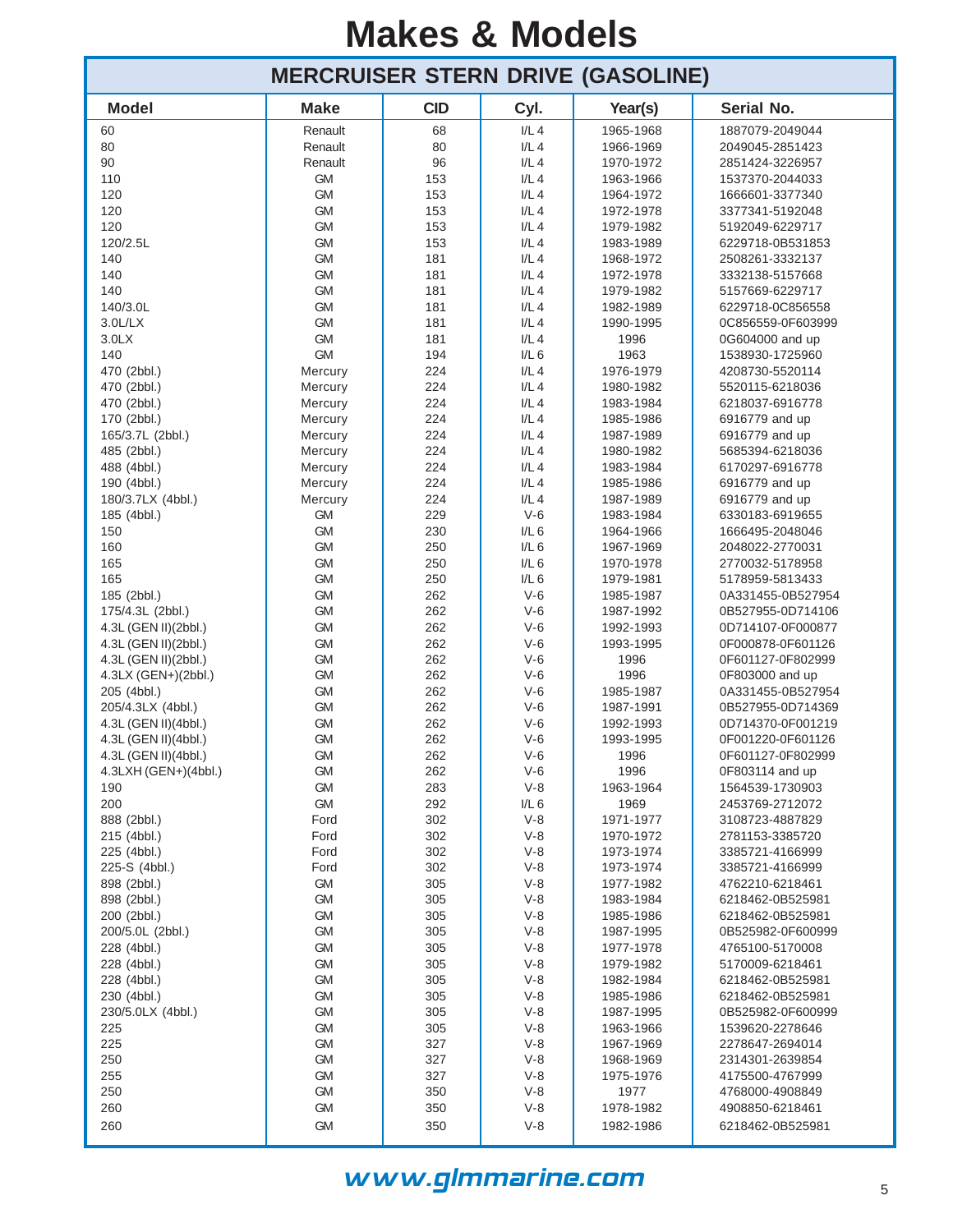#### 260 GM 350 V-8 1982-1986 6218462-0B525981 260/5.7L GM 350 V-8 1987-1995 0B525982-0F600999 5.7L Alpha (2bbl.) **GM** GM 350 V-8 1996 0F601000 and up 5.7L Alpha (EFI) TBI GM 350 V-8 1995 0F355305-0F752399 5.7L Alpha (2bbl. - TBI) **GM** GM 350 V-8 1996 0F752400 and up 5.7LX Alpha (4bbl.) | GM | 350 | V-8 | 1996 | 0F601000 and up 5.7LX Alpha (4bbl. - TBI) | GM | 350 | V-8 | 1996 | 0F752400 and up 5.7l Bravo GM 350 V-8 1989-1995 0B525982-0F600999 5.7l Bravo (2bbl.) **GM** GM 350 V-8 1996 0F601000 and up 5.7L Bravo (EFI) TBI GM 350 V-8 1995 0F225560-0F752399 5.7L Bravo (2bbl. - TBI) **GM** GM 350 V-8 1996 0F752400 and up 5.7LX Bravo (4bbl.) GM 350 V-8 1996 0F60100 and up 5.7LX Bravo (4bbl. - TBI) GM 350 V-8 1996 0F752400 and up 5.7LX Bravo (TBI)( Gen+) GM 6 350 V-8 1996 0F800300 and up 350 Mag. Alpha GM 350 V-8 1986-1987 0A635178-0B525981 350 Mag. Alpha GM 350 V-8 1987-1995 0B525982-0F600999 350 Mag. Alpha (4bbl.) **GM** GM 350 V-8 1996 6F601000 and up 350 Mag. Alpha (TBI)(Gen+) GM 350 V-8 1996 0F800300 and up 350 Mag. Bravo (MPI) GM 350 V-8 1995 0F415189-0F601999 350 Mag. Bravo (MPI)(Gen+) GM 350 V-8 1996 0F602000 and up 270 GM 350 V-8 1969-1972 2851074-3385720 280TRS GM 350 V-8 1975-1976 4176250-4770199 300 Tempest GM 350 V-8 1985-1986 6668677-0B430367 320 (EFI) GM 350 V-8 1987 0A543604-0B157602 320 (EFI) GM 350 V-8 1988-1989 0B157603-0C622418 233 Ford 351 V-8 1975-1977 4173000-4902304 255 Ford 351 V-8 1973-1974 3258728-4175499 325 GM 427 V-8 1969-1972 2278747-3780449 330 GM 454 V-8 1977-1981 4623115-6083144 330 GM GM 454 V-8 1982-1987 6083145-0B816540 7.4L Bravo GM 454 V-8 1988-1991 0B771113-0D603117 7.4LX Bravo (Gen.V) GM 454 V-8 1992-1996 0D603118-0F800699 7.4LX Bravo (MP) GM 454 V-8 1996 0F602010 and up 454 Mag. Alpha GM 454 V-8 1986-1988 0A631894-0B785148 454 Mag. Bravo GM 454 V-8 1988-1992 0B721206-0D805068 454 Mag. Bravo (Gen.V) GM 454 V-8 1992-1994 0D805069-0F304999 454 Mag. Bravo (Gen.V) GM 454 V-8 1995-1996 0F305000-0F801699 454 EFI (Gen.V) GM 454 V-8 1994-1996 0F115700-0F802349 370 TRS GM 454 V-8 1978-1985 4179554-6721527 370 TRS GM 454 V-8 1985-1987 6721528-0B714586 400 TRS GM 454 V-8 1980-1986 4179554-0B457644 420 GM 454 V-8 1987-1989 0A398941-0B622418 425 GM 454 V-8 1990-1992 0A398941-0B622418 425 (Gen.V) GM 454 V-8 1992-1993 0A398941-0B622418 440TRS GM 454 V-8 1983-1986 4179554-0B485220 450 (Gen.V) GM 454 V-8 1995 0F347100-0F615761 525 SC **GM** GM 454 V-8 1991-1992 0D456000 and up 525 SC (Gen.V) **GM** GM 454 V-8 1992-1995 0D456000 and up 390 GM 482 V-8 1969-1970 2781129-3042731 460 TRS GM 482 V-8 1983-1986 4179554-6181046 465 GM 502 V-8 1990-1992 0C84992-0F213244 465 (Gen.V) GM 502 V-8 1992-1994 0C84992-0F213244 500 (Gen.V) **GM** GM 502 V-8 1994-1995 0F213293 and up 502 Mag. Bravo GM 502 V-8 1990-1992 0C878221-0D824588 502 Mag. Bravo (Gen.V) GM 502 V-8 1992-1993 0D824589-0F114528 502 EFI (Gen.V) GM 502 V-8 1993-1995 0D840650-0F802599 600 SC **GM** GM 502 V-8 1991-1992 0D456489 and up 600 SC (Gen.V) **GM** GM 502 V-8 1992-1996 0D456489 and up 500 GM GM 540 V-8 1990-1996 0C577254 and up 575 GM 540 V-8 1986-1992 0A677429-0D763716 800 SC (Gen.V) **GM** GM 572 V-8 1993-1996 0D763836 and up **MERCRUISER STERN DRIVE (GASOLINE) Model Make CID Cyl. Year(s) Serial No.**

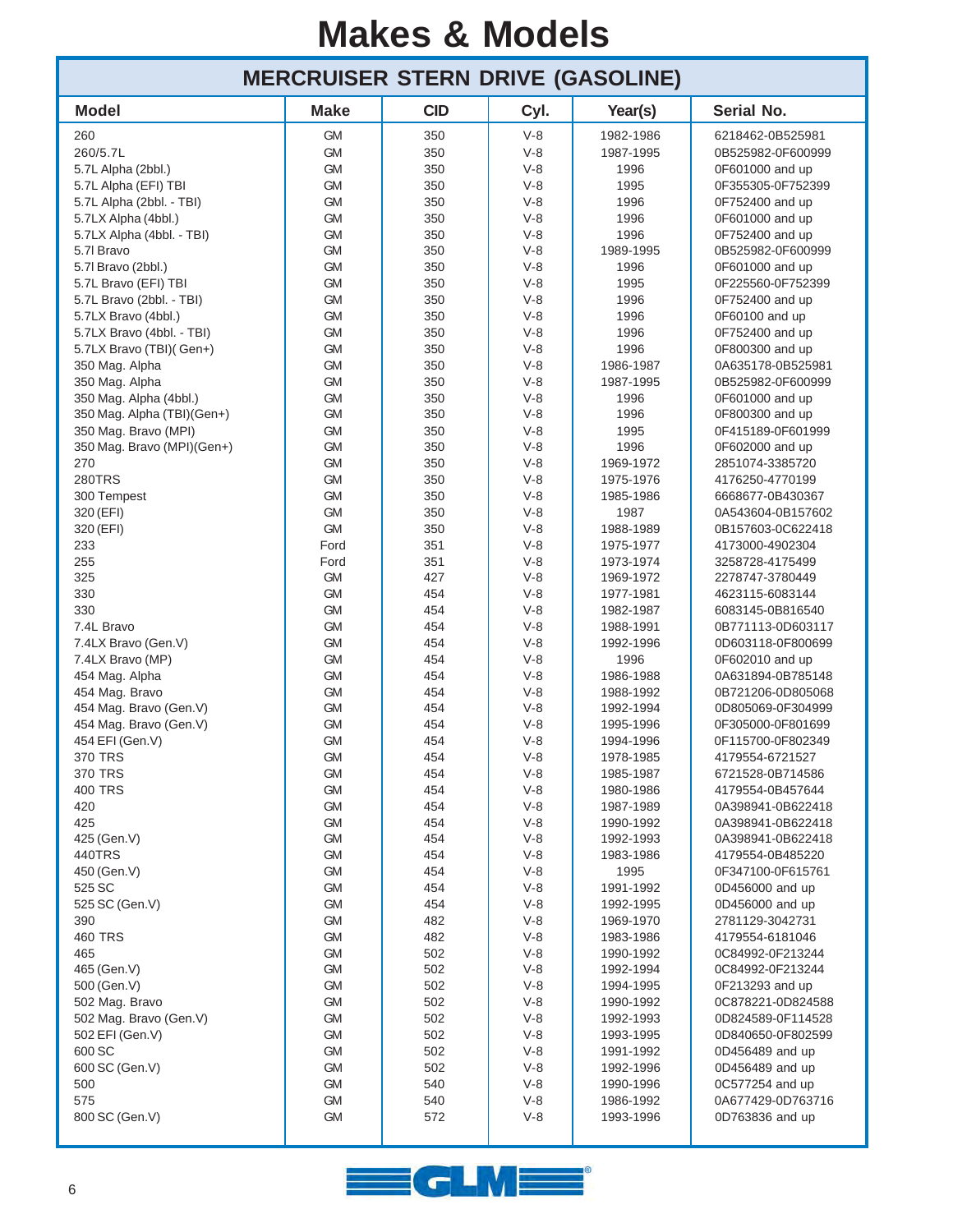| <b>MERCRUISER INBOARD (GASOLINE)</b>            |                            |            | <b>STERN DRIVE</b> |                        |                                        |                               |           |                   |
|-------------------------------------------------|----------------------------|------------|--------------------|------------------------|----------------------------------------|-------------------------------|-----------|-------------------|
| <b>Model</b>                                    | <b>Make</b>                | <b>CID</b> | Cyl.               | Year(s)                | Serial No.                             | <b>Model</b>                  | Year(s)   | Serial No.        |
| 470 MIE                                         | Mer.                       | 224        | I/L4               | 1980-1981              | 5520115-6218036                        | 60                            | 1965-1966 | 1830753-2063740   |
| 215 MIE<br><b>225 MIE</b>                       | Ford<br>Ford               | 302<br>302 | $V-8$<br>$V-8$     | 1970-1972<br>1973-1974 | 2781153-3563181<br>3385721-4176999     | 80                            | 1966-1969 | 2063741-2898029   |
| 198 MIE (2bbl.)                                 | <b>GM</b>                  | 305        | $V-8$              | 1977                   | 4762210-6218461                        | 90                            | 1970-1972 |                   |
| 228 MIE (4bbl.)                                 | <b>GM</b>                  | 305        | $V-8$              | 1977-1978              | 4765100-5170008                        |                               |           | 2898030-3225967   |
| 228 MIE (4bbl.)<br>230 MIE (4bbl.)              | <b>GM</b><br><b>GM</b>     | 305<br>305 | $V-8$<br>$V-8$     | 1979-1980<br>1981-1986 | 5170009-5907057<br>5907058-0B522505    |                               | 1963      | 1534570-1684187   |
| 230/5.0L MIE (4bbl.)                            | <b>GM</b>                  | 305        | $V-8$              | 1987-1995              | 0B522506-0B788151                      | 1A/1B/1C                      | 1964      | 1684188-1777798   |
| <b>225 MIE</b><br><b>250 MIE</b>                | <b>GM</b><br><b>GM</b>     | 327<br>327 | $V-8$<br>$V-8$     | 1968<br>1968-1969      | 2278647-2694014<br>2314301-2639854     | 1A/1B/1C (EZ-Shift) 1965-1966 |           | 1776349-2065189   |
| 255 MIE                                         | <b>GM</b>                  | 350        | $V-8$              | 1975-1978              | 4175500-5195908                        | 120/140                       | 1967-1969 | 2062141-2791956   |
| 255 MIE                                         | <b>GM</b>                  | 350        | $V-8$              | 1979-1980              | 5195909-5907057                        | 120/140                       | 1970-1977 | 2791957-4893634   |
| 260 MIE<br>260/5.7 MIE                          | <b>GM</b><br><b>GM</b>     | 350<br>350 | $V-8$<br>$V-8$     | 1981-1986<br>1987-1993 | 5907058-0B522505<br>0B522506-0F024999  | 120/140                       | 1978-1982 | 4893635-6225576   |
| 5.7L MIE                                        | <b>GM</b>                  | 350        | $V-8$              | 1994-1995              | 0F025000 and up                        |                               |           |                   |
| 5.7L MIE                                        | <b>GM</b>                  | 350        | $V-8$              | 1996                   | 0F622100-0F622150                      | 160                           | 1967-1969 | 2065190-273441    |
| 5.7L (SKI) MIE                                  | <b>GM</b>                  | 350        | $V-8$              | 1985-1987              | 0F746100 and up<br>0A338533-0B514626   | 165                           | 1970-1977 | 2763442-4890459   |
| 5.7L (COMP. SKI)                                | <b>GM</b>                  | 350        | $V-8$              | 1987-1995              | 0B514627-0F775199                      | 165                           | 1978-1981 | 4890460 and up    |
| 5.7L (COMP. SKI)(2bbl.)                         | <b>GM</b>                  | 350        | $V-8$              | 1996                   | 0F775200 and up                        | $\mathbb{I}$                  | 1962-1963 | 1474909-1602185   |
| 350 Mag. (SKI) CARB<br>350 Mag. (SKI) 9EFI)TBI  | <b>GM</b><br><b>GM</b>     | 350<br>350 | $V-8$<br>$V-8$     | 1991-1995<br>1994-1996 | 0D505450 and up<br>0F215561 and up     | Ш                             | 1964-1967 | 1602186-2278488   |
| 350 Mag. (SKI) 9EFI)MPI                         | <b>GM</b>                  | 350        | $V-8$              | 1995-1996              | 0F350583 and up                        | II(1.78:1)                    | 1968-1969 | 2398798-2671321   |
| Black Scorpion (GEN+)                           | <b>GM</b>                  | 350        | $V-8$              | 1996                   | 0F800000 and up                        |                               |           |                   |
| 270 MIE<br>233 MIE                              | <b>GM</b><br><b>GM</b>     | 350<br>351 | $V-8$<br>$V-8$     | 1969-1972<br>1975-1976 | 2851074-3077735<br>4173000-4775784     | Ш                             | 1968-1972 | 2373127-3002613   |
| 255 MIE                                         | <b>GM</b>                  | 351        | $V-8$              | 1973-1974              | 3258728-4178299                        | 215H                          | 1970      | 2782203-2909034   |
| 325 MIE                                         | <b>GM</b>                  | 427        | $V-8$              | 1968-1974              | 2278747-3780449                        | 215E                          | 1970-1972 | 2909035-2915034   |
| 330 MIE<br>340/7.4l MIE w/B/W                   | <b>GM</b><br><b>GM</b>     | 454<br>454 | $V-8$<br>$V-8$     | 1977-1980<br>1981-1992 | 4623115-5889913<br>5889914-0D715493    | 888                           | 1971-1977 | 3106717 and up    |
| 7.4L MIE w/Hurth                                | <b>GM</b>                  | 454        | $V-8$              | 1989-1992              | 0C391564-0D715493                      | 898/228                       | 1977      | 4782330-4898729   |
| 7.4L MIE (LH) Gen.V                             | <b>GM</b>                  | 454        | $V-8$              | 1992-1996              | 0D715494-0F820141                      | 898/228                       | 1978-1982 | 4898730-622576    |
| 7.4L EFI MIE (LH) Gen.V<br>454 EFI (SKI)(Gen.V) | <b>GM</b><br><b>GM</b>     | 454<br>454 | $V - 8$<br>$V-8$   | 1995-1996<br>1995-1996 | 0F563052-0F820103<br>0F215800-0F820099 |                               |           |                   |
| 350 MIE                                         | <b>GM</b>                  | 454        | $V-8$              | 1974-1976              | 3780450-4623109                        | $225-S$                       | 1974      | 3856268-4200499   |
| 390 MIE                                         | <b>GM</b>                  | 482        | $V-8$              | 1969-1970              | 2781129-2825059                        | 233                           | 1975-1977 | 4200500 and up    |
| 8.2L MIE w/Hurth<br>8.2L MIE (Gen.V)            | <b>GM</b><br><b>GM</b>     | 502<br>502 | $V-8$<br>$V-8$     | 1990-1992<br>1993-1996 | 0C878221-0D857199<br>0D857200-0F819619 | 250                           | 1977      | 4791300-4898729   |
| <b>MERCRUISER STERN</b>                         |                            |            |                    | <b>DRIVE</b>           | <b>DIESEL)</b>                         | $II-TR$                       | 1973-1976 | 3377316-4794899   |
| <b>Model</b>                                    | <b>Make</b>                | <b>CID</b> | Cyl.               | Year(s)                | Serial No.                             | 260                           | 1978-1982 | 4898730-6225576   |
| Rover                                           | Rover                      | 60         | I/L4               | 1965-1967              | 31400000F and up                       | 255-TRS                       | 1973-1974 | 3377316-4203749   |
| 530D-TA(Bravo)<br>D183 Turbo AC (Bravo)         | <b>VM</b><br>VM            | 183<br>183 | $I/L$ 5<br>$I/L$ 5 | 1989<br>1990-1993      | 0B993002-0D725151<br>0B993002-0D725151 | 280-TRS                       | 1975-1976 | 4203750-4895399   |
| D3.0L (Bravo)                                   | VM                         | 183        | $I/L$ 5            | 1994-1995              | 0D725152 and up                        | 470                           | 1976-1977 | 4208730-4893934   |
| 636D-TA (Bravo)                                 | VM                         | 219        | I/L6               | 1989                   | 0B993002-0D850127                      |                               |           |                   |
| D219 Turbo AC (Bravo)<br>D3.6L (Bravo)          | VM<br>VM                   | 219<br>219 | I/L6<br>$I/L$ 6    | 1990-1993<br>1994-1995 | 0B993002-0D850127<br>0D850128 and up   | 470                           | 1978-1882 | 4893835-6225576   |
| D254 Turbo AC (Bravo)                           | VM                         | 254        | I/L6               | 1990-1993              | 0C849461-0D554731                      | 485                           | 1980-1982 | 4893835 and up    |
| D4.2L (Bravo)                                   | VM                         | 254        | I/L6               | 1994-1995              | 0D554732 and up                        | R/MR/Alpha One                | 1983-1990 | 6225577 and up    |
| 7.3L (Bravo)<br>530D-TA                         | NAV<br>VM                  | 444<br>183 | $V-8$<br>$I/L$ 5   | 1994-1995<br>1989      | 0F060048 and up<br>0B993002-0D725151   | Alpha One (Gen. II)           | 1991-1995 | 0D469859-0F679999 |
| D183 Turbo AC                                   | VM                         | 183        | $I/L$ 5            | 1990-1993              | 0B993002-0D725151                      | Alpha One (Gen. II)           | 1996      | 0F680000 and up   |
| D3.0L                                           | <b>VM</b>                  | 183        | $I/L$ 5            | 1994-1995              | 0D725152 and up                        | <b>TR/TRS</b>                 | 1977-1993 | 4794900 and up    |
| 636D-TA<br>D219 Turbo AC                        | VM<br>VM                   | 219<br>219 | I/L6<br>$I/L$ 6    | 1989<br>1990-1993      | 0B993002-0D850127<br>0B993002-0D850127 |                               |           |                   |
| D3.6L                                           | <b>VM</b>                  | 219        | I/L6               | 1994-1995              | 0D850128 and up                        | Bravo I/II/III                | 1988-1995 | 0B664190-0F729999 |
| D254 Turbo AC                                   | VM                         | 254        | $I/L$ 6            | 1990-1993              | 0C849461-0D554731                      | Bravo I/II/III                | 1996      | 0F730000 and up   |
| D4.2L<br>7.3L                                   | <b>VM</b><br><b>NAV</b>    | 254<br>444 | I/L6<br>$V-8$      | 1994-1995<br>1994-1995 | 0D554732 and up<br>0F060000 and up     | <b>Blackhawk</b>              | 1994-1995 | ALL               |
| WO4CTA (150hp)                                  | <b>HINO</b>                | 234        | $I/L$ 4            | ALL                    |                                        | SSM II/III/IV/V               | 1982-1995 | ALL               |
| WO4CTI (210hp)                                  | <b>HINO</b><br><b>HINO</b> | 234<br>351 | $I/L$ 4            | ALL                    |                                        | Alpha One SS                  | 1986-1989 | ALL               |
| WO6DTI (250hp)<br>WO6DTA (310hp)                | <b>HINO</b>                | 351        | I/L6<br>I/L6       | ALL                    | 0D854106 and up                        |                               |           |                   |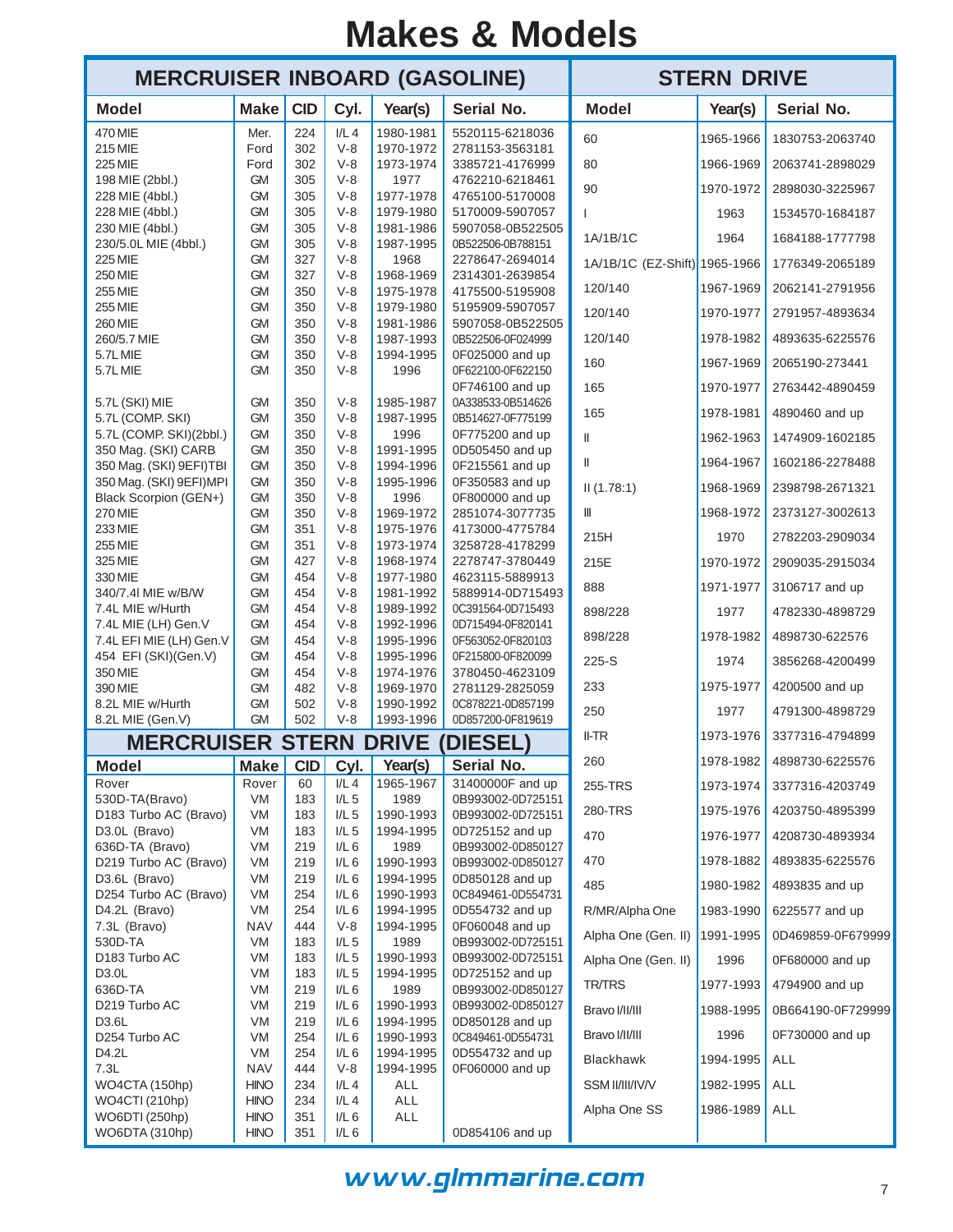| <b>EVINRUDE OUTBOARD (1979 &amp; Before)</b> |                               |                    |              |                                |              |              |                          |                    |              |                                 |                 |
|----------------------------------------------|-------------------------------|--------------------|--------------|--------------------------------|--------------|--------------|--------------------------|--------------------|--------------|---------------------------------|-----------------|
| <b>Model</b>                                 | <b>HP</b>                     | Year(s)            | <b>Model</b> | <b>HP</b>                      | Year(s)      | <b>Model</b> | <b>HP</b>                | Year(s)            | <b>Model</b> | <b>HP</b>                       | Year(s)         |
| 451                                          | 8.5                           | 1933               | 631          | 21.1                           | 1932         | 826          |                          | 1932               | 3402         | 3                               | 1964            |
| 452<br>453                                   | 8.5<br>8.5                    | 1933<br>1933       | 634<br>635   | 21.1<br>21.1                   | 1933<br>1933 | 827<br>828   |                          | 1932<br>1933       | 3403<br>3412 | 3<br>3                          | 1964<br>1964    |
| 454                                          |                               | 1933               | 636          | 21.1                           | 1933         | 829          | $\overline{\phantom{a}}$ | 1933               | 3432         | 3                               | 1964            |
| 456<br>457                                   | 8.5<br>8.5                    | 1933<br>1933       | 637<br>638   | 21.1<br>21.1                   | 1933<br>1933 | 900<br>901   | 18<br>18                 | 1931<br>1931       | 3433<br>3502 | 3<br>3                          | 1964<br>1965    |
| 458                                          | 8.5                           | 1933               | 639          | 21.1                           | 1933         | 902          | 18                       | 1931               | 3053         | 3                               | 1965            |
| 459                                          | 8.5                           | 1933               | 640          | 21.1                           | 1933         | 903          | 18                       | 1931               | 3512         | 3                               | 1965            |
| 460<br>461                                   | 5.1<br>5.1                    | 1933<br>1933       | 641<br>642   | $\omega$                       | 1933<br>1933 | 905<br>906   | 12<br>12                 | 1931-33<br>1931-33 | 3532<br>3533 | 3<br>3                          | 1965<br>1965    |
| 462                                          | 5.1                           | 1933               | 643          | 35                             | 1933         | 907          | 12                       | 1931-33            | 3602         | 3                               | 1966            |
| 463                                          | 1.8                           | 1940               | 700          | 35                             | 1931         | 912          | 18                       | 1932               | 3603         | 3                               | 1966            |
| 464<br>465                                   | 2.2<br>1.8                    | 1933<br>1939       | 701<br>702   | 35<br>35                       | 1931<br>1931 | 913<br>914   | 18<br>18                 | 1932<br>1932       | 3606<br>3612 | 3<br>3                          | 1966<br>1966-67 |
| 466                                          | 5                             | 1939               | 703          | 35                             | 1931         | 915          | 18                       | 1933               | 3632         | 3                               | 1966            |
| 467                                          | 8.5                           | 1939               | 704          | 35                             | 1931         | 920          | 18                       | 1933               | 3633         | 3                               | 1966            |
| 468<br>469                                   | 5.1<br>1                      | 1939<br>1939       | 705<br>706   | 35<br>35                       | 1931<br>1931 | 921<br>922   | 18<br>18                 | 1933<br>1933       | 3636<br>3702 | 3<br>3                          | 1966<br>1967    |
| 469                                          | 1                             | 1940               | 707          | 35                             | 1931         | 923          | 18                       | 1933               | 3703         | 3                               | 1967            |
| 470                                          | 5.1                           | 1933               | 708          | 35                             | 1931         | 924          | 18                       | 1933               | 3706         | 3                               | 1967            |
| 471<br>472                                   | 8.5<br>2.2                    | 1939-41<br>1933    | 709<br>710   | 35<br>35                       | 1931<br>1931 | 925<br>926   | 18<br>18                 | 1933<br>1933       | 3707<br>3712 | 3<br>3                          | 1967<br>1967    |
| 474                                          | 2.2                           | 1933               | 711          | 35                             | 1931         | 927          | 18                       | 1970               | 3716         | 3                               | 1967            |
| 475<br>476                                   | 5<br>4                        | 1940<br>1933       | 715<br>716   | 36<br>36                       | 1932<br>1932 | 1002<br>1802 | 1.5<br>1.5               | 1968<br>1969       | 3732<br>3733 | 3<br>3                          | 1967<br>1967    |
| 477                                          | 1.8                           | 1939               | 717          | 36                             | 1932         | 1902         | 1.5                      | 1951-52            | 3736         | 3                               | 1967            |
| 478                                          | 4                             | 1933               | 718          | 36                             | 1932         | 2001         | 25                       | 1951-52            | 3737         | 3                               | 1967            |
| 479<br>481                                   | 4<br>$\overline{\phantom{a}}$ | 1933<br>1933       | 719<br>720   | 36<br>36                       | 1932<br>1932 | 2002<br>2003 | 25<br>25                 | 1952<br>1952       | 3802<br>3803 | 3<br>3                          | 1968<br>1968    |
| 483                                          | 4                             | 1933               | 721          | 36                             | 1932         | 2004         | 25                       | 1971               | 3806         | 3                               | 1968            |
| 484                                          | 4                             | 1933               | 722          | 36                             | 1932         | 2102         | 2                        | 1972               | 3807         | 3                               | 1968            |
| 489<br>490                                   | 2.2<br>2.2                    | 1934<br>1935       | 723<br>724   | 36<br>36                       | 1932<br>1932 | 2202<br>2302 | 2<br>2                   | 1973<br>1974       | 3832<br>3833 | 3<br>3                          | 1968<br>1968    |
| 491                                          | 4                             | 1935               | 725          | 36                             | 1932         | 2402         | 2                        | 1975               | 3836         | 3                               | 1968            |
| 492                                          | 8.5                           | 1937-38            | 726          | 36                             | 1932         | 2502         | $\overline{c}$           | 1976               | 3837         | 3                               | 1968            |
| 492<br>494                                   | 8.5<br>4                      | 1935-36<br>1936    | 728<br>729   | 31.2<br>31.2                   | 1933<br>1933 | 2602<br>2702 | 2<br>$\overline{2}$      | 1977<br>1977       | 4000<br>4001 | 2.2<br>2.2                      | 1934<br>1934    |
| 495                                          | 4                             | 1936-37            | 730          | 31.2                           | 1933         | 2802         | 2                        | 1978               | 4002         | 2.2                             | 1934            |
| 496<br>496                                   | 8.5<br>8.5                    | 1936-37<br>1936    | 731<br>732   | 31.2<br>31.2                   | 1933<br>1933 | 2902<br>3012 | $\overline{2}$<br>3      | 1979<br>1952-54    | 4003<br>4004 | 2.2<br>2.2                      | 1934<br>1934    |
| 498                                          | 2.5                           | 1937               | 733          | 31.2                           | 1933         | 3013         | 3                        | 1952-54            | 4005         | 2.2                             | 1934            |
| 499                                          | 4.2                           | 1937-38            | 734          | 31.2                           | 1933         | 3014         | 3                        | 1955               | 4006         | 4                               | 1970            |
| 499<br>500                                   | 5<br>11                       | 1939<br>1934-35    | 735<br>800   | 31.2<br>40                     | 1933<br>1931 | 3015<br>3016 | 3<br>3                   | 1955<br>1955       | 4006<br>4007 | 2.2<br>2.2                      | 1934<br>1934    |
| 500                                          | 15                            | 1931-              | 801          | 40                             | 1931         | 3018         | 3                        | 1956               | 4008         | 2.2                             | 1934            |
| 600                                          | 21                            | 331931             | 802          | 40                             | 1931         | 3019         | 3                        | 1956               | 4009         | 2.2                             | 1934            |
| 601<br>602                                   | 25<br>25                      | 1931-33<br>1931-33 | 803<br>804   | 40<br>$\overline{\phantom{0}}$ | 1931<br>1931 | 3020<br>3022 | 3<br>3                   | 1956<br>1957       | 4010<br>4011 | $2.2\,$<br>2.2                  | 1934<br>1934    |
| 603                                          | 25                            | 1931-33            | 806          | 40                             | 1931         | 3023         | 3                        | 1957               | 4012         | $2.2\,$                         | 1934            |
| 604                                          | 25                            | 1931-33            | 807          | 40                             | 1931         | 3024         | 3                        | 1957               | 4013         | $2.2\,$                         | 1934            |
| 605<br>606                                   | 25<br>25                      | 1931-33<br>1931-33 | 808<br>809   | 40<br>40                       | 1931<br>1931 | 3026<br>3027 | 3<br>3                   | 1958<br>1958       | 4014<br>4015 | $2.2\,$<br>$2.2\,$              | 1934<br>1934    |
| 607                                          | 25                            | 1931-33            | 810          | 40                             | 1931         | 3028         | 3                        | 1958               | 4016         | 4                               | 1934            |
| 608<br>609                                   | 25<br>۰                       | 1931-33<br>1931    | 811<br>812   | 40<br>40                       | 1931<br>1931 | 3030<br>3031 | 3<br>3                   | 1959<br>1959       | 4017<br>4018 | 4<br>4                          | 1934<br>1934    |
| 610                                          | $\blacksquare$                | 1931               | 813          | 40                             | 1931         | 3032         | 3                        | 1959               | 4019         | 4                               | 1934            |
| 615                                          | 21                            | 1931-32            | 814          | 40                             | 1932         | 3034         | 3                        | 1960               | 4020         | 5.1                             | 1934            |
| 616<br>617                                   | 21<br>21                      | 1931-32<br>1931-32 | 815<br>816   | 40<br>40                       | 1932<br>1932 | 3035<br>3036 | 3<br>3                   | 1960<br>1960       | 4021<br>4022 | 5.1<br>5.1                      | 1934<br>1934    |
| 618                                          | 25                            | 1932               | 817          | 40                             | 1932         | 3038         | 3                        | 1961               | 4023         | 5.1                             | 1934            |
| 619                                          | 25                            | 1932               | 818          | 40                             | 1932         | 3039         | 3                        | 1961               | 4024         | 5.1                             | 1934            |
| 620<br>621                                   | 25<br>25                      | 1932<br>1932       | 819<br>820   | 40<br>40                       | 1932<br>1932 | 3040<br>3042 | 3<br>3                   | 1961<br>1962       | 4025<br>4026 | 5.1<br>5.1                      | 1934<br>1934    |
| 624                                          | 25                            | 1932               | 821          | 40                             | 1932         | 3043         | 3                        | 1962               | 4027         | 5.1                             | 1934            |
| 625                                          | 25                            | 1932               | 822          | 40                             | 1932         | 3044         | 3                        | 1962               | 4028         | $\overline{\phantom{a}}$        | 1934            |
| 626<br>627                                   | 25<br>25                      | 1932<br>1932       | 823<br>824   | 40<br>40                       | 1932<br>1932 | 3302<br>3303 | 3<br>3                   | 1963<br>1963       | 4029<br>4030 | $\overline{\phantom{a}}$<br>5.5 | 1934-36<br>1934 |
| 630                                          |                               | 1932               | 825          | 40                             | 1932         | 3312         | 3                        | 1963               | 4031         | 5.5                             | 1934            |

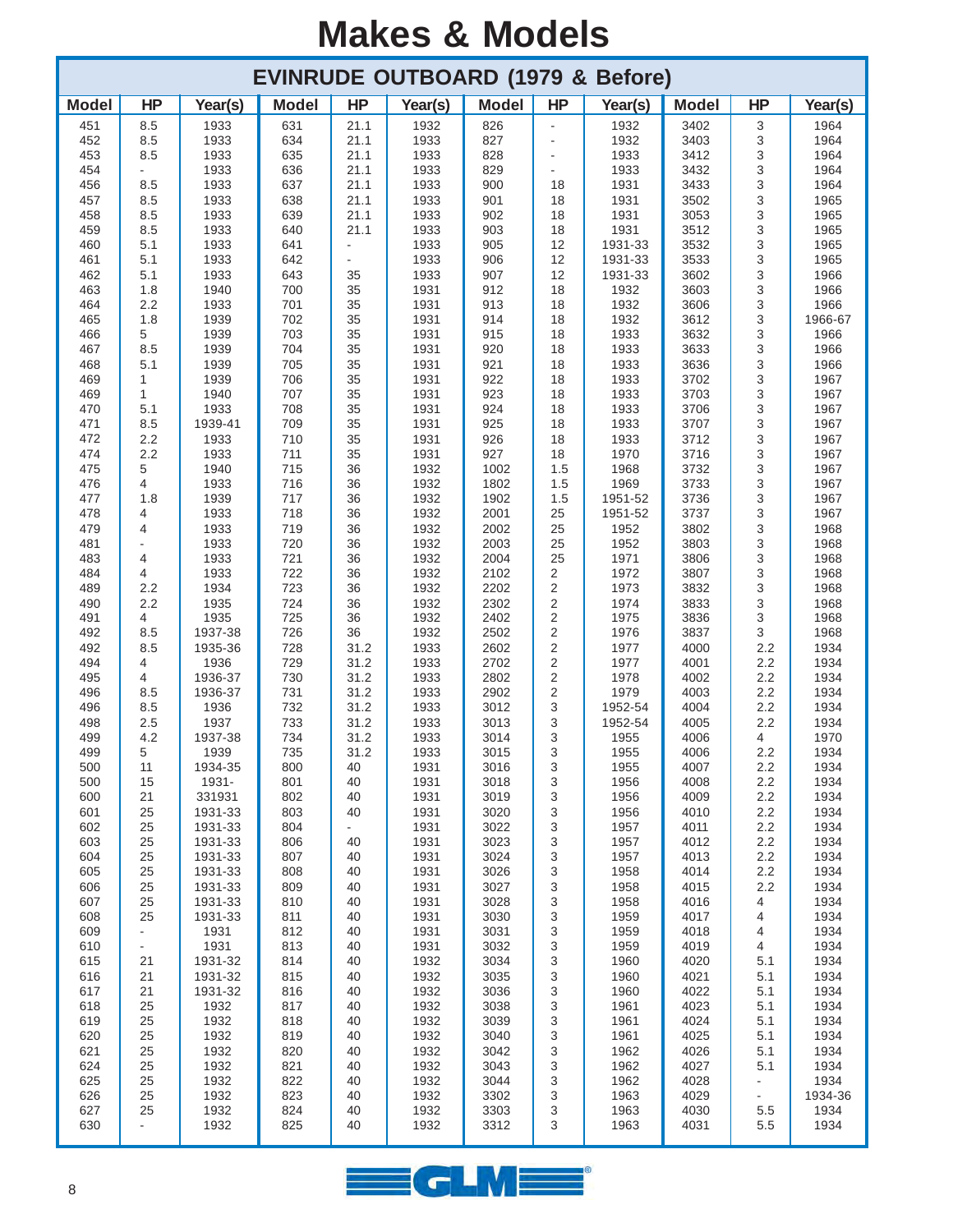| <b>EVINRUDE OUTBOARD (1979 &amp; Before)</b> |            |                    |              |            |              |              |            |              |              |                |                 |
|----------------------------------------------|------------|--------------------|--------------|------------|--------------|--------------|------------|--------------|--------------|----------------|-----------------|
| <b>Model</b>                                 | <b>HP</b>  | Year(s)            | <b>Model</b> | <b>HP</b>  | Year(s)      | <b>Model</b> | <b>HP</b>  | Year(s)      | <b>Model</b> | <b>HP</b>      | Year(s)         |
| 4032<br>4033                                 | 5.5<br>5.5 | 1934<br>1934       | 4101<br>4102 | 4.6<br>5   | 1935<br>1935 | 4174<br>4175 | 5<br>5     | 1936<br>1936 | 4246<br>4247 | 9.2<br>9.2     | 1937<br>1937    |
| 4034                                         | 8.5        | 1934               | 4103         | 5          | 1935         | 4176         | 5          | 1936         | 4248         | 9.2            | 1937            |
| 4035<br>4036                                 | 8.5<br>4   | 1934<br>1970       | 4104<br>4105 | 5<br>5     | 1935<br>1935 | 4177<br>4178 | 5<br>9.2   | 1936<br>1936 | 4249<br>4251 | 9.2<br>4.4     | 1937<br>1937    |
| 4036                                         | 8.5        | 1934               | 4106         | 4          | 1971         | 4179         | 9.2        | 1936         | 4252         | 1.1            | 1938            |
| 4037                                         | 8.5        | 1934               | 4106         | 5          | 1935         | 4180         | 9.2        | 1936         | 4253         | 1.1            | 1938            |
| 4038                                         | 8.5        | 1934               | 4107         | 5          | 1935         | 4181         | 9.2        | 1936         | 4254         | $\overline{2}$ | 1938            |
| 4039<br>4040                                 | 8.5<br>8.5 | 1934<br>1934       | 4108<br>4109 | 5<br>5     | 1935<br>1935 | 4182<br>4183 | 9.2<br>9.2 | 1936<br>1936 | 4255<br>4256 | 2<br>1.8       | 1938<br>1938    |
| 4041                                         | 8.5        | 1934               | 4111         | 9.2        | 1935         | 4184         |            | 1936         | 4257         | 1.8            | 1938            |
| 4042                                         | 9.2        | 1934-35            | 4112         | 9.2        | 1935         | 4185         | 9.2        | 1936         | 4258         | 3              | 1938            |
| 4043                                         | 9.2        | 1934-35            | 4113         | 9.2        | 1935         | 4186         | 9.2        | 1936         | 4259         | 3              | 1938            |
| 4044                                         | 9.2        | 1934-35            | 4114         | 9.2        | 1935         | 4187         | 9.2        | 1936         | 4261         | 2.8            | 1938            |
| 4045<br>4046                                 | 9.2<br>9.2 | 1934-35<br>1934-35 | 4115<br>4116 | 9.2<br>9.2 | 1935<br>1935 | 4188<br>4189 | 9.2<br>9.2 | 1936<br>1936 | 4262<br>4263 | 2.8<br>0.5     | 1938<br>1939-41 |
| 4047                                         | 9.2        | 1934-35            | 4117         | 9.2        | 1935         | 4190         | 9.2        | 1936         | 4264         | 0.5            | 1939-41         |
| 4048                                         | 9.2        | 1934-35            | 4118         | 9.2        | 1935         | 4191         | 9.2        | 1936         | 4265         | 1.1            | 1939-41         |
| 4049                                         | 9.2        | 1934-35            | 4119         |            | 1935         | 4192         | 4.4        | 1936-38      | 4266         | 1.1            | 1939-41         |
| 4050                                         | 5.5        | 1934               | 4121         | 4          | 1935         | 4193         | 4.3        | 1936         | 4267         | 4.7            | 1938            |
| 4051<br>4052                                 | 5.5<br>5.5 | 1934<br>1934       | 4122<br>4123 | 4<br>4     | 1935         | 4194<br>4195 | 4.4<br>1.4 | 1936<br>1936 | 4268<br>4269 | 4.7<br>4.7     | 1938<br>1938    |
| 4053                                         | 5.5        | 1934               | 4124         | 4          | 1935<br>1935 | 4196         | 4.7        | 1936         | 4271         | 9.2            | 1938            |
| 4054                                         | 5.5        | 1934               | 4125         | 4          | 1935         | 4197         | 4.7        | 1936         | 4272         | 9.2            | 1938            |
| 4055                                         | 5.5        | 1934               | 4126         | 4          | 1935         | 4198         | 4.7        | 1936         | 4273         | 9.2            | 1938            |
| 4056                                         | 5.5        | 1934               | 4127         | 4.6        | 1935         | 4199         | 9.2        | 1936         | 4274         | 9.2            | 1938            |
| 4057<br>4058                                 | 5.5<br>2.2 | 1934<br>1934       | 4128<br>4129 | 4.6<br>5   | 1935         | 4200<br>4201 | 9.2<br>0.9 | 1936<br>1937 | 4275<br>4276 | 9.2<br>9.2     | 1938<br>1938    |
| 4059                                         | 2.2        | 1934               | 4131         | 5          | 1935<br>1935 | 4203         | 0.9        | 1937         | 4277         | 9.2            | 1938            |
| 4060                                         | 2.2        | 1934               | 4132         | 5          | 1935         | 4205         | 1.4        | 1937         | 4278         | 9.2            | 1938            |
| 4061                                         | 2.2        | 1934               | 4133         | 5          | 1935         | 4206         | 1.4        | 1937         | 4279         | 9.2            | 1938            |
| 4062                                         | 2.2        | 1934               | 4134         | 9.2        | 1935         | 4206         | 4          | 1972         | 4281         | 9.2            | 1938            |
| 4063<br>4064                                 | 2.2<br>2.2 | 1934<br>1934       | 4135<br>4136 | 9.2<br>4   | 1935         | 4207<br>4208 | 1.6<br>1.6 | 1937<br>1937 | 4282         | 9.2<br>9.2     | 1938<br>1938    |
| 4065                                         | 2.2        | 1934               | 4136         | 9.2        | 1971<br>1935 | 4209         | 2.5        | 1937         | 4283<br>4284 |                | 1938            |
| 4066                                         | 4          | 1934               | 4137         | 9.2        | 1935         | 4211         | 2.5        | 1937         | 4285         | $\overline{2}$ | 1938            |
| 4067                                         | 4          | 1934               | 4138         | 4          | 1935         | 4212         | 2.5        | 1937         | 4286         | $\mathbf 2$    | 1938            |
| 4068                                         | 4          | 1934               | 4139         | 1.5        | 1935         | 4213         | 2.5        | 1937         | 4287         | 3              | 1938            |
| 4069<br>4070                                 | 4<br>5.5   | 1934<br>1934       | 4142<br>4143 | 4.6<br>4   | 1935         | 4214<br>4215 | 4.3<br>4.3 | 1937<br>1937 | 4288<br>4289 | 3<br>4.7       | 1938<br>1938    |
| 4071                                         | 5.5        | 1934               | 4144         | 4          | 1935<br>1935 | 4216         | 4.3        | 1937         | 4291         | 4.7            | 1938            |
| 4072                                         | 5.5        | 1934               | 4144         | 4.3        | 1936         | 4217         | 4.3        | 1937         | 4292         | 4.7            | 1938            |
| 4073                                         | 5.5        | 1934               | 4145         | 1.4        | 1936-37      | 4218         | 4.3        | 1937         | 4293         | 4.7            | 1938            |
| 4074                                         | 5.5        | 1934               | 4146         | 1.5        | 1936         | 4219         | 9.2        | 1937         | 4294         | 4.7            | 1938            |
| 4075<br>4076                                 | 5.5<br>9.2 | 1934<br>1934       | 4147<br>4148 | 1.5<br>4.4 | 1936         | 4221<br>4222 | 4.7<br>4.7 | 1937<br>1937 | 4295<br>4296 | 4.7<br>2       | 1938<br>1939    |
| 4077                                         | 9.2        | 1934               | 4149         | 4.4        | 1936<br>1936 | 4223         | 4.7        | 1937         | 4297         | 2              | 1939            |
| 4078                                         | 2.2        | 1934               | 4151         | 4.3        | 1936         | 4224         | 4.7        | 1937         | 4298         | $\overline{c}$ | 1939            |
| 4079                                         | $2.2\,$    | 1934               | 4152         | 4.4        | 1936         | 4225         | 4.7        | 1937         | 4299         | 2              | 1939            |
| 4080                                         | $2.2\,$    | 1934               | 4153         | 4.7        | 1936         | 4226         | 4.7        | 1937         | 4301         | 1.8            | 1939            |
| 4081<br>4082                                 | 2.2<br>4   | 1934<br>1934       | 4154<br>4155 | 4.7<br>4.7 | 1936<br>1936 | 4227<br>4228 | 4.4<br>4.4 | 1937<br>1937 | 4302<br>4303 | 1.8<br>3.3     | 1939<br>1939    |
| 4083                                         | 4          | 1934               | 4156         | 2.5        | 1936         | 4229         | 4.3        | 1937         | 4304         | 3.3            | 1939            |
| 4084                                         | 4          | 1934               | 4157         | 2.5        | 1936         | 4231         | 9.2        | 1937         | 4305         | 3.3            | 1939            |
| 4085                                         | 4          | 1934               | 4158         | 2.5        | 1936         | 4232         | 9.2        | 1937         | 4306         | 3.3            | 1939            |
| 4086                                         | 5.5        | 1934               | 4159         | 2.5        | 1936         | 4233         | 9.2        | 1937         | 4306         | 4              | 1939            |
| 4087<br>4088                                 | 5.5<br>9.2 | 1934<br>1934       | 4161<br>4162 | 4.3<br>4.3 | 1936<br>1936 | 4234<br>4235 | 9.2<br>9.2 | 1937<br>1937 | 4307<br>4308 | 3<br>3         | 1939<br>1939    |
| 4089                                         | 9.2        | 1934               | 4163         | 4.3        | 1936         | 4236         | 4          | 1972         | 4309         | 5.4            | 1939            |
| 4091                                         | 1.5        | 1934               | 4164         | 4.3        | 1936         | 4236         | 9.2        | 1937         | 4311         | 5.4            | 1939            |
| 4092                                         | 4          | 1935               | 4165         | 5          | 1936         | 4237         | 9.2        | 1937         | 4312         | 5.4            | 1939            |
| 4093                                         | 4          | 1935               | 4166         | 5          | 1936         | 4238         | 9.2        | 1937         | 4313         | 5              | 1939-41         |
| 4094<br>4095                                 | 4<br>4     | 1935<br>1935       | 4167<br>4168 | 5<br>5     | 1936         | 4239<br>4241 | 9.2<br>9.2 | 1937<br>1937 | 4314<br>4315 | 5<br>9.7       | 1939-41<br>1939 |
| 4096                                         | 4          | 1935               | 4169         | 5          | 1936<br>1936 | 4242         | 9.2        | 1937         | 4316         | 9.7            | 1939            |
| 4097                                         | 4.6        | 1935               | 4171         | 5          | 1936         | 4243         | 9.2        | 1937         | 4317         | 9.7            | 1939            |
| 4098                                         | 4.6        | 1935               | 4172         | 5          | 1936         | 4244         |            | 1937         | 4318         | 9.7            | 1939            |
| 4099                                         | 4.6        | 1935               | 4173         | 5          | 1936         | 4245         | 9.2        | 1937         | 4319         | 9.7            | 1939            |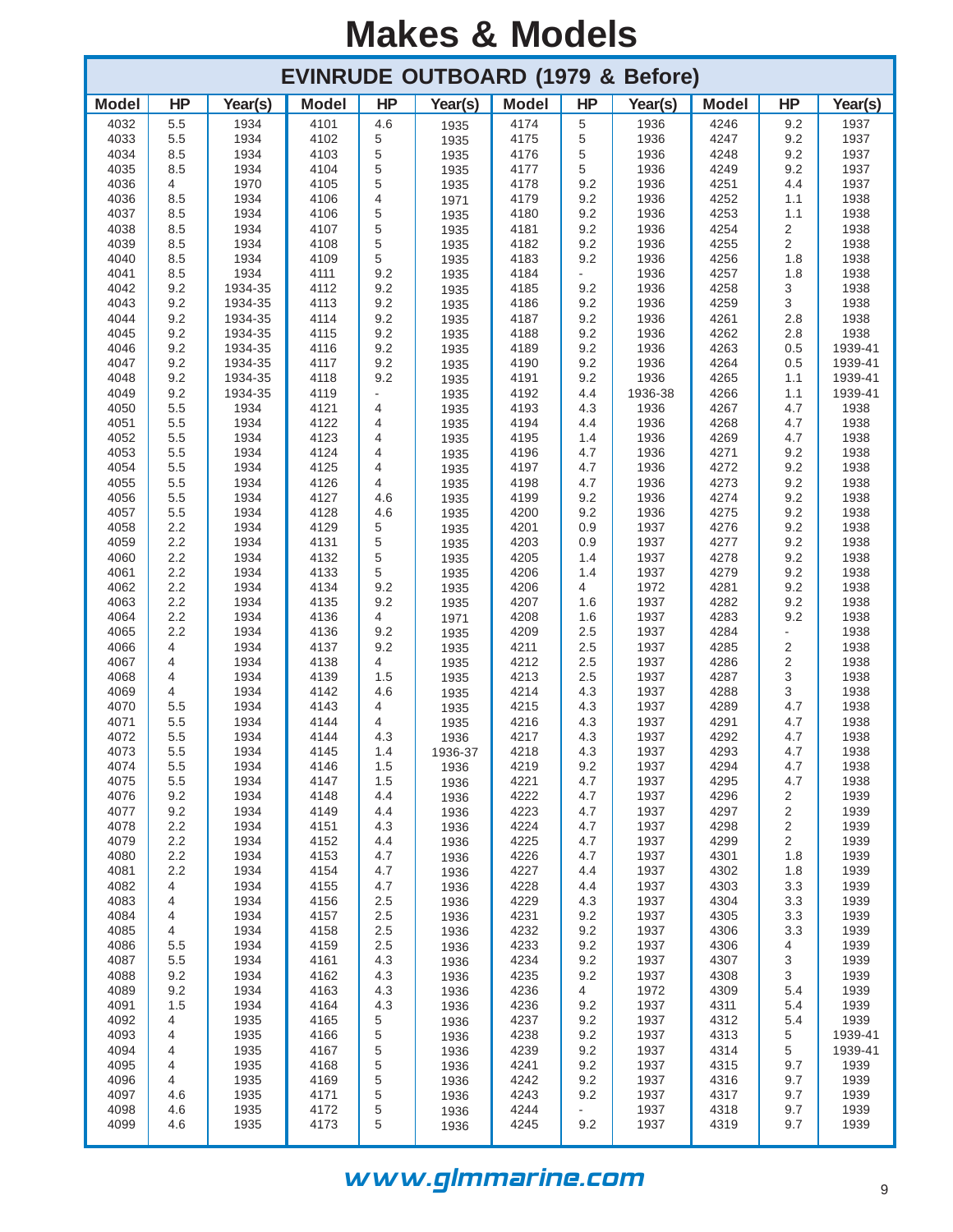| <b>EVINRUDE OUTBOARD (1979 &amp; Before)</b> |                              |                    |              |                     |                    |              |                |                 |              |               |                 |
|----------------------------------------------|------------------------------|--------------------|--------------|---------------------|--------------------|--------------|----------------|-----------------|--------------|---------------|-----------------|
| <b>Model</b>                                 | <b>HP</b>                    | Year(s)            | <b>Model</b> | <b>HP</b>           | Year(s)            | <b>Model</b> | <b>HP</b>      | Year(s)         | <b>Model</b> | <b>HP</b>     | Year(s)         |
| 4321                                         | 9.7                          | 1939               | 4404         | 5.4                 | 1946-48            | 5523         | 5.5            | 1961            | 6705         | 6             | 1977            |
| 4322<br>4323                                 | 9.7<br>9.7                   | 1939-42<br>1939-42 | 4405<br>4406 | 5.4<br>1.1          | 1946-48<br>1946-47 | 5524<br>5525 | 5.5<br>5.5     | 1962<br>1962    | 6802<br>6803 | 6<br>6        | 1968<br>1968    |
| 4324                                         | 9.7                          | 1939-42            | 4406         | 4                   | 1974               | 5602         | 5              | 1966            | 6804         | 6             | 1978            |
| 4325                                         | 9.7                          | 1939-42            | 4407         | 1.1                 | 1946-47            | 5603         | 5              | 1966            | 6805         | 6             | 1978            |
| 4326                                         | 9.7                          | 1939-42            | 4409         | 2                   | 1946               | 5702         | 5              | 1967            | 6902         | 6             | 1969            |
| 4327<br>4328                                 | 9.7                          | 1939-42<br>1939-41 | 4411<br>4412 | 2<br>$\overline{2}$ | 1946<br>1946       | 5703<br>5802 | 5<br>5         | 1967<br>1968    | 6903<br>6904 | 6<br>6        | 1969<br>1979    |
| 4329                                         | 1.8                          | 1939               | 4413         | $\sqrt{2}$          | 1946               | 5803         | 5              | 1968            | 6905         | 6             | 1979            |
| 4331                                         | 1.8                          | 1939               | 4414         | 2                   | 1947               | 6000         | 21.1           | 1934            | 7000         | 31.2          | 1934            |
| 4332                                         | 3                            | 1939               | 4415         | $\mathbf 2$         | 1947               | 6001         | 21.1           | 1934            | 7001         | 31.2          | 1934            |
| 4333<br>4334                                 | 3                            | 1939               | 4416<br>4417 | 2<br>2              | 1947<br>1947       | 6002         | 6              | 1970<br>1934    | 7002<br>7004 | 31.2          | 1934            |
| 4335                                         | 1.1<br>8.5                   | 1939-41<br>1939-41 | 4418         | 3.3                 | 1947               | 6002<br>6003 | 21.1<br>6      | 1970            | 7005         | 31.2<br>31.2  | 1934<br>1934    |
| 4336                                         | 4                            | 1973               | 4419         | 3.3                 | 1947               | 6003         | 21.1           | 1934            | 7006         | 31.2          | 1934            |
| 4336                                         | 8.5                          | 1939-41            | 4421         | 3.3                 | 1947               | 6004         | 21.1           | 1934            | 7007         | 31.2          | 1934            |
| 4337                                         | 5                            | 1939-41            | 4422         | 3.3                 | 1947               | 6005         | 21.1           | 1934            | 7008         | 31.2          | 1935            |
| 4338<br>4339                                 | 5<br>5                       | 1939-41<br>1939-41 | 4423<br>4424 | 3.3<br>3.3          | 1947-51<br>1947-51 | 6006<br>6007 | 21.1<br>21.1   | 1934<br>1934    | 7009<br>7011 | 31.2<br>31.2  | 1935<br>1935    |
| 4341                                         | 5                            | 1940-41            | 4425         | 1.5                 | 1948-51            | 6008         |                | 1934            | 7012         | 31.2          | 1935            |
| 4346                                         | 2                            | 1940               | 4429         | 5.4                 | 1949               | 6011         | 21.1           | 1935            | 7013         | 31.2          | 1935            |
| 4347                                         | 2                            | 1940               | 4431         | 5.4                 | 1949               | 6012         | 21.1           | 1935            | 7014         | 31.2          | 1935            |
| 4348<br>4349                                 | $\overline{\mathbf{c}}$<br>2 | 1940<br>1940       | 4432<br>4434 | 5<br>7.5            | 1949<br>1950       | 6013<br>6014 | 21.1<br>21.1   | 1935<br>1935    | 7015<br>7016 | 31.2<br>31.2  | 1936<br>1936    |
| 4351                                         | 1.8                          | 1940-41            | 4435         | 7.5                 | 1950               | 6015         | 21.1           | 1935            | 7017         | 31.2          | 1936            |
| 4352                                         | 1.8                          | 1940-41            | 4436         | 4                   | 1974               | 6016         | 21.1           | 1935            | 7018         | 31.2          | 1936            |
| 4353                                         | 3.3                          | 1940               | 4438         | 14                  | 1950               | 6017         |                | 1935            | 7019         | 31.2          | 1936            |
| 4354                                         | 3.3                          | 1940               | 4439         | 14                  | 1950               | 6018         | 21.1           | 1936            | 7021         | 31.2          | 1936            |
| 4355<br>4356                                 | 3.3<br>3.3                   | 1940<br>1940       | 4441<br>4442 | 14<br>14            | 1951<br>1951       | 6019<br>6021 | 21.1<br>21.1   | 1936<br>1936    | 7022<br>7023 | 33.4<br>33.4  | 1937<br>1937    |
| 4357                                         | 3                            | 1940               | 4443         | 7.5                 | 1951-52            | 6022         | 21.1           | 1936            | 7024         | 33.4          | 1937            |
| 4358                                         | 3                            | 1940               | 4444         | 7.5                 | 1951-52            | 6023         | 21.1           | 1936            | 7025         | 33.4          | 1937            |
| 4359                                         | 5.4                          | 1940-41            | 4447         | 7.5                 | 1952               | 6024         | 21.1           | 1936            | 7026         | 33.4          | 1938            |
| 4361                                         | 5.4                          | 1940-41            | 4448         | 7.5                 | 1952               | 6025         |                | 1936            | 7027         | 33.4          | 1938            |
| 4362<br>4363                                 | 5.4<br>5.4                   | 1940-41<br>1940-41 | 4506<br>4536 | 4<br>4              | 1975<br>1975       | 6026<br>6027 | 22.5<br>22.5   | 1937<br>1937    | 7028<br>7029 | 33.4<br>33.4  | 1938<br>1938    |
| 4364                                         | 2                            | 1941-42            | 4606         | 4                   | 1976               | 6028         | 22.5           | 1937            | 7031         | 33.4          | 1939-50         |
| 4365                                         | 2                            | 1941-42            | 4636         | 4                   | 1976               | 6029         | 22.5           | 1937            | 7032         | 33.4          | 1939-50         |
| 4366                                         | 2                            | 1941-42            | 4706         | 4                   | 1977               | 6031         | 22.5           | 1937            | 7033         | 33.4          | 1939-41         |
| 4367<br>4368                                 | 2<br>3.3                     | 1941-42<br>1941-46 | 4736<br>4806 | 4<br>4              | 1977<br>1978       | 6032<br>6033 | 22.5           | 1937<br>1937    | 7034<br>7035 | 33.4<br>33.4  | 1939-41<br>1942 |
| 4369                                         | 3.3                          | 1941-46            | 4836         | 4                   | 1978               | 6034         | 22.5           | 1938            | 7512         | 7.5           | 1953            |
| 4371                                         | 3.3                          | 1941-46            | 4837         | 4                   | 1978               | 6035         | 22.5           | 1938            | 7513         | 7.5           | 1953            |
| 4372                                         | 3.3                          | 1941-46            | 4902         | 4                   | 1969               | 6036         | 22.5           | 1938            | 7514         | 7.5           | 1954            |
| 4373                                         | 9.7                          | 1942               | 4904         | 4                   | 1979               | 6037         | 22.5           | 1938            | 7515         | 7.5           | 1954            |
| 4374<br>4375                                 | 9.7<br>9.7                   | 1942<br>1943       | 4906<br>4932 | 4<br>4              | 1969<br>1979       | 6038<br>6039 | 22.5           | 1938<br>1939-50 | 7516<br>7517 | 7.5<br>7.5    | 1954<br>1954    |
| 4376                                         | 9.7                          | 1943               | 4933         | 4                   | 1979               | 6041         | 22.5           | 1939-50         | 7518         | 7.5           | 1955            |
| 4377                                         | 9.7                          | 1943               | 4936         | 4                   | 1969               | 6042         |                | 1939-40         | 7519         | 7.5           | 1955            |
| 4378                                         | 5.4                          | 1945-46            | 5101         | 12                  | 1949               | 6043         | $\overline{a}$ | 1941            | 7520         | 7.5           | 1956            |
| 4379<br>4381                                 | 5.4<br>5.4                   | 1945-46<br>1945-46 | 5102<br>5302 | 12<br>5.5           | 1949<br>1963       | 6102<br>6202 | 6<br>6         | 1971<br>1972    | 7521<br>7522 | 7.5<br>7.5    | 1956<br>1957    |
| 4382                                         | 5.4                          | 1945-46            | 5303         | 5.5                 | 1963               | 6203         | 6              | 1972            | 7523         | 7.5           | 1957            |
| 4383                                         | 9.7                          | 1945-49            | 5402         | 5.5                 | 1964               | 6302         | 6              | 1973            | 7524         | 7.5           | 1958            |
| 4384                                         | 9.7                          | 1945-49            | 5403         | 5.5                 | 1964               | 6303         | 6              | 1973            | 7525         | 7.5           | 1958            |
| 4385                                         | 9.7                          | 1945-49            | 5502         | 5                   | 1965               | 6402         | 6              | 1974            | 8000         | $\frac{1}{2}$ | 1934            |
| 4386<br>4387                                 | 9.7<br>9.7                   | 1945-49<br>1945-49 | 5503<br>5512 | 5<br>5.5            | 1965<br>1956       | 6403<br>6502 | 6<br>6         | 1974<br>1965    | 8001<br>8002 | -<br>٠        | 1934<br>1935    |
| 4388                                         | 9.7                          | 1945-49            | 5513         | 5.5                 | 1956               | 6503         | 6              | 1965            | 8003         | ٠             | 1936            |
| 4389                                         | 9.7                          | 1945-49            | 5514         | 5.5                 | 1957               | 6504         | 6              | 1975            | 8004         | ٠             | 1937            |
| 4391                                         | 9.7                          | 1945-49            | 5515         | 5.5                 | 1957               | 6505         | 6              | 1975            | 8005         | $\frac{1}{2}$ | 1938            |
| 4392<br>4393                                 | 9.7<br>9.7                   | 1945-49<br>1945-49 | 5516<br>5517 | 5.5<br>5.5          | 1958<br>1958       | 6602<br>6603 | 6<br>6         | 1966<br>1966    | 8006<br>8008 | ۰<br>50       | 1939-41<br>1943 |
| 4394                                         | 9.7                          | 1945-49            | 5518         | 5.5                 | 1959               | 6604         | 6              | 1976            | 8014         | 50            | 1946            |
| 4395                                         | 9.7                          | 1945-49            | 5519         | 5.5                 | 1959               | 6605         | 6              | 1976            | 8015         | 50            | 1949            |
| 4398                                         | 9.7                          | 1945               | 5520         | 5.5                 | 1960               | 6702         | 6              | 1967            | 9000         | 16.2          | 1934            |
| 4402                                         | 5.4                          | 1946-48            | 5521         | 5.5                 | 1960               | 6703         | 6              | 1967            | 9001         | 16.2          | 1934            |
| 4403                                         | 5.4                          | 1946-48            | 5522         | 5.5                 | 1961               | 6704         | 6              | 1977            | 9002         | 16.2          | 1934            |

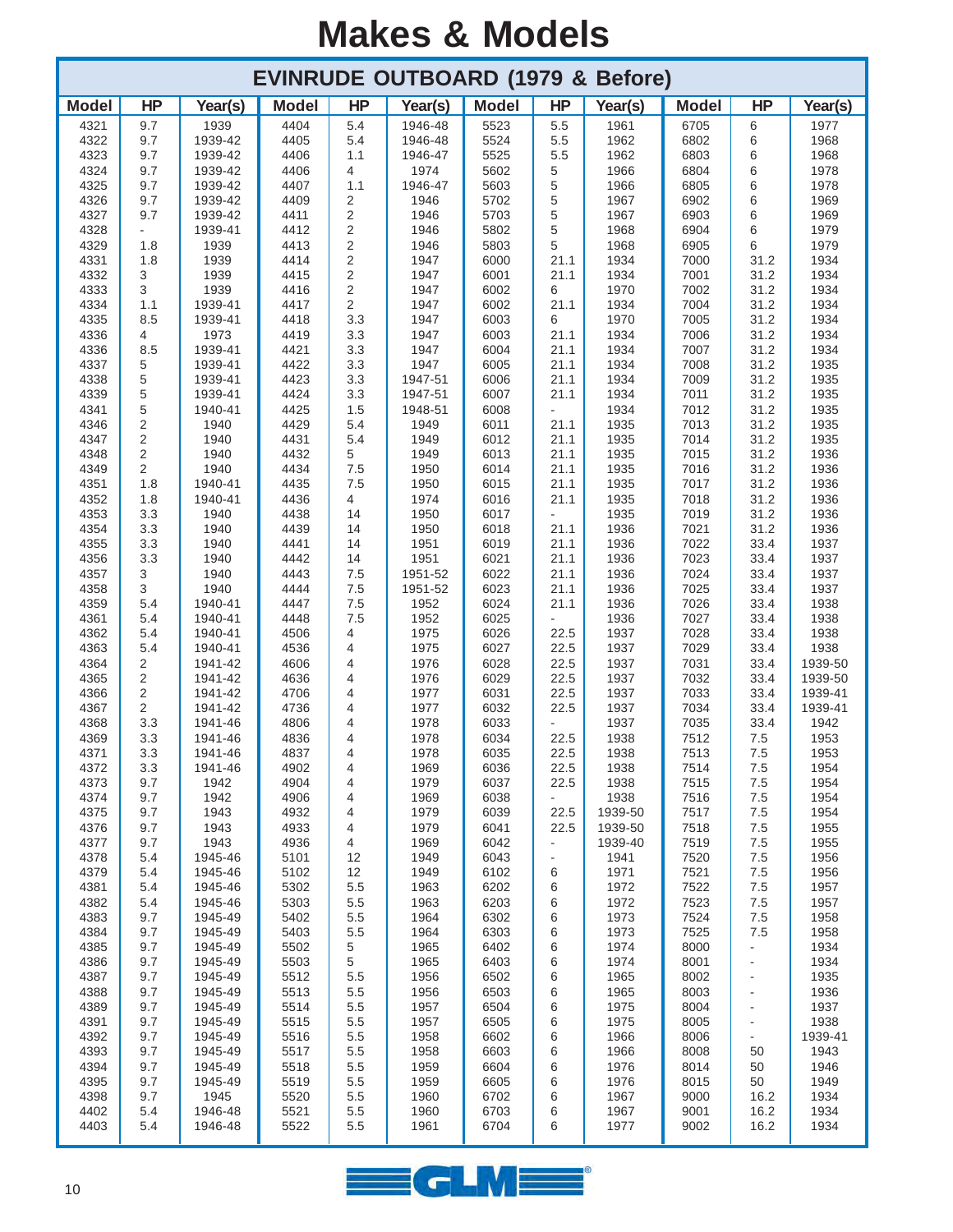| <b>EVINRUDE OUTBOARD (1979 &amp; Before)</b> |              |                    |                |            |                 |                |           |                 |                |           |              |
|----------------------------------------------|--------------|--------------------|----------------|------------|-----------------|----------------|-----------|-----------------|----------------|-----------|--------------|
| <b>Model</b>                                 | <b>HP</b>    | Year(s)            | <b>Model</b>   | <b>HP</b>  | Year(s)         | <b>Model</b>   | <b>HP</b> | Year(s)         | <b>Model</b>   | <b>HP</b> | Year(s)      |
| 9003                                         | 16.2         | 1934               | 10025          | 10         | 1962            | 15804          | 15        | 1978            | 25532          | 35        | 1957         |
| 9004<br>9005                                 | 16.2<br>16.2 | 1934<br>1934       | 10302<br>10303 | 10<br>10   | 1963<br>1963    | 15805<br>15854 | 15<br>15  | 1978<br>1978    | 25533<br>25552 | 35<br>25  | 1957<br>1975 |
| 9006                                         | 16.2         | 1934               | 10422          | 9.5        | 1964            | 15855          | 15        | 1978            | 25553          | 25        | 1975         |
| 9007                                         | 16.2         | 1934               | 10424          | 9.9        | 1974            | 15904          | 15        | 1979            | 25602          | 25        | 1976         |
| 9008                                         | 16.2         | 1935               | 10425          | 9.9        | 1974            | 15905          | 15        | 1979            | 25603          | 25        | 1976         |
| 9009                                         | 16.2         | 1935               | 10454          | 9.9        | 1974            | 15918          | 15        | 1956            | 25652          | 25        | 1976         |
| 9011<br>9012                                 | 16.2<br>16.2 | 1935<br>1935       | 10455<br>10522 | 9.9<br>9.5 | 1974<br>1965    | 15919<br>15922 | 15<br>18  | 1956<br>1957    | 25653<br>25702 | 25<br>25  | 1976<br>1977 |
| 9013                                         | 16.2         | 1935               | 10524          | 9.9        | 1975            | 15923          | 18        | 1957            | 25703          | 25        | 1977         |
| 9014                                         | 16.2         | 1935               | 10525          | 9.9        | 1975            | 15926          | 18        | 1958            | 25752          | 25        | 1977         |
| 9015                                         | 16.2         | 1936               | 10554          | 9.9        | 1975            | 15927          | 18        | 1958            | 25753          | 25        | 1977         |
| 9016                                         | 16.2         | 1936               | 10555          | 9.9        | 1975            | 15954          | 15        | 1979            | 25802          | 25        | 1978         |
| 9017<br>9018                                 | 16.2<br>16.2 | 1936<br>1936       | 10622<br>10624 | 9.9<br>9.9 | 1966<br>1976    | 15955<br>18002 | 15<br>18  | 1979<br>1970    | 25803<br>25852 | 25<br>25  | 1978<br>1978 |
| 9019                                         | 16.2         | 1936               | 10625          | 9.9        | 1976            | 18003          | 18        | 1970            | 25853          | 25        | 1978         |
| 9021                                         | 16.2         | 1936               | 10654          | 9.9        | 1976            | 18102          | 18        | 1971            | 25902          | 25        | 1969         |
| 9022                                         | 9.5          | 1970               | 10655          | 9.9        | 1976            | 18103          | 18        | 1971            | 25903          | 25        | 1969         |
| 9022                                         | 16.2         | 1937               | 10722          | 9.5        | 1967            | 18202          | 18        | 1972            | 25904          | 25        | 1979         |
| 9023                                         | $9.5\,$      | 1970               | 10724<br>10725 | 9.9        | 1977            | 18203          | 18        | 1972            | 25905<br>25916 | 25<br>25  | 1979<br>1954 |
| 9023<br>9024                                 | 16.2<br>16.2 | 1937<br>1937       | 10754          | 9.9<br>9.9 | 1977<br>1977    | 18302<br>18303 | 18<br>18  | 1963<br>1963    | 25917          | 25        | 1954         |
| 9025                                         | 16.2         | 1937               | 10755          | 9.9        | 1977            | 18304          | 18        | 1973            | 25920          | 25        | 1955         |
| 9026                                         | 16.2         | 1938               | 10822          | 9.5        | 1968            | 18305          | 18        | 1973            | 25921          | 25        | 1955         |
| 9027                                         | 16.2         | 1938               | 10824          | 9.9        | 1978            | 18402          | 18        | 1964            | 25924          | 30        | 1956         |
| 9028                                         | 16.2         | 1938               | 10825          | 9.9        | 1978            | 18403          | 18        | 1964            | 25925          | 30        | 1956         |
| 9029<br>9031                                 | 16.2<br>16.2 | 1938<br>1939       | 10835<br>10854 | 9.9<br>9.9 | 1978<br>1978    | 18502<br>18503 | 18<br>18  | 1965<br>1965    | 25930<br>25931 | 35<br>35  | 1957<br>1957 |
| 9032                                         | 16.2         | 1939               | 10855          | 9.9        | 1978            | 18602          | 18        | 1966            | 25936          | 35        | 1958         |
| 9033                                         | 16.2         | 1939               | 10924          | 9.9        | 1979            | 18603          | 18        | 1966            | 25937          | 35        | 1958         |
| 9034                                         | 16.2         | 1939               | 10925          | 9.9        | 1979            | 18702          | 18        | 1967            | 25952          | 25        | 1979         |
| 9035                                         | 17.6         | 1940-41            | 10935          | 9.9        | 1979            | 18703          | 18        | 1967            | 25953          | 25        | 1979         |
| 9036                                         | 17.6         | 1940-41            | 10954          | 9.9        | 1979            | 18802          | 18        | 1968            | 28202          | 28        | 1962         |
| 9037<br>9038                                 | 17.6<br>17.6 | 1940-41<br>1940-41 | 10955<br>15012 | 9.9<br>15  | 1979<br>1953-54 | 18803<br>18902 | 18<br>18  | 1968<br>1969    | 28203<br>28302 | 28<br>28  | 1962<br>1963 |
| 9039                                         | 15           | 1941               | 15013          | 15         | 1953-54         | 18903          | 18        | 1969            | 28303          | 28        | 1963         |
| 9024                                         | 17.6         | 1941               | 15014          | 15         | 1955            | 25002          | 25        | 1970            | 28352          | 28        | 1964         |
| 9122                                         | 9.5          | 1971               | 15015          | 15         | 1955            | 25003          | 25        | 1970            | 28402          | 28        | 1964         |
| 9123                                         | 9.5          | 1971               | 15016<br>15017 | 15         | 1956            | 25012<br>25013 | 25        | 1953-54         | 28403          | 28        | 1964         |
| 9222<br>9223                                 | 9.5<br>9.5   | 1972<br>1972       | 15020          | 15<br>18   | 1956<br>1957    | 25014          | 25<br>25  | 1953-54<br>1954 | 28452<br>33002 | 28<br>33  | 1970<br>1970 |
| 9322                                         | 9.5          | 1973               | 15021          | 18         | 1957            | 25015          | 25        | 1954            | 33003          | 33        | 1970         |
| 9323                                         | 9.5          | 1973               | 15024          | 18         | 1958            | 25018          | 25        | 1955            | 33052          | 33        | 1970         |
| 9422                                         | 9.5          | 1964               | 15025          | 18         | 1958            | 25019          | 25        | 1955            | 33053          | 33        | 1965         |
| 9423<br>9522                                 | 9.5<br>9.5   | 1964<br>1965       | 15028<br>15029 | 18         | 1959<br>1959    | 25022<br>25023 | 30<br>30  | 1956<br>1956    | 33502<br>33503 | 33<br>33  | 1965<br>1965 |
| 9523                                         | 9.5          | 1965               | 15032          | 18<br>18   | 1960            | 25028          | 35        | 1957            | 33552          | 33        | 1965         |
| 9622                                         | 9.5          | 1966               | 15033          | 18         | 1960            | 25029          | 35        | 1957            | 33553          | 33        | 1966         |
| 9623                                         | 9.5          | 1966               | 15034          | 18         | 1961            | 25034          | 35        | 1958            | 33602          | 33        | 1966         |
| 9722                                         | 9.5          | 1967               | 15035          | 18         | 1961            | 25035          | 35        | 1958            | 33603          | 33        | 1966         |
| 9723<br>9822                                 | 9.5          | 1967               | 15036          | 18         | 1962            | 25102          | 25        | 1971            | 33652          | 33        | 1966         |
| 9823                                         | 9.5<br>9.5   | 1968<br>1968       | 15037<br>15404 | 18<br>15   | 1962<br>1974    | 25103<br>25202 | 25<br>25  | 1971<br>1972    | 33653<br>33702 | 33<br>33  | 1967<br>1967 |
| 9922                                         | 9.5          | 1969               | 15405          | 15         | 1974            | 25203          | 25        | 1972            | 33703          | 33        | 1967         |
| 9923                                         | 9.5          | 1969               | 15454          | 15         | 1974            | 25252          | 25        | 1972            | 33752          | 33        | 1967         |
| 10012                                        | 10           | 1956               | 15455          | 15         | 1974            | 25253          | 25        | 1972            | 33753          | 33        | 1967         |
| 10013                                        | 10           | 1956               | 15504          | 15         | 1975            | 25302          | 25        | 1973            | 33802          | 33        | 1968         |
| 10014<br>10015                               | 10<br>10     | 1957<br>1957       | 15505<br>15554 | 15<br>15   | 1975<br>1975    | 25303<br>25352 | 25<br>25  | 1973<br>1973    | 33803<br>33852 | 33<br>33  | 1968<br>1968 |
| 10016                                        | 10           | 1958               | 15555          | 15         | 1975            | 25353          | 25        | 1973            | 33853          | 33        | 1968         |
| 10017                                        | 10           | 1958               | 15604          | 15         | 1976            | 25402          | 25        | 1974            | 33902          | 33        | 1969         |
| 10018                                        | 10           | 1959               | 15605          | 15         | 1975            | 25403          | 25        | 1974            | 33903          | 33        | 1969         |
| 10019                                        | 10           | 1959               | 15654          | 15         | 1976            | 25452          | 25        | 1974            | 33952          | 33        | 1969         |
| 10020<br>10021                               | 10<br>10     | 1960<br>1960       | 15655<br>15704 | 15<br>15   | 1976<br>1977    | 25453<br>25502 | 25<br>25  | 1974<br>1975    | 33953<br>35012 | 33<br>35  | 1969<br>1959 |
| 10022                                        | 10           | 1961               | 15705          | 15         | 1977            | 25503          | 25        | 1975            | 35013          | 35        | 1959         |
| 10023                                        | 10           | 1961               | 15754          | 15         | 1977            | 25526          | 30        | 1956            | 35018          | 40        | 1960         |
| 10024                                        | 10           | 1962               | 15755          | 15         | 1977            | 25527          | 30        | 1956            | 35019          | 40        | 1960         |
|                                              |              |                    |                |            |                 |                |           |                 |                |           |              |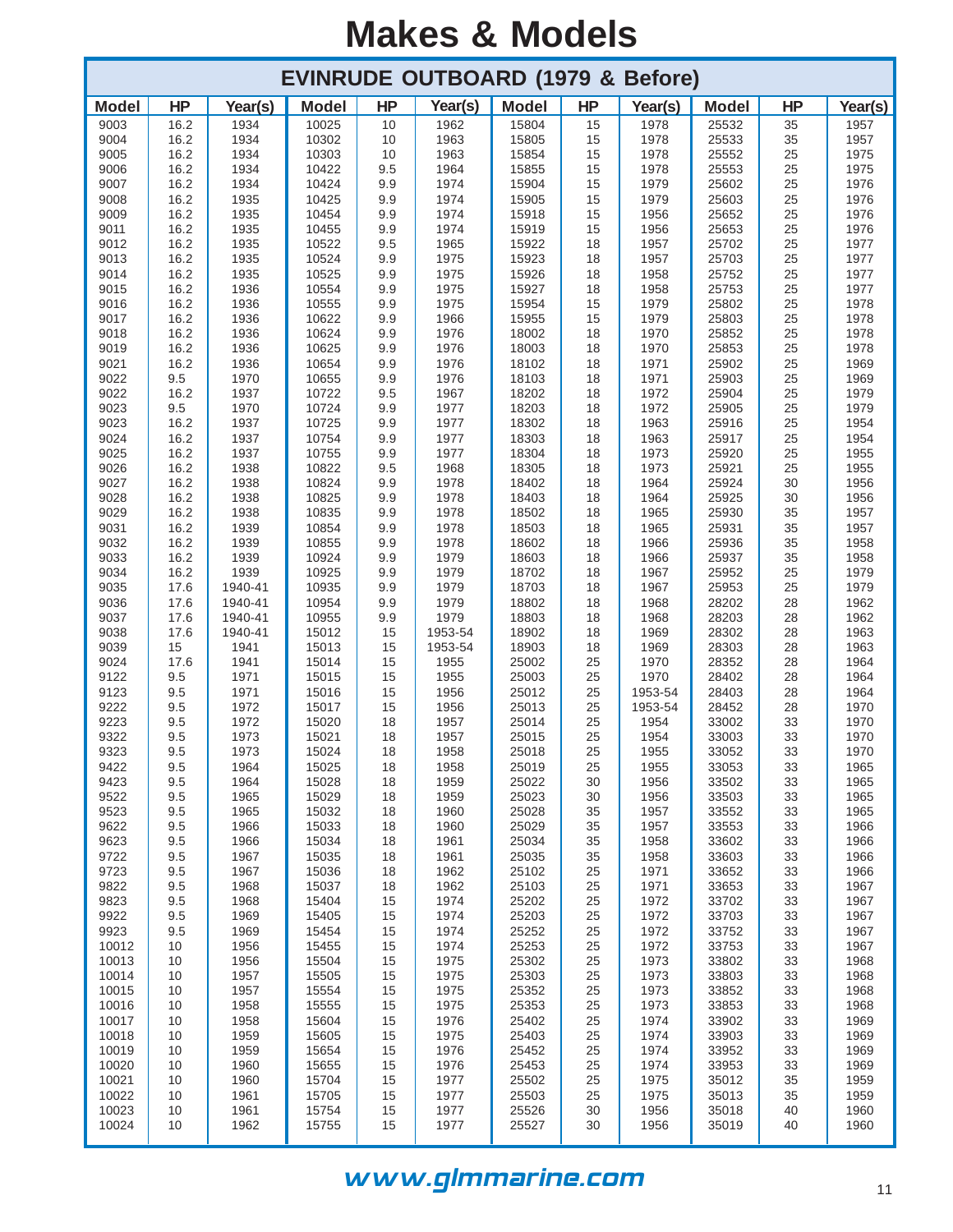| <b>EVINRUDE OUTBOARD (1979 &amp; Before)</b> |           |              |                |           |              |                |           |              |                |           |              |  |
|----------------------------------------------|-----------|--------------|----------------|-----------|--------------|----------------|-----------|--------------|----------------|-----------|--------------|--|
| <b>Model</b>                                 | <b>HP</b> | Year(s)      | <b>Model</b>   | <b>HP</b> | Year(s)      | <b>Model</b>   | <b>HP</b> | Year(s)      | <b>Model</b>   | <b>HP</b> | Year(s)      |  |
| 35022                                        | 40        | 1961         | 40472          | 40        | 1964         | 50524          | 75        | 1961         | 70473          | 70        | 1974         |  |
| 35023<br>35028                               | 40<br>40  | 1961<br>1962 | 40473<br>40502 | 40<br>40  | 1964<br>1965 | 50525<br>50528 | 75<br>75  | 1961<br>1962 | 70572<br>70573 | 70<br>70  | 1975<br>1975 |  |
| 35029                                        | 40        | 1962         | 40503          | 40        | 1965         | 50529          | 75        | 1962         | 70673          | 70        | 1976         |  |
| 35514                                        | 35        | 1958         | 40504          | 40        | 1975         | 50542          | 50        | 1975         | 70773          | 70        | 1977         |  |
| 35515<br>35516                               | 35<br>35  | 1958<br>1959 | 40505<br>40552 | 40<br>40  | 1975<br>1965 | 50543<br>50572 | 50<br>50  | 1975<br>1975 | 70873<br>70973 | 70<br>70  | 1978<br>1979 |  |
| 35517                                        | 35        | 1959         | 40553          | 40        | 1965         | 50573          | 50        | 1975         | 75352          | 75        | 1963         |  |
| 35520                                        | 40        | 1960         | 40554          | 40        | 1975         | 50802          | 50        | 1978         | 75353          | 75        | 1963         |  |
| 35521                                        | 40        | 1960         | 40555          | 40        | 1975         | 50803          | 50        | 1978         | 75382          | 75        | 1963         |  |
| 35524<br>35525                               | 40<br>40  | 1961<br>1961 | 40562<br>40563 | 40<br>40  | 1965<br>1965 | 50816<br>50817 | 50<br>50  | 1959<br>1959 | 75383<br>75392 | 75<br>75  | 1963<br>1963 |  |
| 35530                                        | 40        | 1962         | 40572          | 40        | 1965         | 50902          | 50        | 1979         | 75393          | 75        | 1963         |  |
| 35531                                        | 40        | 1962         | 40573          | 40        | 1965         | 50903          | 50        | 1979         | 75432          | 75        | 1964         |  |
| 35602<br>35603                               | 35<br>35  | 1976<br>1976 | 40602<br>40603 | 40<br>40  | 1966<br>1966 | 50926<br>50927 | 75<br>75  | 1961<br>1961 | 75433<br>75452 | 75<br>75  | 1964<br>1964 |  |
| 35652                                        | 35        | 1976         | 40604          | 40        | 1976         | 50930          | 75        | 1962         | 75453          | 75        | 1964         |  |
| 35653                                        | 35        | 1976         | 40605          | 40        | 1976         | 50931          | 75        | 1962         | 75482          | 75        | 1964         |  |
| 35702                                        | 35        | 1977         | 40652          | 40        | 1966         | 55642          | 55        | 1976         | 75483          | 75        | 1964         |  |
| 35703<br>35752                               | 35<br>35  | 1977<br>1977 | 40653<br>40654 | 40<br>40  | 1966<br>1976 | 55643<br>55672 | 55<br>55  | 1976<br>1976 | 75492<br>75493 | 75<br>75  | 1964<br>1964 |  |
| 35753                                        | 35        | 1977         | 40655          | 40        | 1976         | 55673          | 55        | 1976         | 75532          | 75        | 1965         |  |
| 35802                                        | 35        | 1978         | 40662          | 40        | 1966         | 55772          | 55        | 1977         | 75533          | 75        | 1965         |  |
| 35803<br>35852                               | 35<br>35  | 1978<br>1978 | 40663<br>40672 | 40<br>40  | 1966<br>1966 | 55773<br>55872 | 55<br>55  | 1977<br>1968 | 75542<br>75543 | 75<br>75  | 1975<br>1975 |  |
| 35853                                        | 35        | 1978         | 40673          | 40        | 1966         | 55873          | 55        | 1968         | 75552          | 75        | 1965         |  |
| 35902                                        | 35        | 1979         | 40702          | 40        | 1967         | 55874          | 55        | 1978         | 75553          | 75        | 1965         |  |
| 35903                                        | 35        | 1979         | 40703          | 40        | 1967         | 55875          | 55        | 1978         | 75582          | 75        | 1965         |  |
| 35932<br>35933                               | 40<br>40  | 1962<br>1962 | 40752<br>40753 | 40<br>40  | 1967<br>1967 | 55902<br>55972 | 55<br>55  | 1979<br>1969 | 75583<br>75592 | 75<br>75  | 1965<br>1965 |  |
| 35952                                        | 35        | 1979         | 40772          | 40        | 1967         | 55973          | 55        | 1969         | 75593          | 75        | 1965         |  |
| 35953                                        | 35        | 1979         | 40773          | 40        | 1967         | 55974          | 55        | 1979         | 75642          | 75        | 1976         |  |
| 40002<br>40003                               | 40<br>40  | 1970<br>1970 | 40802<br>40803 | 40<br>40  | 1968<br>1968 | 55975<br>60062 | 55<br>60  | 1979<br>1970 | 75643<br>75742 | 75<br>75  | 1976<br>1977 |  |
| 40052                                        | 40        | 1970         | 40852          | 40        | 1968         | 60063          | 60        | 1970         | 75743          | 75        | 1977         |  |
| 40053                                        | 40        | 1970         | 40853          | 40        | 1968         | 60072          | 60        | 1970         | 75842          | 75        | 1978         |  |
| 40072<br>40073                               | 40<br>40  | 1970<br>1970 | 40872<br>40873 | 40<br>40  | 1968<br>1968 | 60073<br>60162 | 60<br>60  | 1970<br>1971 | 75843<br>75942 | 75<br>75  | 1978<br>1979 |  |
| 40102                                        | 40        | 1971         | 40902          | 40        | 1969         | 60163          | 60        | 1971         | 75943          | 75        | 1979         |  |
| 40103                                        | 40        | 1971         | 40903          | 40        | 1969         | 60172          | 60        | 1971         | 80652          | 80        | 1966         |  |
| 40152                                        | 40        | 1971         | 40952          | 40        | 1969         | 60173          | 60        | 1971         | 80653          | 80        | 1966         |  |
| 40153<br>40202                               | 40<br>40  | 1971<br>1972 | 40953<br>40972 | 40<br>40  | 1969<br>1969 | 60432<br>60433 | 60<br>60  | 1964<br>1964 | 80682<br>80683 | 80<br>80  | 1966<br>1966 |  |
| 40203                                        | 40        | 1972         | 40973          | 40        | 1969         | 60452          | 60        | 1964         | 80692          | 80        | 1966         |  |
| 40252                                        | 40        | 1972         | 50012          | 50        | 1958         | 60453          | 60        | 1964         | 80693          | 80        | 1966         |  |
| 40253<br>40302                               | 40<br>40  | 1972<br>1963 | 50013<br>50016 | 50<br>50  | 1958<br>1959 | 60532<br>60533 | 60<br>60  | 1965<br>1965 | 80752<br>80753 | 80<br>80  | 1967<br>1967 |  |
| 40303                                        | 40        | 1963         | 50017          | 50        | 1959         | 60552          | 60        | 1965         | 80792          | 80        | 1967         |  |
| 40304                                        | 40        | 1973         | 50172          | 50        | 1971         | 60553          | 60        | 1965         | 80793          | 80        | 1967         |  |
| 40305                                        | 40        | 1973         | 50173          | 50        | 1971         | 60632          | 60        | 1966         | 85093          | 85        | 1970         |  |
| 40352<br>40353                               | 40<br>40  | 1963<br>1963 | 50202<br>50203 | 50<br>50  | 1972<br>1972 | 60633<br>60652 | 60<br>60  | 1966<br>1966 | 85193<br>85293 | 85<br>85  | 1971<br>1972 |  |
| 40354                                        | 40        | 1973         | 50272          | 50        | 1972         | 60653          | 60        | 1966         | 85393          | 85        | 1973         |  |
| 40355                                        | 40        | 1973         | 50273          | 50        | 1972         | 60732          | 60        | 1967         | 85493          | 85        | 1974         |  |
| 40362<br>40363                               | 40<br>40  | 1963<br>1963 | 50302<br>50303 | 50<br>50  | 1973<br>1973 | 60733<br>60752 | 60<br>60  | 1967<br>1967 | 85593<br>85693 | 85<br>85  | 1975<br>1976 |  |
| 40372                                        | 40        | 1963         | 50372          | 50        | 1973         | 60753          | 60        | 1967         | 85699          | 85        | 1976         |  |
| 40373                                        | 40        | 1963         | 50373          | 50        | 1973         | 65272          | 65        | 1972         | 85790          | 85        | 1977         |  |
| 40402                                        | 40        | 1964         | 50442          | 50        | 1974         | 65273          | 65        | 1972         | 85793          | 85        | 1977         |  |
| 40403<br>40404                               | 40<br>40  | 1964<br>1974 | 50443<br>50472 | 50<br>50  | 1974<br>1974 | 65372<br>65373 | 65<br>65  | 1973<br>1973 | 85799<br>85852 | 85<br>85  | 1977<br>1968 |  |
| 40405                                        | 40        | 1974         | 50473          | 50        | 1974         | 65832          | 65        | 1968         | 85853          | 85        | 1968         |  |
| 40452                                        | 40        | 1964         | 50514          | 50        | 1958         | 65833          | 65        | 1968         | 85890          | 85        | 1978         |  |
| 40453<br>40454                               | 40<br>40  | 1964<br>1974 | 50515<br>50518 | 50<br>50  | 1958<br>1959 | 65852<br>65853 | 65<br>65  | 1968<br>1968 | 85892<br>85893 | 85<br>85  | 1968<br>1968 |  |
| 40455                                        | 40        | 1974         | 50519          | 50        | 1959         | 70442          | 70        | 1974         | 85895          | 85        | 1978         |  |
| 40462                                        | 40        | 1964         | 50522          | 75        | 1960         | 70443          | $70\,$    | 1974         | 85899          | 85        | 1978         |  |
| 40463                                        | 40        | 1964         | 50523          | 75        | 1960         | 70472          | 70        | 1974         | 85990          | 85        | 1979         |  |

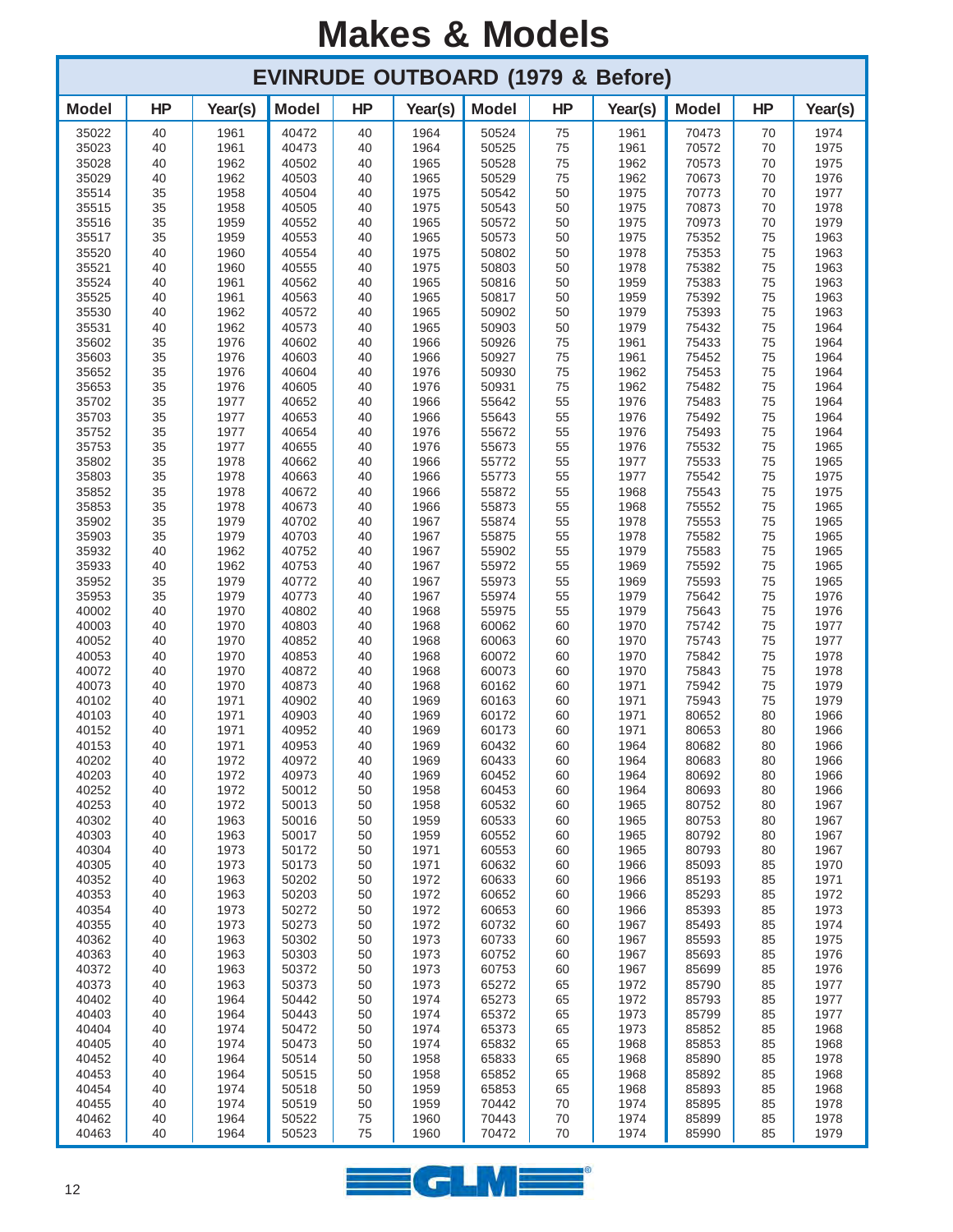|                  |            |              |                  |                    |              | EVINRUDE OUTBOARD (1979 & Before) JOHNSON OUTBOARD (1979 & Before) |                                                      |                    |                       |                       |                    |
|------------------|------------|--------------|------------------|--------------------|--------------|--------------------------------------------------------------------|------------------------------------------------------|--------------------|-----------------------|-----------------------|--------------------|
| <b>Model</b>     | <b>HP</b>  | Year(s)      | <b>Model</b>     | <b>HP</b>          | Year(s)      | <b>Model</b>                                                       | <b>HP</b>                                            | Year(s)            | <b>Model</b>          | <b>HP</b>             | Year(s)            |
| 85993            | 85         | 1969         | 175849           | 175                | 1978         | FD-14                                                              | 18                                                   | 1960               | $LD-11$               | 5                     | 1966               |
| 85995<br>85999   | 85<br>85   | 1979<br>1979 | 175940<br>175949 | 175<br>175         | 1979<br>1979 | FD-15<br>FD-16                                                     | 18<br>18                                             | 1961<br>1962       | $LD-12$               | 5                     | 1967               |
| 90482            | 90         | 1964         | 200640           | 200                | 1976         | FD-17                                                              | 18                                                   | 1963               | $LD-13$<br>LS-37      | 5                     | 1968<br>1937       |
| 90483            | 90         | 1964         | 200649           | 200                | 1976         | FD-18                                                              | 18                                                   | 1964               | $LS-38$               | 2.1<br>2.1            | 1938               |
| 90492            | 90         | 1964         | 200740           | 200                | 1977         | FD-19                                                              | 18                                                   | 1965               | $LT-10$               | 5                     | 1940               |
| 90493            | 90         | 1964         | 200749           | 200                | 1977         | FD-20                                                              | 20                                                   | 1966               | $LT-37$               | 4.2                   | 1937               |
| 90582<br>90583   | 90<br>90   | 1965<br>1965 | 200840<br>200849 | 200<br>200         | 1978<br>1978 | FD-21<br>FD-22                                                     | 20<br>20                                             | 1967<br>1968       | $LT-38$               | 4.2                   | 1938               |
| 90592            | 90         | 1965         | 200940           | 200                | 1979         | <b>HA-10</b>                                                       | 2.5                                                  | 1940               | LT-39<br><b>MD-15</b> | 5<br>1.5              | 1939<br>1940       |
| 90593            | 90         | 1965         | 200949           | 200                | 1979         | <b>HA-15</b>                                                       | 2.5                                                  | 1940               | <b>MD-20</b>          | 1.5                   | 1941-42            |
| 100193           | 100        | 1971         | 235840           | 235                | 1978         | <b>HA-39</b>                                                       | 2.5                                                  | 1939               | <b>MD-38</b>          | 1.1                   | 1938               |
| 100293           | 100        | 1972         | 235849           | 235                | 1978         | HD-10                                                              | 2.5                                                  | 1940               | MD-39                 | 1.1                   | 1939               |
| 100683           | 100        | 1966<br>1966 | 235940<br>235949 | 235<br>235         | 1979<br>1979 | <b>HD-15</b><br>HD-20                                              | 2.5                                                  | 1940               | MQ-10                 | 9.5                   | 1964               |
| 100693<br>100782 | 100<br>100 | 1967         |                  |                    |              | HD-25                                                              | 2.5<br>2.5                                           | 1941-42<br>1946-50 | <b>MQ-11</b>          | 9.5                   | 1965               |
| 100783           | 100        | 1967         |                  | <b>JOHNSON O/B</b> |              | HD-26                                                              | 2.5                                                  | 1951               | MQ-12<br>MQ-13        | 9.5<br>9.5            | 1966<br>1967       |
| 711882           | 100        | 1968         |                  | (1979 & Before)    |              | HD-39                                                              | 2.5                                                  | 1939               | <b>MQ-14</b>          | 9.5                   | 1968               |
| 711883           | 100        | 1968         |                  |                    |              | <b>HS-10</b>                                                       | 2.5                                                  | 1940               | <b>MS-15</b>          | 1.5                   | 1940               |
| 100990           | 100        | 1979         |                  |                    | 1922-24      | $HS-15$                                                            | 2.5                                                  | 1940               | <b>MS-20</b>          | 1.5                   | 1941-42            |
| 100993<br>100999 | 100<br>100 | 1979<br>1979 | Α<br>$A-25$      | 2<br>2             | 1925-26      | <b>HS-20</b><br>$J-25$                                             | 2.5<br>1.5                                           | 1941-42<br>1925-32 | <b>MS-38</b>          | 1.1                   | 1938               |
| 115083           | 115        | 1970         | $A-35$           | 2.5                | 1927-28      | $J-65$                                                             | 1.4                                                  | 1933               | <b>MS-39</b><br>OA-55 | 1.1<br>3              | 1939<br>1931       |
| 115393           | 115        | 1973         | A-45             | 3                  | 1929         | $J-70$                                                             | 1.4                                                  | 1934               | OA-60                 | 3                     | 1932               |
| 115493           | 115        | 1974         | $A-50$           | 4                  | 1930-32      | $J-75$                                                             | 1.4                                                  | 1935               | OA-65                 | 2.8                   | 1933               |
| 115499           | 115        | 1974         | $A-65$           | 4.1                | 1933         | $J-80$                                                             | 1.7                                                  | 1936               | OB-65                 | 2.8                   | 1933               |
| 115593           | 115        | 1975<br>1976 | $A-70$<br>$A-75$ | 4.1<br>4.5         | 1934<br>1935 | JH-19<br>JH-20                                                     | 3<br>3                                               | 1964               | <b>OB-70</b>          | 2.8                   | 1934               |
| 115693<br>115699 | 115<br>115 | 1976         | A-80             | 4.5                | 1936         | $JH-21$                                                            | 3                                                    | 1965<br>1966       | OK-55                 | 8                     | 1931               |
| 115742           | 115        | 1967-68      | AA-37            | 4.5                | 1937         | <b>JH-22</b>                                                       | 3                                                    | 1967               | OK-60<br>OK-75        | $\overline{7}$<br>8.1 | 1932<br>1935       |
| 115790           | 115        | 1977         | AB-25            | $\overline{2}$     | 1925-26      | <b>JHF-22</b>                                                      | 3                                                    | 1967               | P-30                  | 6                     | 1926               |
| 115793           | 115        | 1977         | AD-10            | 7.5                | 1956         | $JH-23$                                                            | 3                                                    | 1968               | $P-35$                | 8                     | 1927               |
| 115799           | 115        | 1977         | AD-11<br>AD-12   | 7.5<br>7.5         | 1957<br>1958 | <b>JHF-21</b>                                                      | 3                                                    | 1967               | $P-40$                | 13.2                  | 1928               |
| 115890<br>115893 | 115<br>115 | 1978<br>1978 | AT-10            | 5                  | 1940         | <b>JHF-23</b><br>JW-10                                             | 3<br>3                                               | 1968<br>1952-54    | $P-45$                | 12                    | 1929               |
| 115899           | 115        | 1978         | AT-39            | 5                  | 1939         | $JW-11$                                                            | 3                                                    | 1955               | $P-50$<br>$P-65$      | 20<br>21.4            | 1930-32<br>1933    |
| 115983           | 115        | 1969         | <b>BN</b>        | 2                  | 1922-24      | JW-12                                                              | 3                                                    | 1956               | P-70                  | 21.4                  | 1934               |
| 115990           | 115        | 1979         | CD-10            | 5.5                | 1954         | $JW-13$                                                            | 3                                                    | 1957               | P-75                  | 22                    | 1935               |
| 115993           | 115        | 1979         | CD-11<br>CD-12   | 5.5<br>5.5         | 1954<br>1955 | JW-14                                                              | 3                                                    | 1958               | $P-80$                | 22                    | 1936               |
| 115999<br>125183 | 115<br>125 | 1979<br>1971 | CD-13            | 5.5                | 1956         | $JW-15$<br>JW-16                                                   | 3<br>3                                               | 1959<br>1960       | PA-50                 | 20                    | 1930-32            |
| 125283           | 125        | 1972         | CD-14            | 5.5                | 1957         | JW-17                                                              | 3                                                    | 1961-62            | PE-50<br>PO-10        | 20<br>22              | 1930-32<br>1940    |
| 135342           | 135        | 1973         | CD-15            | 5.5                | 1958         | JW-18                                                              | 3                                                    | 1963               | PO-15                 | 22                    | 1941-50            |
| 135383           | 135        | 1973         | CD-16            | 5.5                | 1959         | JW-19                                                              | 3                                                    | 1964               | PO-37                 | 22                    | 1937               |
| 135443           | 135        | 1974         | CD-17<br>CD-18   | 5.5<br>5.5         | 1960<br>1961 | JW-20                                                              | 3                                                    | 1965               | PO-38                 | 22                    | 1938               |
| 135483<br>135489 | 135<br>135 | 1974<br>1974 | CD-19            | 5.5                | 1962         | JW-21<br>JW-22                                                     | 3<br>3                                               | 1966<br>1967       | PR-39                 | 22                    | 1939               |
| 135543           | 135        | 1975         | CD-20            | 5.5                | 1963         | <b>JWF-21</b>                                                      | 3                                                    | 1967               | <b>PR-40</b><br>PR-50 | 16.5<br>24            | 1928<br>1930       |
| 135583           | 135        | 1975         | CD-21            | 5.5                | 1964         | $JW-23$                                                            | 3                                                    | 1968               | <b>PR-55</b>          | 27                    | 1931               |
| 135589           | 135        | 1975         | CD-22            | 6                  | 1965         | <b>JWF-23</b>                                                      | 3                                                    | 1968               | PR-60                 | 27                    | 1932               |
| 135643           | 135        | 1976         | CD-23<br>CD-24   | 6<br>6             | 1966<br>1967 | $K-35$                                                             | 6                                                    | 1927               | PR-65                 | 27                    | 1933               |
| 135683<br>140740 | 135<br>140 | 1976<br>1977 | CD-25            | 6                  | 1968         | K-40<br>K-45                                                       | 7.15<br>7.15                                         | 1928<br>1929       | $QD-10$               | 10                    | 1949-50            |
| 140743           | 140        | 1977         | <b>DS-37</b>     | 2.1                | 1937         | K-50                                                               | 8                                                    | 1930-32            | QD-11<br>$QD-12$      | 10<br>10              | 1949-50<br>1951-52 |
| 140783           | 140        | 1977         | <b>DS-38</b>     | 2.1                | 1938         | K-65                                                               | 9.2                                                  | 1933               | $QD-13$               | 10                    | 1951-52            |
| 140840           | 140        | 1978         | DT-10            | 5                  | 1940         | K-70                                                               | 9.2                                                  | 1934               | QD-14                 | 10                    | 1953               |
| 140843           | 140        | 1978         | DT-37<br>DT-38   | 4.2<br>4.2         | 1937<br>1938 | K-75                                                               | 9.3                                                  | 1935               | QD-15                 | 10                    | 1954               |
| 140883<br>140940 | 140<br>140 | 1978<br>1979 | DT-39            | 5                  | 1939         | K-80<br><b>KA-10</b>                                               | 9.3<br>9.8                                           | 1936<br>1940       | QD-16                 | 10                    | 1955               |
| 140943           | 140        | 1979         | $E-10$           | 15                 | 1956         | <b>KA-37</b>                                                       | 9.3                                                  | 1937               | QD-17<br>QD-18        | 10<br>10              | 1956<br>1957       |
| 140983           | 140        | 1979         | $E-11$           | 18                 | 1957         | <b>KA-38</b>                                                       | 9.3                                                  | 1938               | QD-19                 | 10                    | 1958               |
| 150840           | 150        | 1978         | $E-12$           | 18                 | 1958         | <b>KA-39</b>                                                       | 9.8                                                  | 1939               | $QD-20$               | 10                    | 1959               |
| 150849           | 150        | 1978         | $F-70$           | 3.3                | 1934         | <b>KD-15</b>                                                       | 9.8                                                  | 1941-48            | QD-21                 | 10                    | 1960               |
| 150940<br>150949 | 150<br>150 | 1979<br>1979 | $F-75$<br>FD-10  | 3.3<br>15          | 1935<br>1956 | <b>KR-38</b><br>KR-40                                              | $\blacksquare$                                       | 1938<br>1928       | QD-22                 | 10                    | 1961               |
| 175740           | 175        | 1977         | FD-11            | 18                 | 1957         | <b>KR-55</b>                                                       | $\overline{\phantom{a}}$<br>$\overline{\phantom{a}}$ | 1931-37            | $QD-23$<br>QD-24      | 10<br>10              | 1962<br>1963       |
| 175749           | 175        | 1977         | FD-12            | 18                 | 1958         | <b>DS-15</b>                                                       | 9.8                                                  | 1941-42            | <b>RD-10</b>          | 25                    | 1951               |
| 175840           | 175        | 1978         | FD-13            | 18                 | 1959         | $LD-10$                                                            | 5                                                    | 1965               | <b>RD-11</b>          | 25                    | 1951               |

www.glmmarine.com 13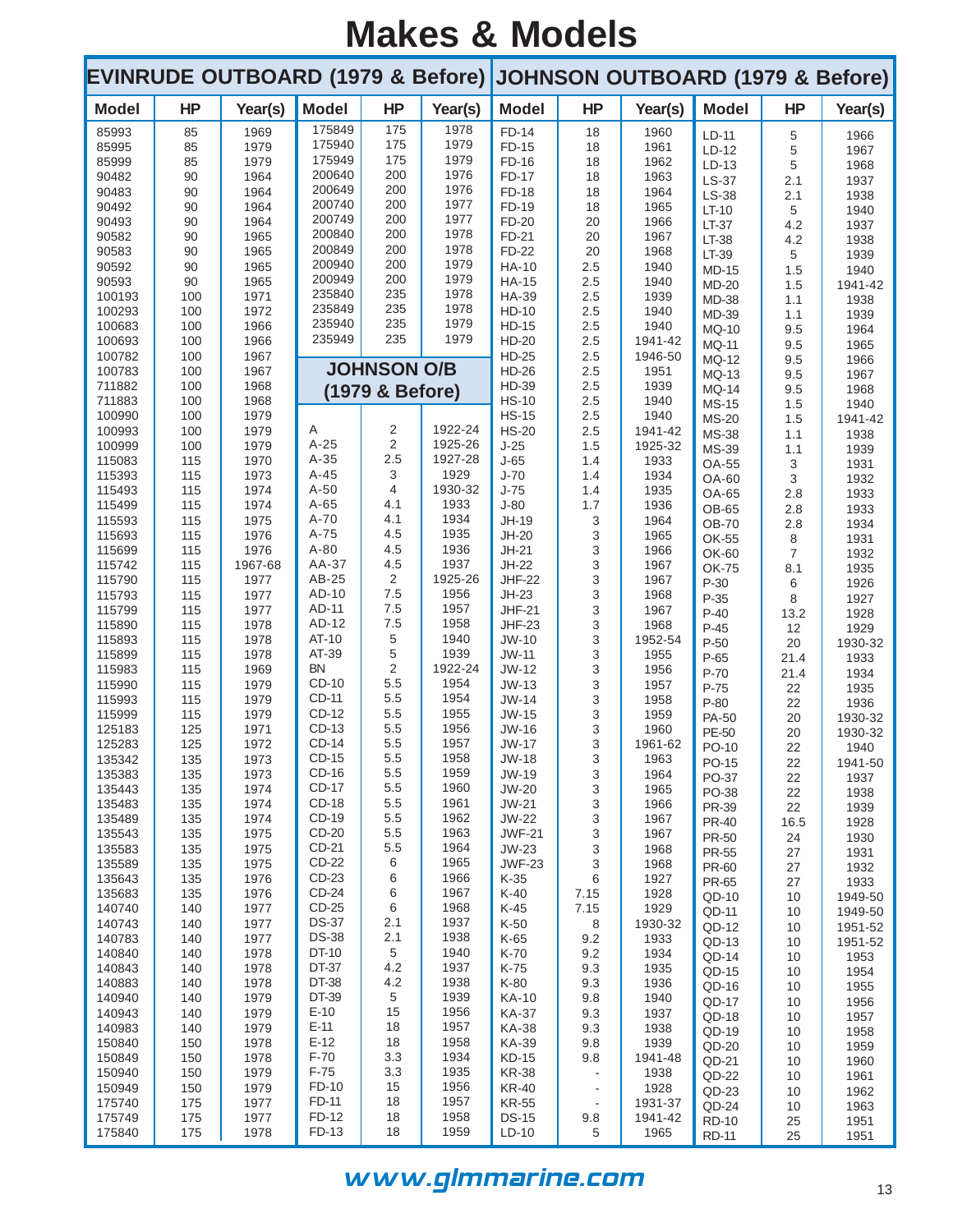|                                |           |                    |                              |                       | <b>JOHNSON OUTBOARD (1979 &amp; Before)</b> |                              |                         |              |
|--------------------------------|-----------|--------------------|------------------------------|-----------------------|---------------------------------------------|------------------------------|-------------------------|--------------|
| <b>Model</b>                   | <b>HP</b> | Year(s)            | <b>Model</b>                 | <b>HP</b>             | Year(s)                                     | <b>Model</b>                 | <b>HP</b>               | Year(s)      |
| <b>RD-12</b>                   | 25        | 1952               | <b>SR-50</b>                 | 16                    | 1930                                        | 1R69                         | 1.5                     | 1969         |
| <b>RD-13</b>                   | 25        | 1952               | <b>SR-55</b>                 | 18                    | 1931                                        | 1R70<br>2R71                 | 1.5                     | 1970<br>1971 |
| <b>RD-14</b><br><b>RD-15</b>   | 25<br>25  | 1953<br>1953-54    | <b>SR-60</b><br><b>TD-15</b> | ÷,<br>5               | 1932<br>1941-42                             | 2R72                         | 2<br>2                  | 1972         |
| <b>RD-16</b>                   | 25        | 1954               | <b>TD-20</b>                 | 5                     | 1946-49                                     | 2R73                         | 2                       | 1973         |
| <b>RD-17</b>                   | 25        | 1955               | <b>TN-25</b>                 | 5                     | 1950-51                                     | 2R74                         | 2                       | 1974         |
| <b>RD-18</b>                   | 30        | 1956               | <b>TN-26</b>                 | 5                     | 1950-51                                     | 2R75                         | 2                       | 1975         |
| <b>RD-19</b>                   | 35        | 1957               | <b>TN-27</b>                 | 5                     | 1950-51                                     | 2R76                         | $\overline{2}$          | 1976         |
| <b>RD-19C</b>                  | 35        | 1958               | <b>TN-28</b>                 | 5                     | 1952-53                                     | 2R77                         | 2                       | 1977         |
| <b>RD-21</b><br><b>RD-22</b>   | 40<br>40  | 1959<br>1960       | <b>TR-10</b><br><b>TR-40</b> | 55<br>25.8            | 1968<br>1928-29                             | 2R79<br>2R79                 | 2<br>$\overline{2}$     | 1978<br>1979 |
| <b>RD-23</b>                   | 40        | 1961               | <b>TS-15</b>                 | 5                     | 1941-42                                     | 4R69-4RL69                   | 4                       | 1969         |
| <b>RD-24</b>                   | 40        | 1962               | <b>TS-20</b>                 | 5                     | 1946                                        | 4R70-4RL70                   | 4                       | 1970         |
| <b>RD-25</b>                   | 40        | 1963               | $V-45$                       | 26                    | 1929-32                                     | 4R71-4RL71                   | 4                       | 1971         |
| <b>RD-26</b>                   | 40        | 1964               | $V-65$                       | 26.1                  | 1933                                        | 4R72-4RL72                   | 4                       | 1972         |
| <b>RD-27</b>                   | 40        | 1965               | $V-70$                       | 26.1                  | 1934                                        | 4R73-4RL73                   | 4                       | 1973         |
| <b>RD-28</b>                   | 40        | 1966               | $VA-50$<br>$VE-50$           | 26.1<br>26.1          | 1930-32<br>1930-32                          | 4R74-4RL74<br>4R75-4RL75     | 4<br>4                  | 1974<br>1975 |
| <b>RD-29</b><br><b>RD-30</b>   | 40<br>40  | 1967<br>1968       | <b>VR-45</b>                 | 32                    | 1929                                        | 4R76-4RL76                   | 4                       | 1976         |
| <b>RDE-16</b>                  | 25        | 1954               | <b>VR-50</b>                 | 32                    | 1930                                        | 4R77-4RL77                   | 4                       | 1977         |
| <b>RDE-17</b>                  | 25        | 1955               | <b>VR-55</b>                 | 36                    | 1931                                        | 4R78-4RL78                   | 4                       | 1978         |
| <b>RDE-18</b>                  | 30        | 1956               | $VX-10$                      | 60                    | 1964                                        | 4R79-4RL79                   | 4                       | 1979         |
| <b>RDE-19</b>                  | 35        | 1957               | $VX-11$                      | 60                    | 1965                                        | 4W69                         | $\overline{\mathbf{4}}$ | 1969         |
| RDE-19C                        | 35        | 1958               | $VX-12$                      | 60                    | 1966                                        | 4W70-4WL70                   | 4                       | 1970         |
| <b>RDS-20</b>                  | 35        | 1958               | $VX-13$                      | 60                    | 1967                                        | 4W71-4WL71<br>4W72           | 4<br>4                  | 1971<br>1972 |
| <b>RDS-21</b><br><b>RDS-22</b> | 35<br>40  | 1959<br>1960       | $VX-14$<br><b>VXH-10</b>     | 65<br>60              | 1968<br>1964                                | 4W73                         | 4                       | 1973         |
| <b>RDS-23</b>                  | 40        | 1961               | $VXH-11$                     | 60                    | 1965                                        | 4W74                         | 4                       | 1974         |
| <b>RDS-24</b>                  | 40        | 1962               | <b>VXH-12</b>                | 60                    | 1966                                        | 4W75                         | 4                       | 1975         |
| <b>RDS-25</b>                  | 40        | 1963               | <b>VXH-13</b>                | 60                    | 1967                                        | 4W76                         | 4                       | 1976         |
| <b>RDS-26</b>                  | 40        | 1964               | $VXH-14$                     | 65                    | 1968                                        | 4W77                         | 4                       | 1977         |
| <b>RDS-27</b>                  | 40        | 1965               | $V4-10$                      | 50                    | 1958                                        | 4W78                         | 4                       | 1978         |
| <b>RDS-28</b>                  | 40        | 1966               | $V4 - 11$<br>$V4A-13$        | 50<br>75              | 1959<br>1961                                | 4W79<br>6R69-6RL69           | 4<br>6                  | 1979<br>1969 |
| <b>RDS-29</b><br><b>RDS-30</b> | 40<br>40  | 1967<br>1968       | $V4A-14$                     | 75                    | 1962-63                                     | 6R70-6RL70                   | 6                       | 1970         |
| <b>RJE-18</b>                  | 40        | 1956               | $V4A-15$                     | 75                    | 1962-63                                     | 6R71-6RL71                   | 6                       | 1971         |
| <b>RJE-19</b>                  | 40        | 1957               | $V4A-16$                     | 75                    | 1964                                        | 6R72-6RL72                   | 6                       | 1972         |
| <b>RK-24</b>                   | 40        | 1962               | $V4A-17$                     | 75                    | 1965                                        | 6R73-6RL73                   | 6                       | 1973         |
| <b>RK-25</b>                   | 40        | 1963               | $V4A-18$                     | 80                    | 1966                                        | 6R74-6RL74                   | 6                       | 1974         |
| <b>RK-26</b>                   | 40        | 1964               | $V4A-19$<br>$V4A-20$         | 80<br>85              | 1967<br>1968                                | 6R75-6RL75<br>6R76-6RL76     | 6<br>6                  | 1975<br>1976 |
| <b>RK-27</b><br><b>RK-28</b>   | 40<br>40  | 1965<br>1966       | V4H-16                       | 75                    | 1964                                        | 6R77-6RL77                   | 6                       | 1977         |
| <b>RK-29</b>                   | 40        | 1967               | V4H-17                       | 75                    | 1965                                        | 6R78-6RL78                   | 6                       | 1978         |
| <b>RK-30</b>                   | 40        | 1968               | V4H-18                       | 75                    | 1966                                        | 6R79-6RL79                   | 6                       | 1979         |
| <b>RX-10</b>                   | 28        | 1962               | $V4M-10$                     | 90                    | 1964                                        | 8RCI-8RLCI                   | 7.5                     | 1981         |
| <b>RX-11</b>                   | 28        | 1963               | $V4M-11$                     | 90                    | 1965                                        | 8RCN-8RLCN                   | 7.5                     | 1982         |
| <b>RX-12</b>                   | 28        | 1964               | V4ML-12<br>$V4S-10$          | 100                   | 1966                                        | 8RCS-8RLCS<br>8RCT-8RLCT     | 7.5<br>7.5              | 1980<br>1983 |
| <b>RX-13</b><br><b>RX-14</b>   | 33<br>33  | 1965<br>1966       | $V4S-11$                     | 50<br>50              | 1958<br>1959                                | 9R69-9RL69                   | 9.5                     | 1969         |
| RX-15                          | 33        | 1967               | $V4S-12$                     | 75                    | 1960                                        | 9R70-9RL70                   | 9.5                     | 1970         |
| <b>RX-16</b>                   | 33        | 1968               | $V4S-13$                     | 75                    | 1961                                        | 9R71-9RL71                   | 9.5                     | 1971         |
| <b>RXE-11</b>                  | 28        | 1963               | $V4S-14$                     | 75                    | 1962                                        | 9R72-9RL72                   | 9.5                     | 1972         |
| <b>RXE-12</b>                  | 28        | 1964               | $V4S-15$                     | 75                    | 1963                                        | 9R73-9RL73                   | 9.5                     | 1973         |
| <b>RXE-13</b>                  | 33        | 1965               | $V4S-16$                     | 75                    | 1964                                        | 10E74-10EL74<br>10E75-10EL75 | 9.9                     | 1974         |
| <b>RXE-14</b><br><b>RXE-15</b> | 33<br>33  | 1966<br>1967       | $V4S-17$<br>$V4S-18$         | 75<br>80              | 1965<br>1966                                | 10E76-10EL76                 | 9.9<br>9.9              | 1975<br>1976 |
| <b>RXE-16</b>                  | 33        | 1968               | $V4S-19$                     | 80                    | 1967                                        | 10E77-10EL77                 | 9.9                     | 1977         |
| $S-45$                         | 13        | 1929-32            | $V4S-20$                     | 85                    | 1968                                        | 10E78-10EL78                 | 9.9                     | 1978         |
| $S-65$                         | 13.3      | 1933               | $V4T-13$                     | 100                   | 1967                                        | 10E79-10EL79                 | 9.9                     | 1979         |
| $S-70$                         | 13.3      | 1934               | $V4T-14$                     | 100                   | 1968                                        | 10R74-10RL74                 | 9.9                     | 1974         |
| <b>SA-50</b>                   | 13.3      | 1930-32            | V4TL-13                      | 100                   | 1967                                        | 10R75-10RL75                 | 9.9                     | 1975         |
| <b>SC-10</b>                   | 1.5       | 1968               | V4TL-14                      | 100                   | 1968                                        | 10R76-10RL76<br>10R77-10RL77 | 9.9<br>9.9              | 1976<br>1977 |
| SD-10<br><b>SD-15</b>          | 16<br>16  | 1940-42<br>1946-48 | XR-55<br>100                 | $\blacksquare$<br>1.7 | 1931<br>1936                                | 10R78-10RL78                 | 9.9                     | 1978         |
| SD-20                          | 16        | 1949-50            | 110                          | 1.7                   | 1937                                        | 10R79-10RL79                 | 9.9                     | 1979         |
| <b>SE-50</b>                   | 13.3      | 1930-32            | 200                          | 3.3                   | 1936                                        | 10SEL78                      | 9.9                     | 1978         |
| <b>SR-38</b>                   |           | 1938               | 210                          | 3.3                   | 1937                                        | 10SEL79                      | 9.9                     | 1979         |
|                                |           |                    |                              |                       |                                             | 15R74-15E74                  | 15                      | 1974         |

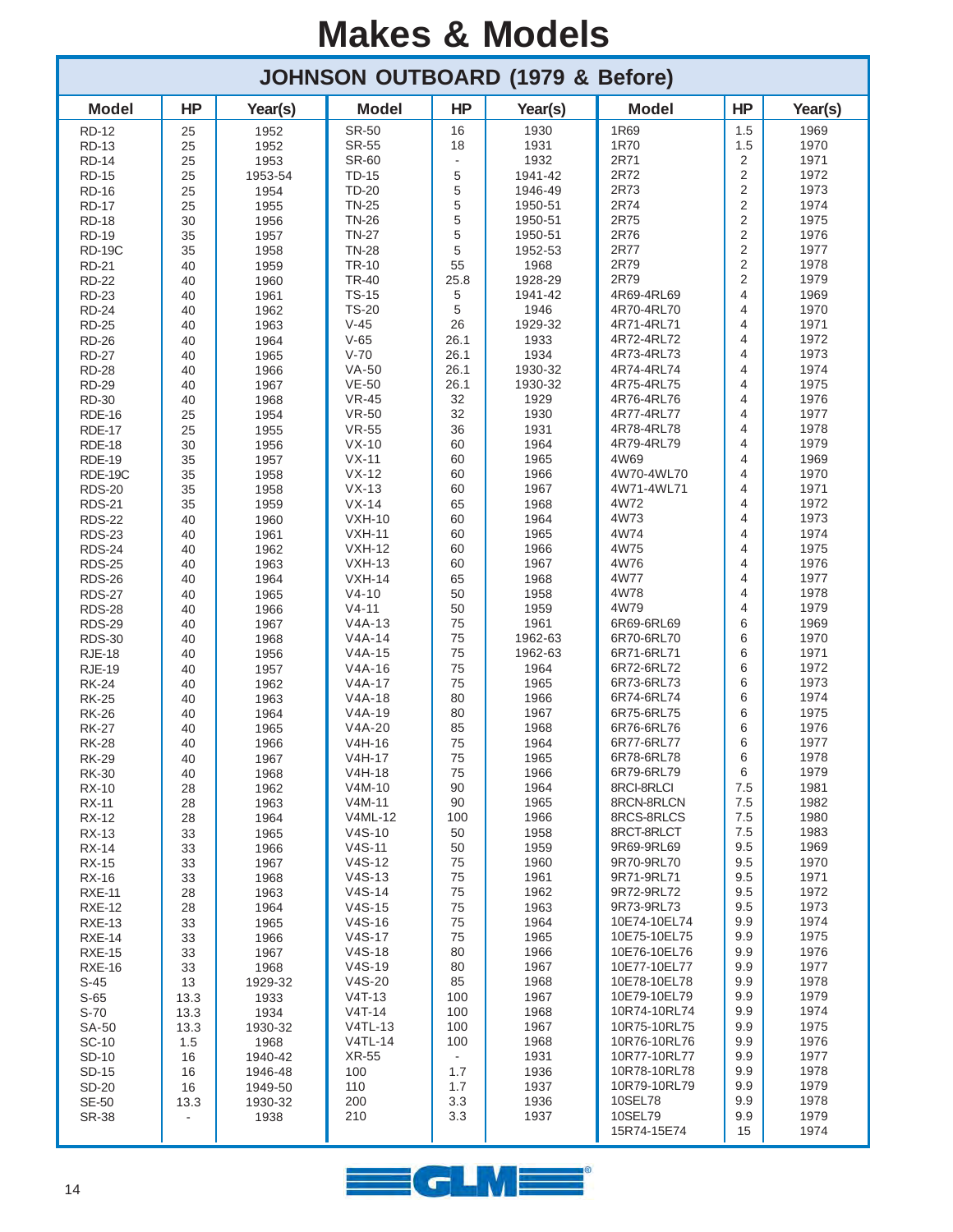| <b>JOHNSON OUTBOARD (1979 &amp; Before)</b> |           |              |                              |            |              |                             |                       |              |  |  |  |
|---------------------------------------------|-----------|--------------|------------------------------|------------|--------------|-----------------------------|-----------------------|--------------|--|--|--|
| <b>Model</b>                                | <b>HP</b> | Year         | <b>Model</b>                 | <b>HP</b>  | Year         | <b>Model</b>                | HP                    | Year         |  |  |  |
| 15E75-15EL75                                | 15        | 1975         | 50ES74-50ESL74               | 50         | 1974         | 115TL79                     | 115                   | 1979         |  |  |  |
| 15E76-15EL76                                | 15        | 1976         | 50ES75-50ESL75               | 50         | 1975         | 115TXL77                    | 115                   | 1977         |  |  |  |
| 15E77-15EL77<br>15E78-15EL78                | 15<br>15  | 1977<br>1978 | 50R72-50RL72<br>50R73-50RL73 | 50<br>50   | 1972<br>1973 | 115TXL78<br>115TXL79        | 115<br>115            | 1978<br>1979 |  |  |  |
| 15E79-15EL79                                | 15        | 1979         | 50R77-50RL77                 | 50         | 1977         | 125ESL71                    | 125                   | 1971         |  |  |  |
| 15R74-15RL74                                | 15        | 1974         | 50R78-50RL78                 | 50         | 1978         | 125ESL72                    | 125                   | 1972         |  |  |  |
| 15R75-15RL75                                | 15        | 1975         | 50R79-50RL79                 | 50         | 1979         | 135EL76                     | 135                   | 1976         |  |  |  |
| 15R76-15RL76                                | 15        | 1976         | 55ES69-55ESL69               | 55         | 1969         | 135ESL73                    | 135                   | 1973         |  |  |  |
| 15R77-15RL77                                | 15        | 1977         | 55E76-55EL76                 | 55         | 1976         | 135ESL74                    | 135                   | 1974         |  |  |  |
| 15R78-15RL78                                | 15        | 1978         | 55E77-55EL77                 | 55         | 1977         | 135ESL75                    | 135                   | 1975         |  |  |  |
| 15R79-15RL79                                | 15        | 1979<br>1969 | 55E78-55EL78                 | 55         | 1978<br>1979 | 135ETL74                    | 135                   | 1974         |  |  |  |
| 20R69-20RL69<br>20R70-20RL70                | 20<br>20  | 1970         | 55E79-55EL79<br>55R79-55RL79 | 55<br>55   | 1979         | 135ETL75<br>135ETL76        | 135<br>135            | 1975<br>1976 |  |  |  |
| 20R71-20RL71                                | 20        | 1971         | 60ES70-60ESL70               | 60         | 1970         | 140ML77                     | 140                   | 1977         |  |  |  |
| 20R72-20RL72                                | 20        | 1972         | 60ES71-60ESL71               | 60         | 1971         | 140ML78                     | 140                   | 1978         |  |  |  |
| 20R73-20RL73                                | 20        | 1973         | 65ESLR72                     | 65         | 1972         | 140ML79                     | 140                   | 1979         |  |  |  |
| 25E72-25EL72                                | 25        | 1972         | 65ESR73-65ESLR73             | 65         | 1973         | 140TL77                     | 140                   | 1977         |  |  |  |
| 25E73-25EL73                                | 25        | 1973         | 65ES72-65ESL72               | 65         | 1974         | 140TL78                     | 140                   | 1978         |  |  |  |
| 25E71-25EL74                                | 25        | 1974         | 65ES73-65ESL73               | 65         | 1975         | 140TL79                     | 140                   | 1979         |  |  |  |
| 25E75-25EL75                                | 25        | 1975         | 70EL76                       | 70         | 1976         | 140TXL77                    | 140                   | 1977         |  |  |  |
| 25E76-25EL76                                | 25<br>25  | 1976<br>1977 | 70EL77<br>70EL78             | 70         | 1977<br>1978 | 140TXL78<br>140TXL79        | 140                   | 1978         |  |  |  |
| 25E77-25EL77<br>25E78-25EL78                | 25        | 1978         | 70EL79                       | 70<br>70   | 1979         | 150TL78                     | 140<br>150            | 1979<br>1978 |  |  |  |
| 25E7-25EL79                                 | 25        | 1979         | 70ESLR74                     | 70         | 1974         | 150TL79                     | 150                   | 1979         |  |  |  |
| 25R69-25RL69                                | 25        | 1969         | 70ES74-70ESL74               | 70         | 1974         | 150TXL78                    | 150                   | 1978         |  |  |  |
| 25R70-25RL70                                | 25        | 1970         | 70ES75-70ESL75               | 70         | 1975         | 150TXL79                    | 150                   | 1979         |  |  |  |
| 25R71-25RL71                                | 25        | 1971         | 75ER76-75ELR76               | 75         | 1976         | 175TL77                     | 175                   | 1977         |  |  |  |
| 25R72-25RL72                                | 25        | 1972         | 75ER77-75ELR77               | 75         | 1977         | 175TL78                     | 175                   | 1978         |  |  |  |
| 25R73-25RL73                                | 25        | 1973         | 75ER78-75ELR78               | 75         | 1978         | 175TL79                     | 175                   | 1979         |  |  |  |
| 25R74-25RL74                                | 25        | 1974         | 75ER79-75ELR79               | 75         | 1979         | 175TXL77                    | 175                   | 1977         |  |  |  |
| 25R75-25RL75                                | 25        | 1975         | 75ESR75-75ESLR75             | 75         | 1975         | 175YXL78                    | 175                   | 1978         |  |  |  |
| 25R76-25RL76<br>25R77-25RL77                | 25<br>25  | 1976<br>1977 | 85EL76<br>85EL77             | 85<br>85   | 1976<br>1977 | 175TXL79<br>200TL76         | 175<br>200            | 1979<br>1976 |  |  |  |
| 25R78-25RL78                                | 25        | 1978         | 85ESL69                      | 85         | 1969         | 200TL77                     | 200                   | 1977         |  |  |  |
| 25R79-25RL79                                | 25        | 1979         | 85ESL70                      | 85         | 1970         | 200TL78                     | 200                   | 1978         |  |  |  |
| 33E69-33EL69                                | 33        | 1969         | 85ESL71                      | 85         | 1971         | 200TL79                     | 200                   | 1979         |  |  |  |
| 33E70-33EL70                                | 33        | 1970         | 85ESL72                      | 85         | 1972         | 200TXL76                    | 200                   | 1976         |  |  |  |
| 33R69-33RL69                                | 33        | 1969         | 85ESL73                      | 85         | 1973         | 200TXL77                    | 200                   | 1977         |  |  |  |
| 33R70-33RL70                                | 33        | 1970         | 85ESL74                      | 85         | 1974         | 200TXL78                    | 200                   | 1978         |  |  |  |
| 35E76-35EL76                                | 35        | 1976         | 85ESL75                      | 85         | 1975         | 200TXL79                    | 200                   | 1979         |  |  |  |
| 35E77-35EL77<br>35E78-35EL78                | 35<br>35  | 1977<br>1978 | 85ETLR76<br>85ETLR77         | 85<br>85   | 1976<br>1977 | 235TL78<br>235TL79          | 235<br>235            | 1978<br>1979 |  |  |  |
| 35E79-35EL79                                | 35        | 1979         | 85ETLR78                     | 85         | 1978         | 235TXL78                    | 235                   | 1978         |  |  |  |
| 35R76-35RL76                                | 35        | 1976         | 85ML78                       | 85         | 1978         | 235TXL79                    | 235                   | 1979         |  |  |  |
| 35R77-35RL77                                | 35        | 1977         | 85ML79                       | 85         | 1979         |                             |                       |              |  |  |  |
| 35R78-35RL78                                | 35        | 1978         | 85TL79                       | 85         | 1979         | <b>JOHNSON EVINRUDE O/B</b> |                       |              |  |  |  |
| 35R79-35RL79                                | 35        | 1979         | 85TXLR77                     | 85         | 1977         |                             | $(1980 & \text{Up})$  |              |  |  |  |
| 40ES69-40ESL69                              | 40        | 1969         | 85TXLR78                     | 85         | 1978         |                             |                       |              |  |  |  |
| 40ES70-40ESL70                              | 40        | 1970         | 85TXLR79                     | 85         | 1979         | CO-CC                       | 1.2                   | 1988         |  |  |  |
| 40E69-40EL69<br>40E70-40EL70                | 40<br>40  | 1969<br>1970 | 100RDL71<br>100ESL72         | 100<br>100 | 1971<br>1972 | CO-CD                       | 1.2                   | 1986         |  |  |  |
| 40E71-40EL71                                | 40        | 1971         | 100ML79                      | 100        | 1979         | CO-CE                       | 1.2                   | 1990         |  |  |  |
| 40E72-40EL72                                | 40        | 1972         | 100TLR79                     | 100        | 1979         | CO-CU                       | 1.2                   | 1987         |  |  |  |
| 40E73-40EL73                                | 40        | 1973         | 100TXLR79                    | 100        | 1979         | CO-ES<br>JR-CC              | 1.2<br>1.2            | 1990<br>1988 |  |  |  |
| 40E74-40EL74                                | 40        | 1974         | 115EL76                      | 115        | 1976         | JR-CD                       | 1.2                   | 1986         |  |  |  |
| 40E75-40EL75                                | 40        | 1975         | 115EL77                      | 115        | 1977         | JR-CE                       | 1.2                   | 1987         |  |  |  |
| 40E76-40EL76                                | 40        | 1976         | 115ESL69                     | 115        | 1969         | JR-CU                       | 1.2                   | 1987         |  |  |  |
| 40R69-40RL69                                | 40        | 1969         | 115ESL70                     | 115        | 1970         | JR-ES                       | 1.2                   | 1990         |  |  |  |
| 40R70-40RL70                                | 40        | 1970         | 115ESL73                     | 115        | 1973         | 2RCI                        | 2                     | 1981         |  |  |  |
| 40R71-40RL71<br>40R72-40RL72                | 40<br>40  | 1971<br>1972 | 115ESL74<br>115ESL75         | 115<br>115 | 1974<br>1975 | 2RCN                        | $\overline{2}$        | 1982         |  |  |  |
| 40R73-40RL73                                | 40        | 1973         | 115ETL74                     | 115        | 1974         | 2RCO                        | $\overline{2}$        | 1985         |  |  |  |
| 40R74-40RL74                                | 40        | 1974         | 115ETL75                     | 115        | 1975         | 2RCR                        | $\sqrt{2}$            | 1984         |  |  |  |
| 40R75-40RL75                                | 40        | 1975         | 115ETL76                     | 115        | 1976         | 2RCS<br>2RCT                | 2                     | 1980         |  |  |  |
| 40R76-40RL76                                | 40        | 1976         | 115ETL77                     | 115        | 1977         | 3RCC                        | $\overline{2}$<br>2.5 | 1983<br>1988 |  |  |  |
| 50ES71-50ESL71                              | 50        | 1971         | 115ETL78                     | 115        | 1978         | 3RCU                        | 2.5                   | 1987         |  |  |  |
| 50ES72-50ESL72                              | 50        | 1972         | 115ML78                      | 115        | 1978         | 3BRC                        | 3                     | 1989         |  |  |  |
| 50ES73-50ESL73                              | 50        | 1973         | 115ML79                      | 115        | 1979         |                             |                       |              |  |  |  |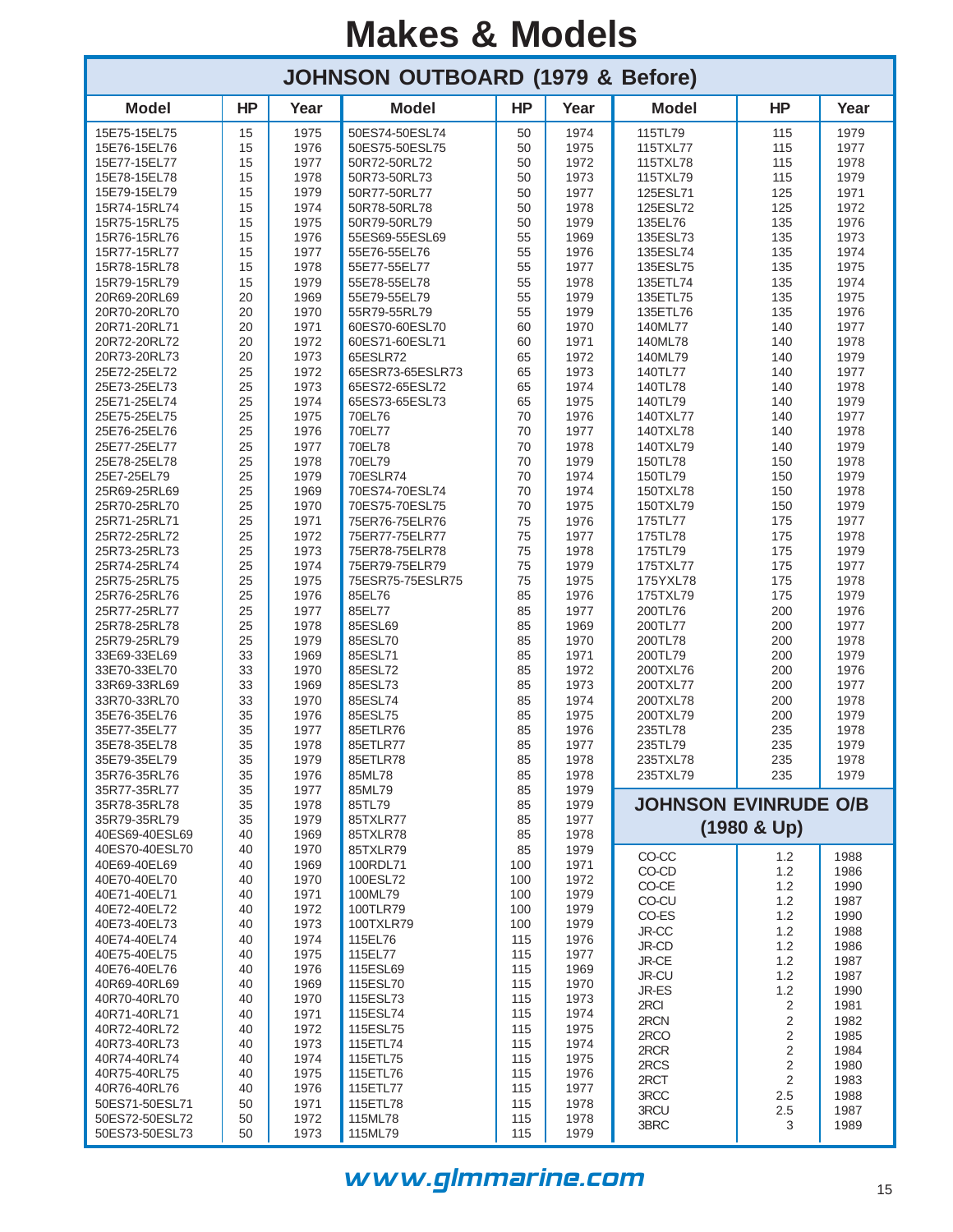|                                  |            |              | <b>JOHNSON EVINRUDE OUTBOARD (1980 &amp; Up)</b> |            |              |                                  |            |              |
|----------------------------------|------------|--------------|--------------------------------------------------|------------|--------------|----------------------------------|------------|--------------|
| <b>Model</b>                     | <b>HP</b>  | Year         | <b>Model</b>                                     | <b>HP</b>  | Year         | <b>Model</b>                     | <b>HP</b>  | Year         |
| 3BRE                             | 3          | 1990         | 6DRCC-6DRLCC                                     | 6          | 1988         | 10RCU-10RLCU                     | 9.9        | 1988         |
| 4BRCC-4BRLCC                     | 4          | 1988         | 6DRCE-6DRLCE                                     | 6          | 1989         | 10RELES<br>10RES-10RLES          | 9.9        | 1989         |
| 4BRCD-4BRLCD<br>4BRCI-4BRLCI     | 4<br>4     | 1986<br>1981 | 6DRES-6DRLES<br>6RCC-6RLCC                       | 6<br>6     | 1990<br>1988 | 10SELCC                          | 9.9<br>9.9 | 1990<br>1988 |
| 4BRCN-4BRLCN                     | 4          | 1982         | 6RCD-6RLCD                                       | 6          | 1986         | 10SELCD                          | 9.9        | 1986         |
| 4BRCO-4BRLCO                     | 4          | 1985         | 6RCE-6RLCE                                       | 6          | 1989         | 10SELCE                          | 9.9        | 1989         |
| 4BRCR-4BRLCR                     | 4          | 1984         | 6RCO-6RLCO                                       | 6          | 1985         | 10SELCI                          | 9.9        | 1985         |
| 4BRCT-4BRLCT                     | 4          | 1983         | 6RCR-6RLCR                                       | 6          | 1984         | 10SELCN                          | 9.9        | 1984         |
| 4BRCU-4BRLCU                     | 4          | 1987         | 6RCU-6RLCU                                       | 6          | 1987         | 10SELCO                          | 9.9        | 1987         |
| 4BRES-4BRLES                     | 4          | 1990         | 6RES-6RLES                                       | 6          | 1990         | 10SELCR                          | 9.9        | 1990         |
| 4BRHCC-4BRHLCC                   | 4          | 1988         | 6SLCC                                            | 6          | 1988         | 10SELCS                          | 9.9        | 1988         |
| 4BRHCD-4BRHLCD                   | 4          | 1986         | 6SLCD                                            | 6          | 1986         | 10SELCT                          | 9.9        | 1986         |
| 4BRHCE-4BRHLCE                   | 4          | 1989         | 6SLCE                                            | 6          | 1989         | 10SELCU                          | 9.9        | 1989         |
| 4BRHCI-4BRHLCI                   | 4          | 1981         | 6SLCO                                            | 6          | 1985         | 10SELES                          | 9.9        | 1985         |
| <b>BBRHCN-4BRHLCN</b>            | 4          | 1982         | 6SLCR                                            | 6          | 1984         | 10SPCC-10SPLCC                   | 9.9        | 1984         |
| 4BRHCO-4BRHLCO<br>4BRHCR-4BRHLCR | 4<br>4     | 1985<br>1984 | 6SLCU<br>6SLES                                   | 6<br>6     | 1987<br>1990 | 10SPCE-10SPLCE<br>10SPES-10SPLES | 9.9<br>9.9 | 1987<br>1990 |
| 4BRHCT-4BRHLCT                   | 4          | 1983         | 8RCI-8RLCI                                       | 7.5        | 1981         | 14RCC                            | 14         | 1981         |
| 4BRHCU-4BRHLCU                   | 4          | 1987         | 8RCN-8RLCN                                       | 7.5        | 1982         | 14RCE                            | 14         | 1982         |
| 4BRHES-4BRHLES                   | 4          | 1990         | 8RCS-8RLCS                                       | 7.5        | 1980         | 15BACC-15BALCC                   | 15         | 1980         |
| 4RCC-4RLCC                       | 4          | 1988         | 8RCT-8RLCT                                       | 7.5        | 1983         | 15BACD-15BALCD                   | 15         | 1983         |
| 4RCE-4RLCE                       | 4          | 1989         | 8SRLCN                                           | 7.5        | 1982         | 15BACE-15BALCE                   | 15         | 1982         |
| 4RCU-4RLCU                       | 4          | 1987         | 8SRLCT                                           | 7.5        | 1983         | 15BACO-15BALCO                   | 15         | 1983         |
| 4RDCD-4RDLCD                     | 4          | 1986         | 8BACC-8BALCC                                     | 8          | 1988         | 15BACR-15BALCR                   | 15         | 1988         |
| 4RDCO-4RDLCO                     | 4          | 1985         | 8BACD-8BALCD                                     | 8          | 1986         | 15BACU-15BALCU                   | 15         | 1986         |
| 4RDCR-4RDLCR                     | 4          | 1984         | 8BACE-8BALCE                                     | 8          | 1989         | 15BAES-15BALES                   | 15         | 1989         |
| 4RDHCC-4RDHLCC                   | 4          | 1988         | 8BACO-8BALCO                                     | 8          | 1985         | 15ECC-15ELCC                     | 15         | 1985         |
| 4RDHCD-4RDHLCD                   | 4          | 1986         | 8BACR-8BALCR                                     | 8          | 1984         | 15ECD-15ELCD                     | 15         | 1984         |
| 4RDHCE-4RDHLCE                   | 4          | 1989         | 8BACU-8BALCU                                     | 8          | 1987         | 15ECE-15ELCE                     | 15         | 1987         |
| 4RDHCO-4RDHLCO                   | 4          | 1985         | 8RCC-8RLCC                                       | 8          | 1990         | 15ECI                            | 15         | 1990         |
| 4RDHCR-4RDHLCR                   | 4          | 1984         | 8RCD-8RLCD                                       | 8          | 1988         | 15ECN                            | 15         | 1988         |
| 4RDHCU-4RDHLCU                   | 4          | 1987         | 8RCE-8RLCE                                       | 8          | 1986         | 15ECO-15ELCO                     | 15         | 1986         |
| 4RDHES-4RDHLES<br>4RES-4RLES     | 4<br>4     | 1990<br>1990 | 8RCO-8RLCO<br>8RCR-8RLCR                         | 8<br>8     | 1989<br>1985 | 15ECR-15ELCR<br>15ECS-15ELCS     | 15<br>15   | 1989<br>1985 |
| 4RLCS                            | 4          | 1980         | 8RCU-8RLCU                                       | 8          | 1984         | 15ECT-15ELCT                     | 15         | 1984         |
| 4WCI                             | 4          | 1981         | 8RES-8RLES                                       | 8          | 1987         | 15ECU-15ELCU                     | 15         | 1987         |
| 4WCN                             | 4          | 1982         | 8SRLCC                                           | 8          | 1990         | 15EES-15ELES                     | 15         | 1990         |
| 4WCS                             | 4          | 1980         | 8SRLCD                                           | 8          | 1988         | 15RCC-15RLCC                     | 15         | 1988         |
| 5RCI-5RLCI                       | 4.5        | 1981         | 8SRLCE                                           | 8          | 1986         | 15RCD-15RLCD                     | 15         | 1986         |
| 5RCN-5RLCN                       | 4.5        | 1982         | 8SRLCO                                           | 8          | 1985         | 15RCE-15RLCE                     | 15         | 1985         |
| 5RCS-5RLCS                       | 4.5        | 1980         | 8SRLCR                                           | 8          | 1984         | 15RCI-15RLCI                     | 15         | 1984         |
| 5RCT-5RLCT                       | 4.5        | 1983         | 8SRLCU                                           | 8          | 1987         | 15RCN-15RLCN                     | 15         | 1987         |
| 5RHCO                            | 4.5        | 1986         | 10BACC-10BALCC                                   | 9.9        | 1988         | 15RCO-15RLCO                     | 15         | 1988         |
| 5RHCI-5RHLCI                     | 4.5        | 1981         | 10BACD-10BALCD                                   | 9.9        | 1986         | 15RCR-15RLCR                     | 15         | 1986         |
| 5RHCN-5RHLCI                     | 4.5        | 1982         | 10BACE-10BALCE                                   | 9.9        | 1989         | 15RCS-15RLCS                     | 15         | 1989         |
| 5RHCO<br>5RHCR                   | 4.5        | 1985         | 10BACO-10BALCO                                   | 9.9        | 1985         | 15RCT-15RLCT                     | 15         | 1985         |
| 5RHCS-5RHLCS                     | 4.5<br>4.5 | 1984<br>1980 | 10BACR-10BALCR<br>10BACU-10BALCU                 | 9.9<br>9.9 | 1984<br>1987 | 15RCU-15RLCU<br>15RELES          | 15<br>15   | 1984<br>1987 |
| 5RHCT-5RHLCT                     | 4.5        | 1983         | 10BAES-10BAES                                    | 9.9        | 1990         | 15RES-15RLES                     | 15         | 1990         |
| 5RHCU                            | 4.5        | 1987         | 10ECC-10ELCC                                     | 9.9        | 1988         | 15SPCE-15SPLCE                   | 15         | 1988         |
| 5BFCD-5BFLCD                     | 5          | 1986         | 10ECD-10ELCD                                     | 9.9        | 1986         | 15SPES-15SPLES                   | 15         | 1986         |
| 5BFCO-5BFLCO                     | 5          | 1985         | 10ECE-10ELCE                                     | 9.9        | 1989         | <b>KT-11C</b>                    | 15A        | 1989         |
| 5BFCR-5BFLCR                     | 5          | 1984         | 10ECO-10ELCO                                     | 9.9        | 1985         | <b>KT-12R</b>                    | 15A        | 1985         |
| 5BFCU-5BFLCU                     | 5          | 1987         | 10ECS-10ELCS                                     | 9.9        | 1980         | <b>KT-13A</b>                    | <b>15A</b> | 1980         |
| 5DRCC-5DRLCC                     | 5          | 1988         | 10ECU-10ELCU                                     | 9.9        | 1987         | <b>KT-14M</b>                    | 15A        | 1987         |
| 5DRCE-5DRLCE                     | 5          | 1989         | 10EES-10ELES                                     | 9.9        | 1990         | 20BFCC-20BFLCC                   | 20         | 1990         |
| 5DRES-5DRLES                     | 5          | 1990         | 10ELCI                                           | 9.9        | 1981         | 20BFCD-20BFLCD                   | 20         | 1981         |
| 6BACC-6BALCC                     | 6          | 1988         | 10ELCN                                           | 9.9        | 1982         | 20BFCE-20BFLCE                   | 20         | 1982         |
| 6BACD-6BALCD                     | 6          | 1986         | 10ELCR                                           | 9.9        | 1984         | 20BFCO-20BFLCO                   | 20         | 1984         |
| 6BACE-6BALCE                     | 6          | 1989         | 10RCC-10RLCC                                     | 9.9        | 1988         | 20BFCR-20BFLCR                   | 20         | 1988         |
| 6BACO-6BALCO                     | 6          | 1985         | 10RCD-10RLCD                                     | 9.9        | 1986         | 20BFCU-20BFLCU                   | 20         | 1986         |
| 6BACR-6BALCR                     | 6<br>6     | 1984         | 10RCE-10RLCE                                     | 9.9        | 1989         | 20BFES-20BFLES                   | 20<br>20   | 1989<br>1981 |
| 6BACU-6BALCU<br>6BAES-6BALES     | 6          | 1987<br>1989 | 10RCI-10RLCI<br>10RCN-10RLCN                     | 9.9<br>9.9 | 1981<br>1982 | 20BICD-20BILCD<br>20BICO-20BILCO | 20         | 1982         |
| 6BFCD-6BFLCD                     | 6          | 1986         | 10RCO-10RLCO                                     | 9.9        | 1985         | 20BICR-20BILCR                   | 20         | 1985         |
| 6BFCO-6BFLCO                     | 6          | 1985         | 10RCR-10RLCR                                     | 9.9        | 1984         | 20CRCC-20CRLCC                   | 20         | 1984         |
| 6BFCR-6BFLCR                     | 6          | 1984         | 10RCS-10RLCS                                     | 9.9        | 1980         | 20CRCD-20CRLCD                   | 20         | 1980         |
| 6BFCU-6BFLCU                     | 6          | 1987         | 10RCT-10RLCT                                     | 9.9        | 1983         | 20CRCE-20CRLCE                   | 20         | 1983         |

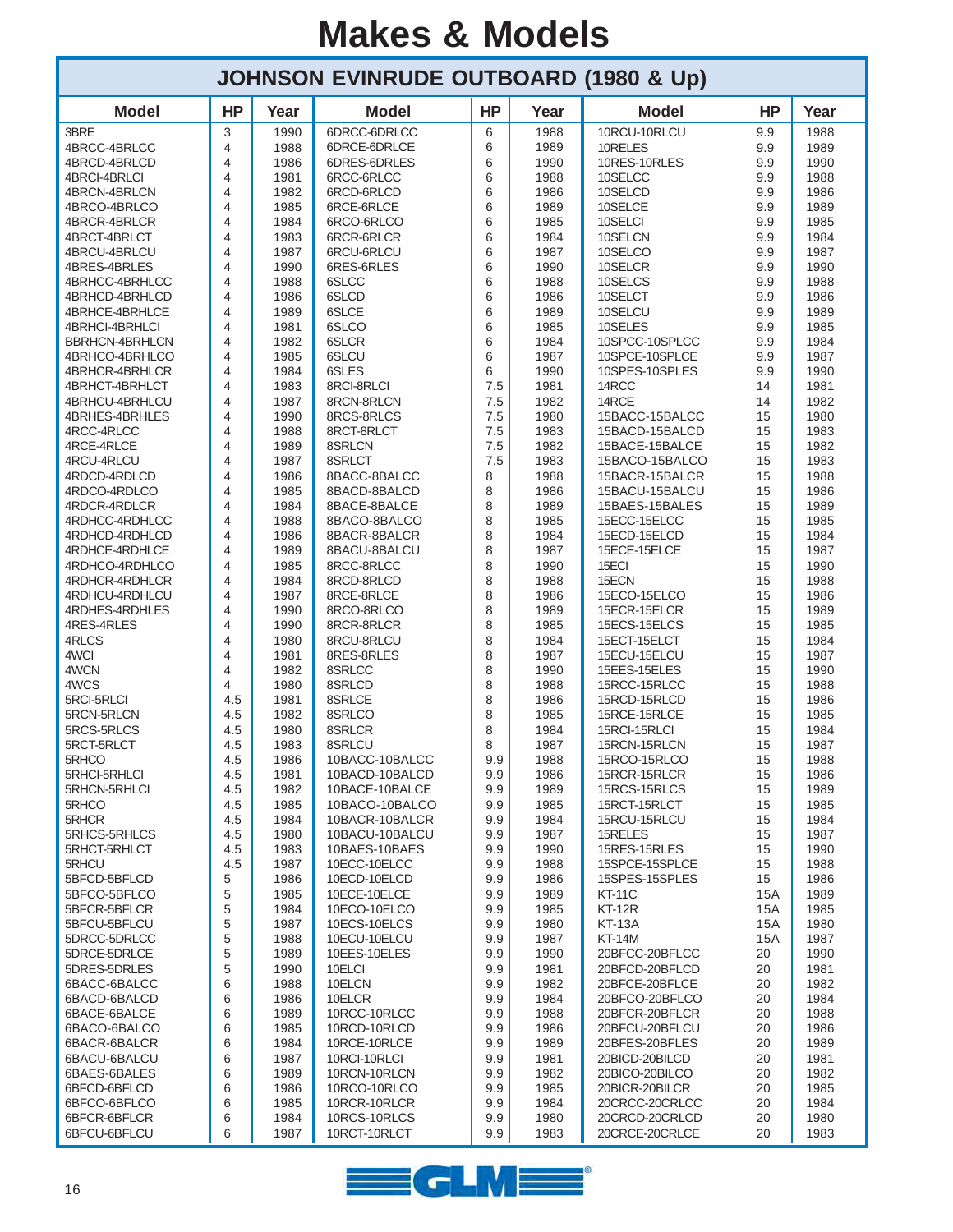| <b>JOHNSON EVINRUDE OUTBOARD (1980 &amp; Up)</b> |           |              |                                  |           |              |                    |           |              |  |  |  |  |
|--------------------------------------------------|-----------|--------------|----------------------------------|-----------|--------------|--------------------|-----------|--------------|--|--|--|--|
| <b>Model</b>                                     | <b>HP</b> | Year         | <b>Model</b>                     | <b>HP</b> | Year         | <b>Model</b>       | <b>HP</b> | Year         |  |  |  |  |
| 20CRCN-20CRLCN                                   | 20        | 1982         | 25SECC-25SELCC                   | 25        | 1988         | 35RCO-35RLCO       | 35        | 1985         |  |  |  |  |
| 20CRCO-20CRLCO                                   | 20        | 1985         | 25SECE-25SELCE                   | 25        | 1989         | 35RCR-35RLCR       | 35        | 1984         |  |  |  |  |
| 20CRCR-20CRLCR                                   | 20        | 1984         | 25SEES-25SELES                   | 25        | 1990         | 35RCS-35RLCS       | 35        | 1980         |  |  |  |  |
| 20CRCT-20CRLCT                                   | 20        | 1983         | 25SRCC-25SRLCC                   | 25        | 1988         | 35RCT-35RLCT       | 35        | 1983         |  |  |  |  |
| 20CRCU-20CRLCU                                   | 20        | 1987         | 25SRCE-25SRLCE                   | 25        | 1989         | 35RCU-35RLCU       | 35        | 1987         |  |  |  |  |
| 20CRES-20CRLES                                   | 20        | 1990         | 25SRES-25SRLES                   | 25        | 1990         | 35RES-35RLES       | 35        | 1990         |  |  |  |  |
| 20ECC-20ELCC                                     | 20        | 1988         | 25TECC-25TELCC                   | 25        | 1988         | 35TELCN            | 35        | 1982         |  |  |  |  |
| 20ECD-20ELCD                                     | 20        | 1986         | 25TECD-25TELCD                   | 25        | 1986         | 35TELCR            | 35        | 1984         |  |  |  |  |
| 20ECE-20ELCE                                     | 20        | 1989         | 25TECE-25TELCE                   | 25        | 1989         | 35TELCT            | 35        | 1983         |  |  |  |  |
| 20ECO-20ELCO                                     | 20        | 1985<br>1987 | 25TECl-25TELCI                   | 25        | 1981         | 40AELCC<br>40ARLCC | 40        | 1988         |  |  |  |  |
| 20ECU-20ELCU<br>20EES-20ELES                     | 20<br>20  | 1990         | 25TECN-25TELCN<br>25TECO-25TELCO | 25<br>25  | 1982<br>1985 | 40ATLCC            | 40<br>40  | 1988<br>1988 |  |  |  |  |
| 20TECC-20TELCC                                   | 20        | 1988         | 25TECR-25TELCR                   | 25        | 1984         | 40BACC-40BALCC     | 40        | 1988         |  |  |  |  |
| 20TECD                                           | 20        | 1986         | 25TECS-25TELCS                   | 25        | 1980         | 40BACD-40BALCD     | 40        | 1986         |  |  |  |  |
| 20TECE-20TELCE                                   | 20        | 1989         | 25TECT-25TELCT                   | 25        | 1983         | 40BACE-40BALCE     | 40        | 1989         |  |  |  |  |
| 20TECU                                           | 20        | 1987         | 25TECU-25TELCU                   | 25        | 1987         | 40BACO-40BALCO     | 40        | 1985         |  |  |  |  |
| 20TEES-20TELES                                   | 20        | 1990         | 25TEES-25TELES                   | 25        | 1990         | 40BACU-40BALCU     | 40        | 1987         |  |  |  |  |
| 25BECO-25BELCO                                   | 25        | 1985         | 28ELCD                           | 28        | 1986         | 40BAES-40BALES     | 40        | 1990         |  |  |  |  |
| 25BFCO-25BFLCO                                   | 25        | 1985         | 28ESLCC                          | 28        | 1988         | 40ECC-40ELCC       | 40        | 1988         |  |  |  |  |
| 25BACC-25BALCC                                   | 25        | 1988         | 28ESLCE                          | 28        | 1989         | 40ECD-40ELCD       | 40        | 1986         |  |  |  |  |
| 25BACD-25BALCD                                   | 25        | 1986         | 28ESLCU                          | 28        | 1987         | 40ECE-40ELCE       | 40        | 1989         |  |  |  |  |
| 25BACO-25BALCO                                   | 25        | 1985         | 28ESLES                          | 28        | 1990         | 40ECO-40ELCO       | 40        | 1985         |  |  |  |  |
| 25BACR-25BALCR                                   | 25        | 1984         | 30BACC-30BALCC                   | 30        | 1988         | 40ECR-40ELCR       | 40        | 1984         |  |  |  |  |
| 25BACU-25BALCU                                   | 25        | 1987         | 30BACD-30BALCD                   | 30        | 1986         | 40ECU-40ELCU       | 40        | 1987         |  |  |  |  |
| 25BECD-25BELCD                                   | 25        | 1986         | 30BACO-30BALCO                   | 30        | 1985         | 40EES-40ELES       | 40        | 1990         |  |  |  |  |
| 25BECR-25BELCR                                   | 25        | 1984         | 30BACU-30BALCU                   | 30        | 1987         | 40RCC-40RLCC       | 40        | 1988         |  |  |  |  |
| 25BFCD-25BFLCD                                   | 25        | 1986         | 30BAES-30BALES                   | 30        | 1990         | 40RCD-40RLCD       | 40        | 1986         |  |  |  |  |
| 25BFCR-25BFLCR                                   | 25        | 1984         | 30ECC-30ELCC                     | 30        | 1988         | 40RCE-40RLCE       | 40        | 1989         |  |  |  |  |
| 25DECE-25DELCE                                   | 25        | 1989         | 30ECD-30ELCD                     | 30        | 1986         | 40RCO-40RLCO       | 40        | 1985         |  |  |  |  |
| 25DEES-25DELES                                   | 25        | 1990         | 30ECE-30ELCE                     | 30        | 1989         | 40RCU-40RLCU       | 40        | 1987         |  |  |  |  |
| 25DRCE-25DRLCE                                   | 25        | 1989         | 30ECO-30ELCO                     | 30        | 1985         | 40RES-40RLES       | 40        | 1990         |  |  |  |  |
| 25DRES-25DRLES                                   | 25        | 1990         | 30ECR-30ELCR                     | 30        | 1984         | 40TECC-40TELCC     | 40        | 1988         |  |  |  |  |
| 25DTLCE                                          | 25        | 1989         | 30ECU-30ELCU                     | 30        | 1987         | 40TECD-40TELCD     | 40        | 1986         |  |  |  |  |
| 25DTLES                                          | 25        | 1990         | 30EES-30ELES                     | 30        | 1990         | 40TECE-40TELCE     | 40        | 1989         |  |  |  |  |
| 25ECC-25ELCC                                     | 25        | 1988         | 30RCC-30RLCC                     | 30        | 1988         | 40TECO-40TELCO     | 40        | 1985         |  |  |  |  |
| 25ECD-25ELCD                                     | 25        | 1986         | 30RCD-30RLCD                     | 30        | 1986         | 40TECR-40TELCR     | 40        | 1984         |  |  |  |  |
| 25ECE-25ELCE                                     | 25        | 1989         | 30RCE-30RLCE                     | 30        | 1989         | 40TECU-40TELCU     | 40        | 1987         |  |  |  |  |
| 25ECI-25ELCI                                     | 25        | 1981         | 30RCO-30RLCO                     | 30        | 1985         | 40TEES-40TELES     | 40        | 1990         |  |  |  |  |
| 25ECN-25ELCN                                     | 25        | 1982         | 30RCU-30RLCU                     | 30        | 1987         | 40TLCC             | 40        | 1988         |  |  |  |  |
| 25ECO-25ELCO                                     | 25        | 1985         | 30RES-30RLES                     | 30        | 1990         | 40TLCD             | 40        | 1986         |  |  |  |  |
| 25ECR-25ELCR                                     | 25        | 1984         | 30TECC-30TELCC                   | 30        | 1988         | 40TLCE             | 40        | 1989         |  |  |  |  |
| 25ECT-25ELCT                                     | 25        | 1983         | 30TECD-30TELCD                   | 30        | 1986         | 40TLCU             | 40        | 1987         |  |  |  |  |
| 25EES-25ELES                                     | 25        | 1987         | 30TECE-30TELCE                   | 30        | 1989         | 40TLES             | 40        | 1990         |  |  |  |  |
| 25ECU-25ELCU<br>25IECC-25IELCC                   | 25<br>25  | 1990<br>1988 | 30TECO-30TELCO<br>30TECU-30TELCU | 30<br>30  | 1985<br>1987 | 40TTLCC<br>40TTLCE | 40<br>40  | 1988<br>1989 |  |  |  |  |
| 25IECE-25IELCE                                   | 25        | 1989         | 30TEES-30TELES                   | 30        | 1990         | 40TTLES            | 40        | 1990         |  |  |  |  |
| 25IECU-25IELCU                                   | 25        | 1987         | 35AECD-35AELCD                   | 35        | 1986         | RTE-11C            | 45SS      | 1987         |  |  |  |  |
| 25IEES-25IELES                                   | 25        | 1990         | 35AELCU                          | 35        | 1987         | RTE-12R            | 45SS      | 1988         |  |  |  |  |
| 25IRCC-25IRLCC                                   | 25        | 1988         | 35ARCD-35ARLCD                   | 35        | 1986         | RTE-13A            | 45SS      | 1989         |  |  |  |  |
| 25IRCE-25IRLCE                                   | 25        | 1989         | 35ARLCU                          | 35        | 1987         | RTE-14M            | 45SS      | 1990         |  |  |  |  |
| 25IRCU-25IRLCU                                   | 25        | 1987         | 35ATECD-35ATELCD                 | 35        | 1986         | 48ESLCC            | 48        | 1988         |  |  |  |  |
| 25IRES-25IRLES                                   | 25        | 1990         | 35ATECU-35ATELCU                 | 35        | 1987         | 48ESLCE            | 48        | 1989         |  |  |  |  |
| 25RACC-25RALCC                                   | 25        | 1988         | 35ATLCU                          | 35        | 1987         | 48ESLCU            | 48        | 1987         |  |  |  |  |
| 25RACD-25RALCD                                   | 25        | 1986         | 35BACI-35BALCI                   | 35        | 1981         | 48ESLES            | 48        | 1990         |  |  |  |  |
| 25RACE-25RALCE                                   | 25        | 1989         | 35BACN-35BALCN                   | 35        | 1982         | 50BECC-50BELCC     | 50        | 1988         |  |  |  |  |
| 25RACU-25RALCU                                   | 25        | 1987         | 35BACR-35BALCR                   | 35        | 1984         | 50BECD-50BELCD     | 50        | 1986         |  |  |  |  |
| 25RAES-25RALES                                   | 25        | 1990         | 35BACS-35BALCS                   | 35        | 1980         | 50BECE-50BELCE     | 50        | 1989         |  |  |  |  |
| 25RCC-25RLCC                                     | 25        | 1988         | 35BACT-35BALCT                   | 35        | 1983         | 50BECI-50BELCI     | 50        | 1981         |  |  |  |  |
| 25RCD-25RLCD                                     | 25        | 1986         | 35ECI-35ELCI                     | 35        | 1981         | 50BECN-50BELCN     | 50        | 1982         |  |  |  |  |
| 25RCE-25RLCE                                     | 25        | 1989         | 35ECN-35ELCN                     | 35        | 1982         | 50BECO-50BELCO     | 50        | 1985         |  |  |  |  |
| 25RCI-25RLCI                                     | 25        | 1981         | 35ECR-35ELCR                     | 35        | 1984         | 50BECR-50BELCR     | 50        | 1984         |  |  |  |  |
| 25RCN-25RLCN                                     | 25        | 1982         | 35ECS-35ELCS                     | 35        | 1980         | 50BECS-50BELCS     | 50        | 1980         |  |  |  |  |
| 25RCO-25RLCO                                     | 25        | 1958         | 35ECT-35ELCT                     | 35        | 1983         | 50BECT-50BELCT     | 50        | 1983         |  |  |  |  |
| 25RCR-25RLCR                                     | 25        | 1984         | 35RCC-35RLCC                     | 35        | 1988         | 50BECU-50BELCU     | 50        | 1987         |  |  |  |  |
| 25RCS-25RLCS                                     | 25        | 1980         | 35RCD-35RLCD                     | 35        | 1986         | 50BEES-50BELES     | 50        | 1990         |  |  |  |  |
| 25RCT-25RLCT                                     | 25        | 1983         | 35RCE-35RLCE                     | 35        | 1989         | 50ECS-50ELES       | 50        | 1980         |  |  |  |  |
| 25RCU-25RLCU                                     | 25        | 1987         | 35RCI-35RLCI                     | 35        | 1981         | 50TELCC            | 50        | 1988         |  |  |  |  |
| 25RES-25RLES                                     | 25        | 1990         | 35RCN-35RLCN                     | 35        | 1982         | 50TELCD            | 50        | 1986         |  |  |  |  |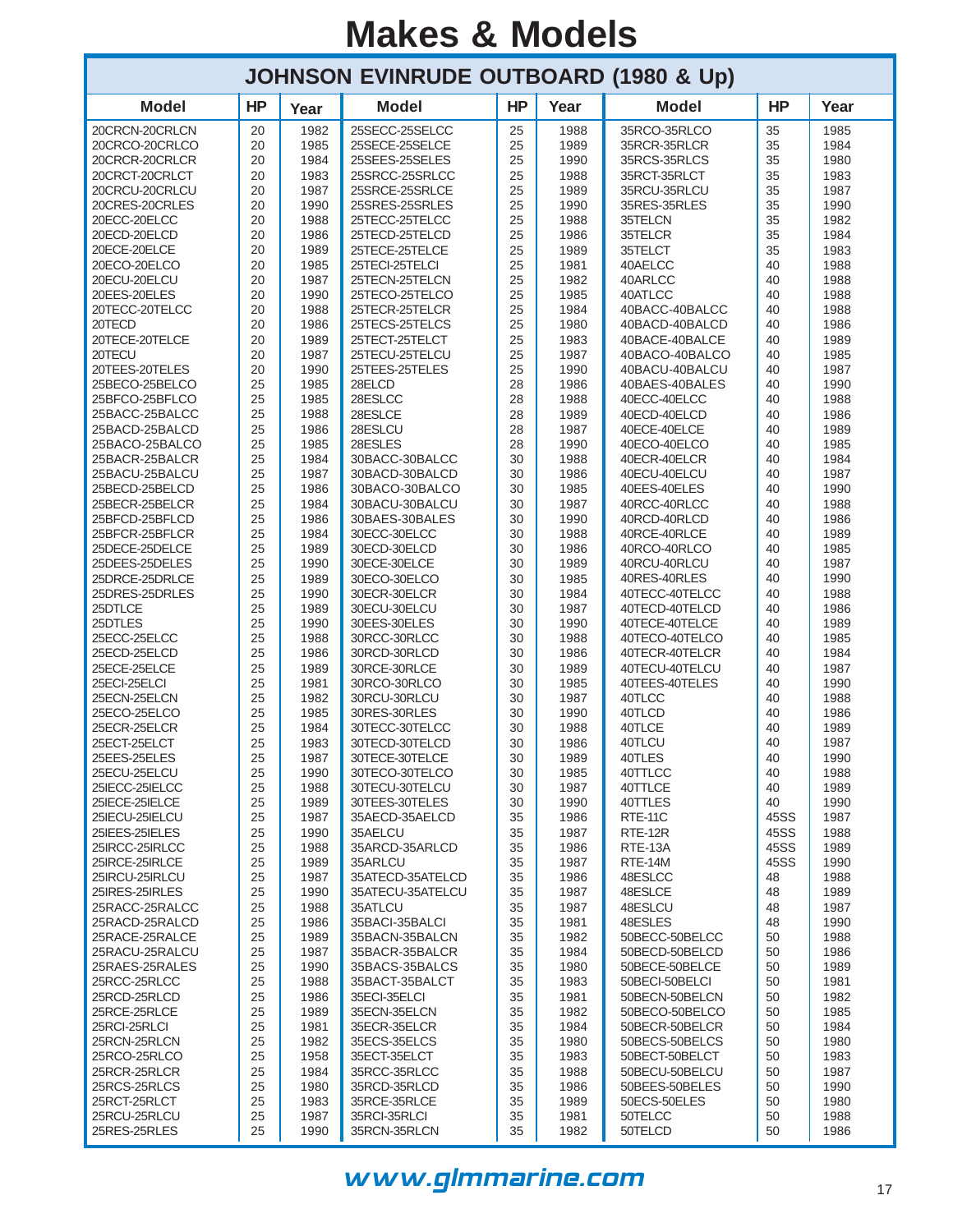| <b>JOHNSON EVINRUDE OUTBOARD (1980 &amp; Up)</b> |           |              |                                    |            |              |                                        |            |              |  |  |  |  |
|--------------------------------------------------|-----------|--------------|------------------------------------|------------|--------------|----------------------------------------|------------|--------------|--|--|--|--|
| <b>Model</b>                                     | <b>HP</b> | Year         | <b>Model</b>                       | <b>HP</b>  | Year         | <b>Model</b>                           | <b>HP</b>  | Year         |  |  |  |  |
| 50TELCE                                          | 50        | 1989         | 75ERCN-75ERLCN                     | 75         | 1982         | 120TLCC-120TXCC                        | 120        | 1988         |  |  |  |  |
| 50TELCO                                          | 50        | 1985         | 75ERCS-75ERLCS                     | 75         | 1980         | 120TLCD-120TXCD                        | 120        | 1986         |  |  |  |  |
| 50TELCR                                          | 50<br>50  | 1984<br>1983 | 75ERCT-75ERLCT<br>75TLCO           | 75<br>75   | 1983<br>1985 | 120TLCE-120TXCE<br>120TLCO-120TXCO     | 120<br>120 | 1989<br>1985 |  |  |  |  |
| 50TELCT<br>50TELCU                               | 50        | 1987         | 75TLCR                             | 75         | 1984         | 120TLCU-120TXCU                        | 120        | 1987         |  |  |  |  |
| 50TELES                                          | 50        | 1990         | 75TRLCN                            | 75         | 1981         | 120TLES-120TXES                        | 120        | 1990         |  |  |  |  |
| 50TLCC                                           | 50        | 1988         | 75TRLCI                            | 75         | 1982         | 140CXCC                                | 140        | 1988         |  |  |  |  |
| 50TLCD                                           | 50        | 1986         | 75TRLCS                            | 75         | 1980         | 140CXCE                                | 140        | 1989         |  |  |  |  |
| 50TLCE                                           | 50        | 1989         | 75TRLCT                            | 75         | 1983         | 140CXES                                | 140        | 1990         |  |  |  |  |
| 50TLCO                                           | 50        | 1985         | 85MLCS                             | 85         | 1980         | 140MLCI                                | 140        | 1981         |  |  |  |  |
| 50TLCR                                           | 50        | 1984         | 85TLCS-85TXCS                      | 85         | 1980         | 140MLCN                                | 140        | 1982         |  |  |  |  |
| 50TLCU                                           | 50        | 1987         | 88MSLCE                            | 88         | 1988         | 140MLCR                                | 140        | 1984         |  |  |  |  |
| 50TLES                                           | 50        | 1990         | 88MSLCC                            | 88         | 1989         | 140MLCS                                | 140        | 1980         |  |  |  |  |
| 60ECI-60ELCI                                     | 60        | 1981         | 88MSLCU                            | 88         | 1987         | 140MLCT                                | 140        | 1983         |  |  |  |  |
| 60ECN-60ELCN                                     | 60        | 1982         | 88MSLES                            | 88         | 1990         | 140TLAE                                | 140        | 1989         |  |  |  |  |
| 60ECO-60ELCO<br>60ECR-60ELCR                     | 60<br>60  | 1985<br>1984 | 90MLCC<br>90MLCD                   | 90<br>90   | 1988<br>1986 | 140TLAS<br>140TLCC-140TXCC             | 140<br>140 | 1990<br>1988 |  |  |  |  |
| 60ECS-60ELCS                                     | 60        | 1980         | 90MLCE                             | 90         | 1989         | 140TLCE-140TXCE                        | 140        | 1989         |  |  |  |  |
| 60ECT-60ELCT                                     | 60        | 1983         | 90MLCI                             | 90         | 1981         | 140TLCO-140TXCO                        | 140        | 1985         |  |  |  |  |
| 60ELCC                                           | 60        | 1988         | 90MLCN                             | 90         | 1982         | 140TLCR-140TXCR                        | 140        | 1984         |  |  |  |  |
| 60ELCD                                           | 60        | 1986         | 90MLCO                             | 90         | 1985         | 140TLCU-140TXCU                        | 140        | 1987         |  |  |  |  |
| 60ELCE                                           | 60        | 1989         | 90MLCR                             | 90         | 1984         | 140TLES-140TXES                        | 140        | 1990         |  |  |  |  |
| 60ELCU                                           | 60        | 1987         | 90MLCT                             | 90         | 1983         | 140TRLCI-140TRXCI                      | 140        | 1981         |  |  |  |  |
| 60ELES                                           | 60        | 1990         | 90MLCU                             | 90         | 1987         | 140TRLCN-140TRXCN                      | 140        | 1982         |  |  |  |  |
| 60TLCC                                           | 60        | 1988         | 90TLAE                             | 90         | 1990         | 140TRLCS-140TRXCS                      | 140        | 1980         |  |  |  |  |
| 60TLCD                                           | 60        | 1986         | 90TLAS                             | 90         | 1989         | 140TRLCT-140TRXCT                      | 140        | 1983         |  |  |  |  |
| 60TLCE                                           | 60        | 1989         | 90TLCD-90TXCD                      | 90         | 1988         | 150ANCO                                | 150        | 1985         |  |  |  |  |
| 60TLCI                                           | 60        | 1981         | 90TLCC-90TXCC                      | 90         | 1986         | 150CXCC                                | 150        | 1988         |  |  |  |  |
| 60TLCN<br>60TLCO                                 | 60<br>60  | 1982<br>1985 | 90TLCE-90TXCE<br>90TLCI-90TXCI     | 90<br>90   | 1989<br>1981 | 150CXCE<br>150CXES                     | 150<br>150 | 1989<br>1990 |  |  |  |  |
| 60TLCR                                           | 60        | 1984         | 90TLCN-90TXCN                      | 90         | 1982         | 150GTLCU                               | 150        | 1987         |  |  |  |  |
| 60TLCT                                           | 60        | 1983         | 90TLCO-90TXCO                      | 90         | 1985         | 150SLCE                                | 150        | 1989         |  |  |  |  |
| 60TLCU                                           | 60        | 1987         | 90TLCR-90TXCR                      | 90         | 1984         | 150SLES                                | 150        | 1990         |  |  |  |  |
| 60TLES                                           | 60        | 1990         | 90TLCCT-90TXCT                     | 90         | 1983         | 150STLCC                               | 150        | 1988         |  |  |  |  |
| 60TLLCE                                          | 60        | 1989         | 90TLCU                             | 90         | 1987         | 150STLCD                               | 150        | 1986         |  |  |  |  |
| 60TLLES                                          | 60        | 1990         | 90TLES-90TXES                      | 90         | 1990         | 150STLCE                               | 150        | 1989         |  |  |  |  |
| 60TTLCC                                          | 60        | 1988         | 100MLCS                            | 100        | 1980         | 150STLCO                               | 150        | 1985         |  |  |  |  |
| STE-13A                                          | SST60     | 1989         | 100SLES                            | 100        | 1990         | 150STLCR                               | 150        | 1984         |  |  |  |  |
| STE-14M                                          | SST60     | 1990         | 100STLCC                           | 100        | 1988         | 150STLCT                               | 150        | 1983         |  |  |  |  |
| 70ELCC                                           | 70        | 1988         | 100STLCE                           | 100        | 1989         | 150STLCU                               | 150        | 1987         |  |  |  |  |
| 70ELCD<br>70ELCE                                 | 70<br>70  | 1986<br>1989 | 100STLES<br>100TLCS                | 100<br>100 | 1990<br>1980 | 150STLES<br>150STLAE                   | 150<br>150 | 1990<br>1989 |  |  |  |  |
| 70ELCI                                           | 70        | 1981         | 100TXCS                            | 100        | 1980         | 150STLAS                               | 150        | 1990         |  |  |  |  |
| 70ELCN                                           | 70        | 1982         | 110MLCC                            | 110        | 1988         | 150TLCC-150TXCC                        | 150        | 1988         |  |  |  |  |
| 70ELCO                                           | 70        | 1985         | 110MLCD                            | 110        | 1986         | 150TLCD-150TXCD                        | 150        | 1986         |  |  |  |  |
| 70ELCR                                           | 70        | 1984         | 110MLCE                            | 110        | 1989         | 150TLCE-150TXCE                        | 150        | 1989         |  |  |  |  |
| 70ELCS                                           | 70        | 1980         | 110MLCU                            | 110        | 1987         | 150TLCO-150TXCO                        | 150        | 1985         |  |  |  |  |
| 70ELCT                                           | 70        | 1983         | 110TLAE                            | 110        | 1989         | 150TLCR-150TXCR                        | 150        | 1984         |  |  |  |  |
| 70ELCU                                           | 70        | 1987         | 110TLCC-110TXCC                    | 110        | 1988         | 150TLCU-150TXCU                        | 150        | 1987         |  |  |  |  |
| 70ELES                                           | 70        | 1990         | 110TLCD-110TXCD                    | 110        | 1986         | 150TLES-150TXES                        | 150        | 1990         |  |  |  |  |
| 70TLCC                                           | 70        | 1988         | 110TLCE-110TXCE                    | 110        | 1989         | 150TRLCI-150TRXCI                      | 150        | 1981         |  |  |  |  |
| 70TLCD<br>70TLCE                                 | 70<br>70  | 1986<br>1989 | 110TLCU-110TXCU<br>115MLCI         | 110<br>115 | 1987<br>1981 | 150TRLCN-150TRXCN<br>150TRLCS-150TRXCS | 150<br>150 | 1982<br>1980 |  |  |  |  |
| 70TLCI                                           | 70        | 1981         | 115MLCN                            | 115        | 1982         | 150TRLCT-150TRXCT                      | 150        | 1983         |  |  |  |  |
| 70TLCN                                           | 70        | 1982         | 115MLCO                            | 115        | 1985         | 175STLAC                               | 175        | 1988         |  |  |  |  |
| 70TLCO                                           | 70        | 1985         | 115MLCR                            | 115        | 1984         | 175STLCC                               | 175        | 1988         |  |  |  |  |
| 70TLCR                                           | 70        | 1984         | 115MLCS                            | 115        | 1980         | 175STLCE                               | 175        | 1990         |  |  |  |  |
| 70TLCT                                           | 70        | 1983         | 115MLCT                            | 115        | 1983         | 175TLCC-175TXCC                        | 175        | 1988         |  |  |  |  |
| 70TLCU                                           | 70        | 1987         | 115MLES                            | 115        | 1990         | 175TLCD-175TXCD                        | 175        | 1986         |  |  |  |  |
| 70TLES                                           | 70        | 1990         | 115TLCI-115TXCI                    | 115        | 1981         | 175TLCE-175TXCE                        | 175        | 1989         |  |  |  |  |
| 75ECC                                            | 75        | 1988         | 115TLCN-115TXCN                    | 115        | 1982         | 175TLCO-175TXCO                        | 175        | 1985         |  |  |  |  |
| 75ECD                                            | 75        | 1986         | 115TLCO                            | 115        | 1985         | 175TLCU-175TXCU                        | 175        | 1987         |  |  |  |  |
| 75ECO                                            | 75        | 1985         | 115TLCR-115TXCR                    | 115        | 1984         | 175TLES-175TXES                        | 175        | 1990         |  |  |  |  |
| 75ECR                                            | 75        | 1984         | 115TLCS-115TXCS                    | 115        | 1980         | 175TRLCI-175TRXCI                      | 175        | 1981         |  |  |  |  |
| 75ECU<br>75ELCO                                  | 75<br>75  | 1987<br>1985 | 115TLCT-115TXCT<br>115TLES-115TXES | 115<br>115 | 1983<br>1990 | 175TRLCN-175TRXCN<br>175TRLCS-175TRXCS | 175<br>175 | 1982<br>1980 |  |  |  |  |
| 75ELCR                                           | 75        | 1984         | 120TLAE                            | 120        | 1989         | 175TRLCT-175TRXCT                      | 175        | 1983         |  |  |  |  |
| 75ERCI-75ERLCI                                   | 75        | 1981         | 120TLAS                            | 120        | 1990         | 185ESXES                               | 185        | 1990         |  |  |  |  |

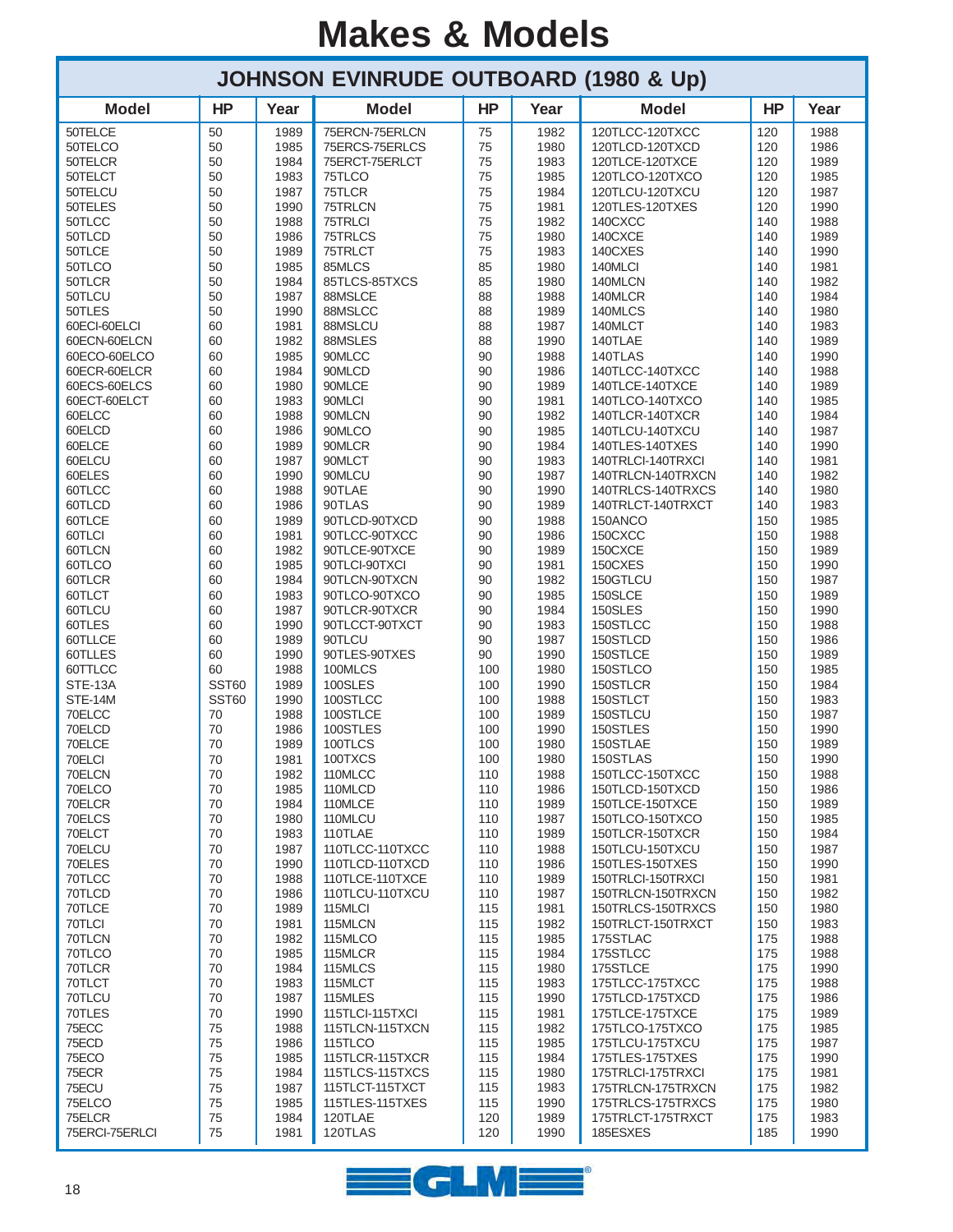|                                    | <b>JOHNSON EVINRUDE OUTBOARD (1980 &amp; Up)</b> |              |                                    |                                  |              | <b>JOHNSON EVINRUDE COM.</b> |           |              |  |
|------------------------------------|--------------------------------------------------|--------------|------------------------------------|----------------------------------|--------------|------------------------------|-----------|--------------|--|
| <b>Model</b>                       | <b>HP</b>                                        | Year         | <b>Model</b>                       | <b>HP</b>                        | Year         | <b>Model</b>                 | <b>HP</b> | Year         |  |
| 185ESXW                            | 185                                              | 1989         | 300CXES                            | 300                              | 1990         | 10RSD-10RSLD                 | 10        | 1985         |  |
| 185TLCO-185TXCO                    | 185                                              | 1985         | 300PLCC-300PXCC                    | 300                              | 1988         | 10RSE-10RSLE                 | 10        | 1987         |  |
| 185TLCR-185TXCR                    | 185                                              | 1984         | 300PLCE-300PXCE                    | 300                              | 1989         | 10RSG-C-10RSLG-2             | 10        | 1981         |  |
| 200CXCE<br>200CXES                 | 200<br>200                                       | 1989<br>1990 | 300PLCU-300PXCU<br>300PLES-300PXES | 300<br>300                       | 1987<br>1990 | 10RSJ-10RSLJ<br>10RSLC-M     | 10<br>10  | 1989<br>1983 |  |
| 200SLES                            | 200                                              | 1990         | 300PTLCD-300PTXCD                  | 300                              | 1986         | 10RSN-10RSLN                 | 10        | 1990         |  |
| 200STLAC                           | 200                                              | 1988         | 300TLCO-300TXCO                    | 300                              | 1985         | 10RSR-10RSLR                 | 10        | 1986         |  |
| 200STLCC                           | 200                                              | 1988         |                                    |                                  |              | 10RSU-10RSLU                 | 10        | 1988         |  |
| 200STLCD                           | 200                                              | 1986         | <b>JOHNSON EVINRUDE</b>            |                                  |              | 10RSW-10RSLW                 | 10        | 1982         |  |
| 200STLCE                           | 200                                              | 1989         | <b>COMMERCIAL</b>                  |                                  |              | 10RSYC-M                     | 10        | 1983         |  |
| 200STLCU                           | 200                                              | 1987         |                                    |                                  |              | 10RSYD                       | 10        | 1985         |  |
| 200STLES                           | 200                                              | 1990         | 4RST-4RSLT                         | 4                                | 1981         | 10RSYR                       | 10        | 1986         |  |
| 200TRLCI-200TRXCI                  | 200                                              | 1981         | 4RSY-4RSLY                         | $\overline{4}$                   | 1982         | 10RSYZ                       | 10        | 1984         |  |
| 200TRLCN-200TRXCN                  | 200                                              | 1982         | 6KCB-6KCLB                         | 6                                | 1983         | 10RSZ-10RSLZ                 | 10        | 1984         |  |
| 200TRLCS-200TRXCS                  | 200                                              | 1980         | 6KCCSC                             | 6                                | 1980         | 11KCA-11KLCA                 | 11        | 1983         |  |
| 200TRLCT-200TRXCT                  | 200                                              | 1983         | 6KCH-6KCLH                         | 6                                | 1981         | 11KCG-11KLCG                 | 11        | 1985         |  |
| 200TXCC                            | 200                                              | 1988         | <b>6KCLCSC</b>                     | 6                                | 1980         | 11KCS-11KLCS                 | 11        | 1984         |  |
| 200TXCD                            | 200                                              | 1986         | 6KCT-6KCLT                         | 6                                | 1984         | 11KCW-11KLCW                 | 11        | 1986         |  |
| 200TXCE                            | 200                                              | 1989         | 6K79S-6KL79S                       | 6                                | 1979         | 11KSLW-11KSW                 | 11        | 1986         |  |
| 200TXCU<br>200TXES                 | 200                                              | 1987         | 6RSCSD-6RSLCSD<br>6RSM-6RSLM       | 6                                | 1980         | 12KCCSC                      | 12        | 1980         |  |
| 225CLCU-225CXCU                    | 200<br>225                                       | 1990<br>1987 | 6RSZ-6RSLZ                         | 6<br>6                           | 1981<br>1983 | 12KCLCSC<br>12KCXCSC         | 12        | 1980<br>1980 |  |
| 225CXCC                            | 225                                              | 1988         | 6RS78B-6RSL68B                     | 6                                | 1978         | <b>12KL79S</b>               | 12<br>12  | 1979         |  |
| 225CXCE                            | 225                                              | 1989         | 6RS79E-6RSL79E                     | 6                                | 1979         | <b>12KXL79S</b>              | 12        | 1979         |  |
| 225CXES                            | 225                                              | 1990         | 6834B                              | 6                                | 1978         | 12K79S                       | 12        | 1979         |  |
| 225PLAE                            | 225                                              | 1989         | 6835B                              | 6                                | 1978         | 12RL78S                      | 12        | 1978         |  |
| 225PLAS                            | 225                                              | 1990         | 6912S                              | 6                                | 1979         | 12RL79C-R                    | 12        | 1979         |  |
| 225PLCC-225PXCC                    | 225                                              | 1988         | 6913S                              | 6                                | 1979         | 12RSCSA                      | 12        | 1980         |  |
| 225PLCU-225PXCU                    | 225                                              | 1987         | 6934E                              | 6                                | 1979         | 12RSLCSA                     | 12        | 1980         |  |
| 225PLES-225PXES                    | 225                                              | 1990         | 3935E                              | 6                                | 1979         | 12RSXCSA                     | 12        | 1980         |  |
| 225SPLES-225SPXES                  | 225                                              | 1990         | 7RSA-7RSLA                         | 6.5                              | 1989         | 12TCL78S                     | 12        | 1978         |  |
| 225PTLCD-225PTXCD                  | 225                                              | 1986         | 7RSF-7RSLF                         | 6.5                              | 1981         | 12TCL79S                     | 12        | 1979         |  |
| 225SCXES                           | 225                                              | 1990         | 7RSH-7RSLH                         | 6.5                              | 1985         | 12T78S                       | 12        | 1978         |  |
| 225SLES                            | 225                                              | 1990         | 7RSP-7RSLP                         | 6.5                              | 1984         | 12T79C-R                     | 12        | 1979         |  |
| 225STLES                           | 225                                              | 1990         | 7RSQ-7RSLQ                         | 6.5                              | 1982         | 12800S                       | 12        | 1978         |  |
| 225TLAE                            | 225                                              | 1989         | 7RSV-7RSLV                         | 6.5                              | 1983         | 12802S                       | 12        | 1978         |  |
| 225TLAS                            | 225                                              | 1990         | 7RSAB-7RSLB                        | $\overline{7}$                   | 1986         | 12803S                       | 12        | 1978         |  |
| 225TLCC-225TXCC<br>225TLCD-225TXCD | 225<br>225                                       | 1988<br>1986 | 7RSK-7RSLK<br>7RST-7RSLT           | $\overline{7}$<br>$\overline{7}$ | 1990<br>1987 | 12900R<br>12902C-R           | 12<br>12  | 1979<br>1979 |  |
| 225TLCE-225TXCE                    | 225                                              | 1989         | 7RSY-7RSLY                         | $\overline{7}$                   | 1988         | 12903C-R                     | 12        | 1979         |  |
| 225TLCU-225TXCU                    | 225                                              | 1987         | 9KCCSC                             | 9                                | 1980         | 12910S                       | 12        | 1979         |  |
| 225TLES-225TXES                    | 225                                              | 1990         | 9KCLCSC                            | 9                                | 1980         | 12912S                       | 12        | 1979         |  |
| 235STLCO                           | 235                                              | 1985         | 9KCXCSC                            | 9                                | 1980         | 12913S                       | 12        | 1979         |  |
| 235STLCR                           | 235                                              | 1984         | 9KL79S                             | 9                                | 1979         | 14RSB-14RSLB                 | 14        | 1990         |  |
| 235STLCT                           | 235                                              | 1983         | 9KXL79S                            | 9                                | 1979         | 14RSE-14RSLE                 | 14        | 1982         |  |
| 235TLCO-235TXCO                    | 235                                              | 1985         | 9K79S                              | 9                                | 1979         | 14RSF-14RSLF                 | 14        | 1985         |  |
| 235TLCR-235TXCR                    | 235                                              | 1984         | 9RL78S                             | 9                                | 1978         | 14RSH-14RSLH                 | 14        | 1989         |  |
| 235TRLCI-235TRXCI                  | 235                                              | 1981         | 9RL79C-R                           | 9                                | 1979         | <b>14RSLR-2</b>              | 14        | 1981         |  |
| 235TRLCN-235TRXCN                  | 235                                              | 1982         | 9RSCSA                             | 9                                | 1980         | 14RSU-J                      | 14        | 1983         |  |
| 235TRLCS-235TRXCS                  | 235                                              | 1980         | 9RSLCSA                            | 9                                | 1980         | 14RSN-14RSLN                 | 14        | 1984         |  |
| 235TRLCT-235TRXCT                  | 235                                              | 1983         | 9RSXCSA                            | 9                                | 1980         | 14RSP-14RSLP                 | 14        | 1988         |  |
| C-E275PTLCD<br>C-E275PTXCD         | 275<br>275                                       | 1986<br>1986 | 9RXL78S<br>9RXL79R                 | 9<br>9                           | 1978<br>1979 | 14RSQ-14RSLQ<br>14RSR-2      | 14<br>14  | 1986<br>1981 |  |
| C-275TLCO                          | 275                                              | 1985         | 9R78S                              | 9                                | 1978         | 14RSU-J                      | 14        | 1983         |  |
| C-275TXCO                          | 275                                              | 1985         | 9R79C-R                            | 9                                | 1979         | 14RSV-14RSLV                 | 14        | 1987         |  |
| 275CLCU-275CXCU                    | 275                                              | 1987         | 9800S                              | 9                                | 1978         | 14RSYF                       | 14        | 1985         |  |
| 275CXCC                            | 275                                              | 1988         | 9802S                              | 9                                | 1978         | 14RSYN                       | 14        | 1984         |  |
| 275PLCC-275PXCC                    | 275                                              | 1988         | 9803S                              | 9                                | 1978         | 14RSYQ                       | 14        | 1986         |  |
| 275PLCU-275PXCU                    | 275                                              | 1987         | 9900R                              | 9                                | 1979         | 14RSYU-J                     | 14        | 1983         |  |
| 275PTLCD-275PTXCD                  | 275                                              | 1986         | 9902C-R                            | 9                                | 1979         | 15RSH-B                      | 15        | 1983         |  |
| 275TLCO-275TXCD                    | 275                                              | 1985         | 9903C-R                            | 9                                | 1979         | 15RSLH-B                     | 15        | 1983         |  |
| C-E300PTLCD                        | 300                                              | 1986         | 9910S                              | 9                                | 1979         | 15RSP-15RSLP                 | 15        | 1982         |  |
| C-E300PTXCD                        | 300                                              | 1986         | 9912S                              | 9                                | 1979         | 25KCG-25KLCG                 | 25        | 1986         |  |
| C-300TLCO                          | 300                                              | 1985         | 9913S                              | 9                                | 1979         | 25KCS-25KLCS                 | 25        | 1985         |  |
| C-300TXCO                          | 300                                              | 1985         | 10KCC-10LCLC                       | 10                               | 1987         | 25KCW-25KLCW                 | 25        | 1987         |  |
| 300CLCU-300CXCU                    | 300                                              | 1987         | 10KCLD                             | 10                               | 1990         | 25RPB-25RPLB                 | 25        | 1984         |  |
| 300CXCC                            | 300                                              | 1988         | 10KSLC                             | 10                               | 1987         | 25RPD                        | 25        | 1989         |  |
| 300CXCE                            | 300                                              | 1989         | 10RSC-M                            | 10                               | 1983         | 25RPH-25RPLH                 | 25        | 1982         |  |

www.glmmarine.com <sup>19</sup>